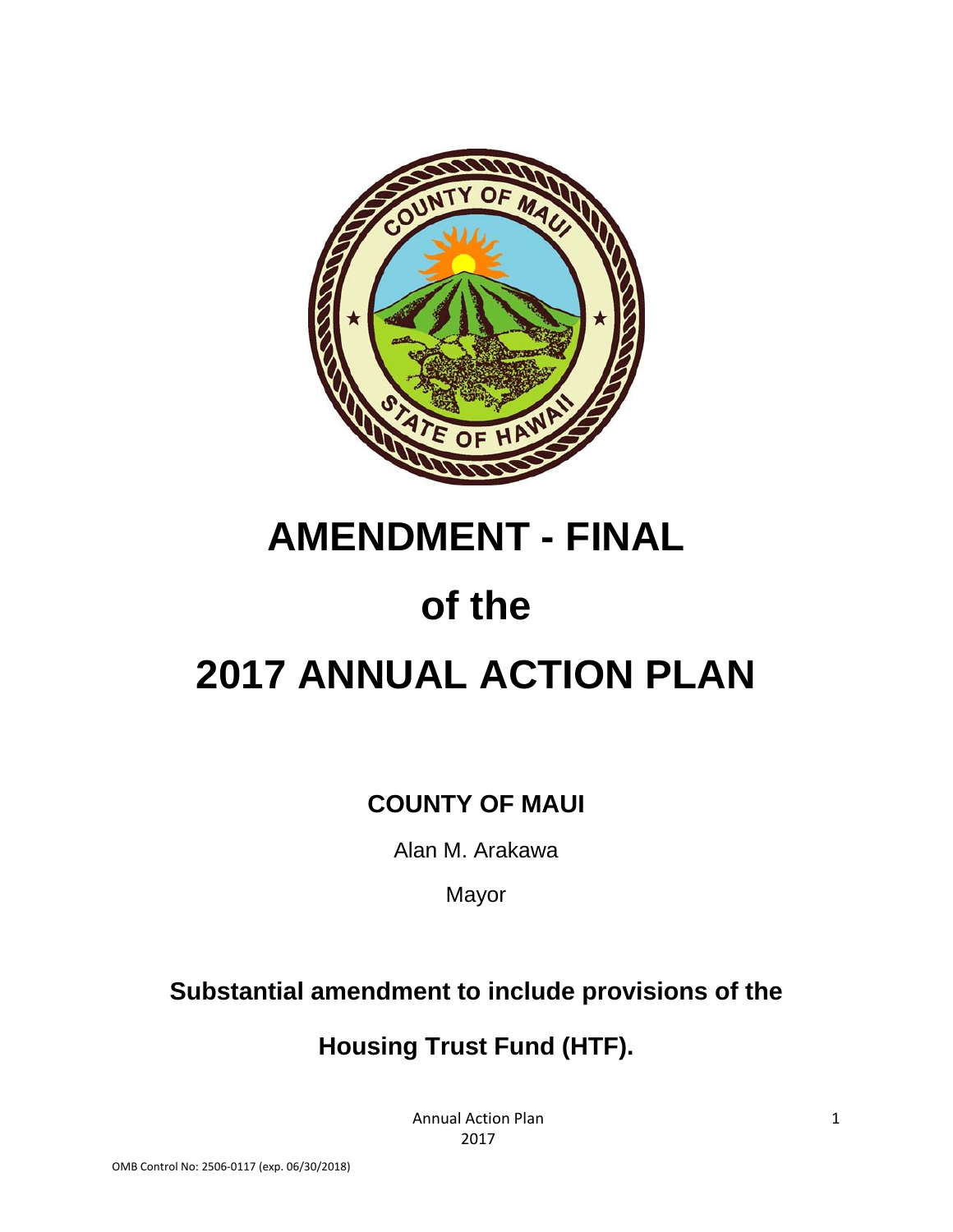# **Executive Summary**

# **AP‐05 Executive Summary ‐ 24 CFR 91.200(c), 91.220(b)**

#### **1. Introduction**

The Annual Action Plan (AAP), which is submitted by the County of Maui to the U.S. Department of Housing and Urban Development (HUD) annually, identifies the linkage between the use of federal resources and the specific objectives developed to address priority needs identified in the County of Maui 2015 to 2019 Consolidated Plan (ConPlan). The AAP identifies all programs and resources that will be used during the particular program year to address the County of Maui strategic goals. The ConPlan for the period July 1, 2015 through June 30, 2019 (County Fiscal Years 2015 to 2019) represents a blueprint for the planning and administration by the County of four formula grant programs of the U.S. Department of Housing and Urban Development (HUD). The four formula grant programs are: Community Development Block Grant (CDBG), Home Investment Partnerships (HOME), Emergency Solutions Grant (ESG) and the Housing Opportunities for Persons with AIDS (HOPWA). The ConPlan was submitted to HUD on August 6, 2015 and was approved on September 30, 2015. The purpose of the ConPlan is to ensure that federal funds are part of an integrated, community‐based plan to improve the availability and affordability of decent, safe and sanitary housing; provide a suitable living environment; and expand economic opportunities for low‐ and moderate‐income individuals and families. The ConPlan contains additional information concerning the County of Maui goals, institutional structure, Citizen Participation Plan, geographic area information, priority needs, monitoring and additional background information. The ConPlan is available for review at the CDBG Program Office as well as the County of Maui Department of Housing and Human Concerns (DHHC) Housing Division Office. Copies of the plan are also available at the public libraries in Hana, Kahului, Kihei, Lahaina, Lanai, Makawao, Molokai and Wailuku and on the County of Maui website at www.mauicounty.gov/mayor/community. COMMUNITY DEVELOPMENT BLOCK GRANT PROGRAM: The County of Maui anticipates utilizing the CDBG allocation to fund four (4) projects in PY 2017 in addition to CDBG program administration. The projects are geographically dispersed throughout the County, which include communities of low to moderate‐income concentration areas of Maui, and each one addresses a high Priority Community Development Need as identified in the ConPlan. HOME INVESTMENT PARTNERSHIPS PROGRAM: The State of Hawaii (State), through the Hawaii Housing Finance and Development Corporation (HHFDC), administer's the HOME Investment Partnerships (HOME) Program and receives an annual formula allocation of HOME funds from HUD that is made available to the non-metropolitan counties of the State through an annual allocation process. The Housing Division of the County of Maui Department of Housing and Human Concerns (DHHC) administers the HOME Program with funds received from the State. The State is required to submit an Annual Action Plan to HUD that includes the County of Maui HOME Program; therefore, the information regarding the HOME Program in the County's PY 2017 AAP is provided for informational purposes only. EMERGENCY SOLUTIONS GRANTS PROGRAM: The Emergency Solutions Grants (ESG) Program is administered by the State of Hawaii Public Housing Authority (HPHA). Please refer to the State of Hawaii Annual Action Plan for PY 2017 for additional information on the ESG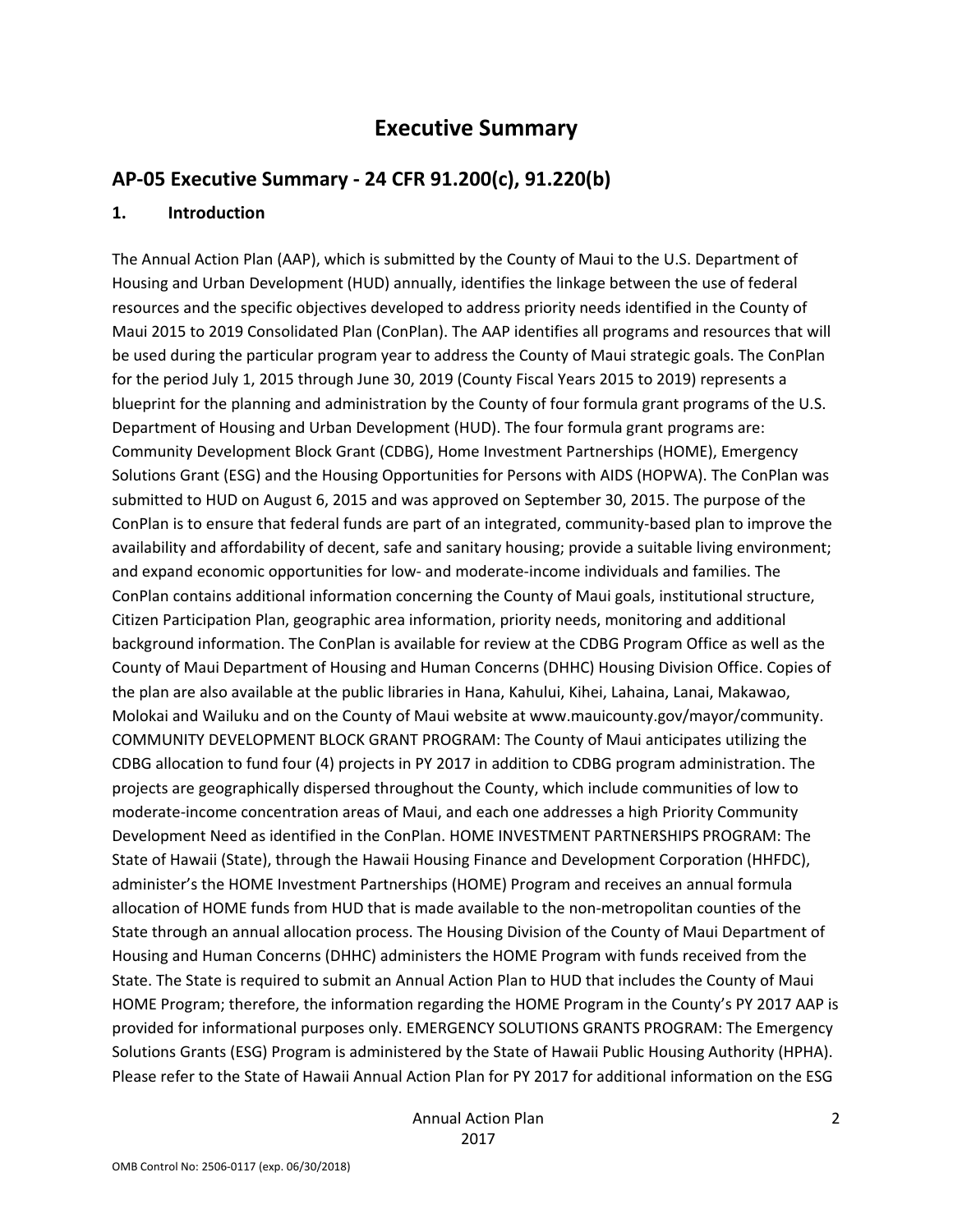Program including any substantial amendments concerning the Emergency Shelter Grants program and the interim Emergency Solutions Grants program. HOUSING OPPORTUNITIES FOR PERSONS WITH AIDS PROGRAM: The Housing Opportunities for Persons with Aids (HOPWA) Program is administered by HPHA. Please refer to the State of Hawaii Annual Action Plan for PY 2017 for additional information on the HOPWA Program.

# **2. Summarize the objectives and outcomes identified in the Plan**

This could be a restatement of items or a table listed elsewhere in the plan or a reference to another location. It may also contain any essential items from the housing and homeless needs assessment, the housing market analysis or the strategic plan.

GOALS RELATED TO HOUSING AND SPECIAL NEEDS HOUSING: 1. Increase homeownership opportunities. HOME funds will be leveraged to construct 10 for-sale housing units. 2. Promote decent and affordable housing. HOME funds will be leveraged to construct 64 affordable rental housing units. GOALS RELATED TO HOMELESSNESS: 1. Strengthen communities. ESG funds will be used in conjunction with other funds to provide funding to providers of emergency and domestic violence shelters. 2. Promote decent affordable housing. ESG funded agencies will transition 1,850 homeless persons into permanent housing. HOPWA funds will pay a portion of the market rental unit costs for 125 unit years for homeless and homeless-at-risk persons with HIV/AIDS. 3. Strengthen communities. HOPWA funds will support the provision of housing information and rent/deposit assistance services to persons with HIV/AIDS. GOALS RELATED TO COMMUNITY DEVELOPMENT: STRENGTHENING COMMUNITIES: 1. Public Facility Needs: CDBG funds will be used in conjunction with other funds to perform the following activities: A. Acquire, construct or upgrade facilities to predominantly serve homeless persons and families. B. Acquire, construct or upgrade health services and medical treatment facilities to predominantly serve low‐ and moderate- income persons. C. Acquire public fire safety equipment/apparatus in low- and moderateincome areas. D. Acquire, construct and/or upgrade public safety facilities that service predominantly serve low- and moderate- income persons. E. Acquire, construct or upgrade facilities, including child care, youth activities, domestic violence, food distribution and other social service facilities that benefit predominantly low‐ and moderate‐income persons. F. Acquire, construct or upgrade county service facilities to benefit low- and moderate-income persons. 2. Infrastructure: CDBG funds will be used in conjunction with other funds to perform the following activities: A. Construct or upgrade infrastructure, including water/sewer, solid waste disposal and flood drainage, where at least 51% of the residents are low‐ and moderate‐income. B. Remove architectural barriers from parks and recreational facilities and County buildings to comply with accessibility standards. 3. Public Service Needs: CDBG funds will be used in conjunction with other funds to perform the following activities: A. Support and promote improved and increased public services for seniors, child care, substance abuse, employment/training, homeless, domestic violence, homeowner assistance, recycling and other health and social services for low‐ and moderate‐income persons. B. Acquire public transportation equipment in low‐ and moderate‐ income areas. 4. Economic Development: CDBG funds will be used in conjunction with other funds to perform the following activities: A. Provide additional micro-enterprise training in low- and moderate–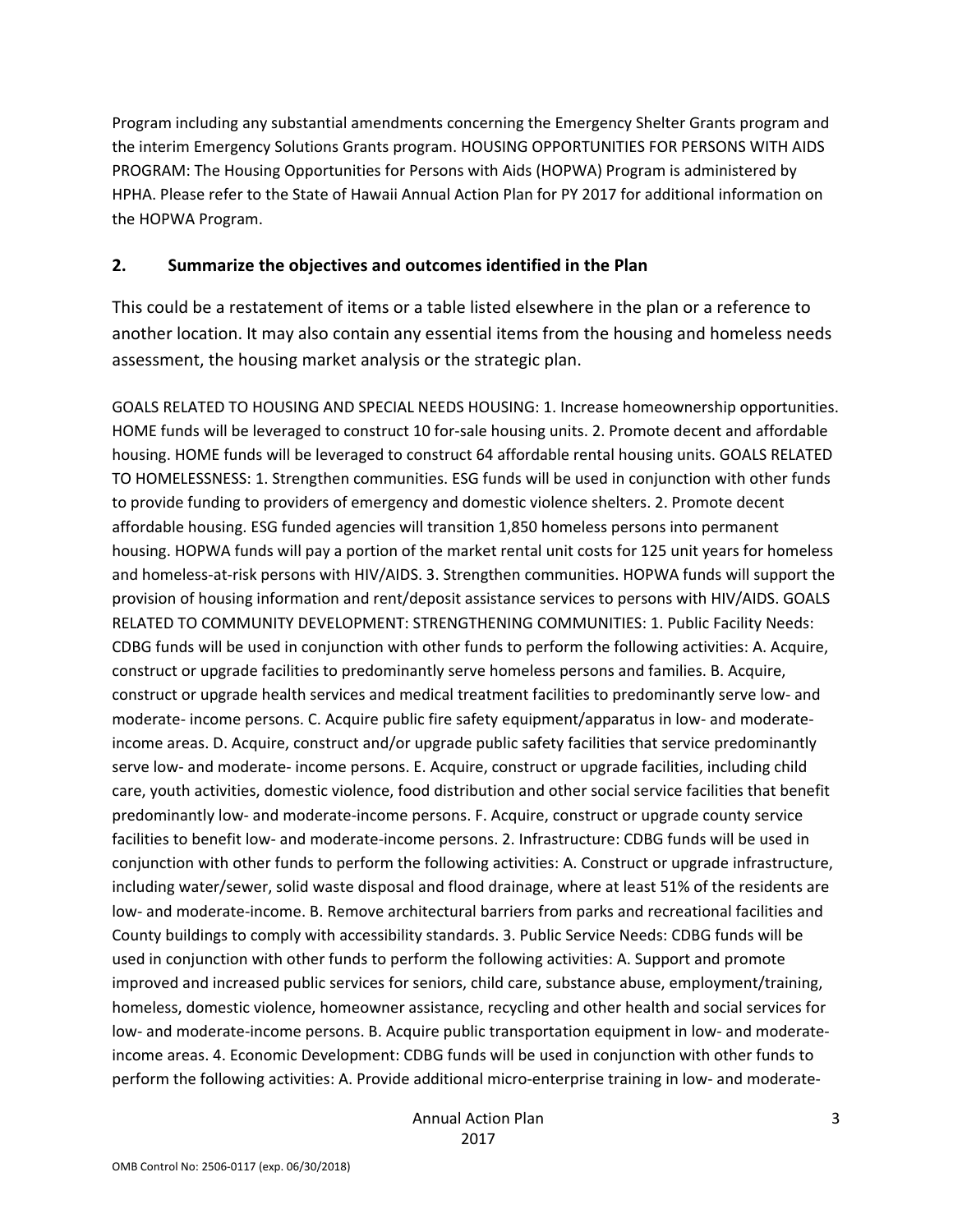income areas. B. Support economic development activities that create jobs for low- and moderateincome persons. EMBRACE HIGH STANDARDS OF ETHICS, MANAGEMENT AND ACCOUNTABILITY: CDBG, HOME and HTF will achieve the maximum community benefits and be measured by the timely commitment and expenditure of funds.

# **3. Evaluation of past performance**

This is an evaluation of past performance that helped lead the grantee to choose its goals or projects.

The County of Maui identified two HUD strategic goals for its CDBG Program in its approved 2015 ‐ 2019 ConPlan ("Community Development" section of the Consolidated Plan). These goals include (1) strengthen communities and (2) embrace high standards of ethics, management and accountability. Both of these priority goals are established to meet the objective of creating suitable living environments in the County during the ConPlan period. As reported in the 2015 Consolidated Annual Performance and Evaluation Report (CAPER), current programs and activities supported by the ConPlan are as follows: 1. PUBLIC FACILITY NEEDS: Objective # PF‐1: Acquire, construct or rehabilitate buildings to serve homeless persons and families. Objective #PF‐2: Acquire, construct or rehabilitate health facilities including substance abuse and mental services to benefit predominantly low- and moderate income persons. Objective # PF‐5: Acquire, construct or upgrade health facilities to benefit predominately low‐ and moderate‐income persons. Objective #PF‐5: Acquire, construct or rehabilitate facilities including child care and other social services facilities that benefit predominately low‐ and moderate‐income persons. 2. PUBLIC SERVICE NEEDS: Objective # PS‐1: Support child care, substance abuse, employment/training, homeless, domestic violence, homeowner assistance, recycling, and other health and social services for low- and moderate-income persons. 3. HOUSING NEEDS: Objective # HR-2: Acquire site for construction of affordable housing to benefit predominately low – and moderate – income elderly persons. Objective #HR‐6: Rehabilitation off rental housing to benefit the predominately low – and moderate – income elderly persons. TIMELINESS CRITERIA RESULTS: The County's timeliness ratio on May 2, 2016, sixty days prior to the end of the 2015 program year, was 1.34, thus achieving the timeliness ratio standard of 1.5.

# **4. Summary of Citizen Participation Process and consultation process**

Summary from citizen participation section of plan.

DEVELOPMENT OF THE ANNUAL ACTION PLAN: Development of the County's Annual Action Plans will utilize information obtained through citizen participation at public hearings, written comments received pursuant to public hearings, Requests for Proposals and information obtained through consultation with public and private agencies that provide assisted housing, health services and social services, including those focusing on services to children, elderly persons, persons with disabilities and homeless persons. A. During the development of the proposed Annual Action Plan, the County will conduct at least one public hearing for the purpose of obtaining citizen's views and comments on housing and community

Annual Action Plan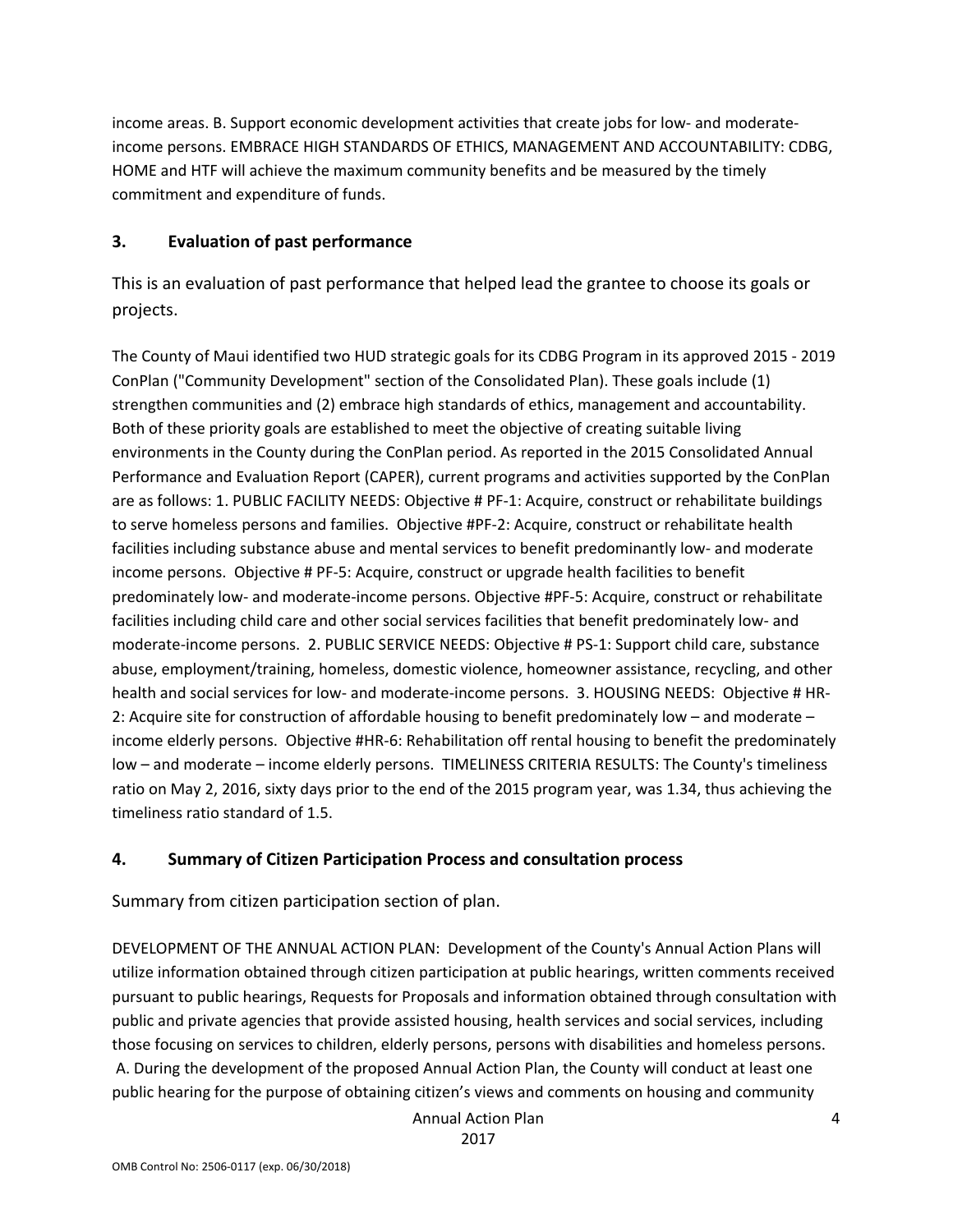development needs. B. In the development of the proposed Annual Action Plans relating to activities to meet housing and community development needs funded by the CDBG Program, the County shall publish a Request for Proposals (RFP) public notice in a newspaper(s) of countywide publication or other means authorized by HUD and post the RFP on the County's website to solicit written project proposals from all eligible entities. C. In the development of the proposed Annual Action Plans relating to activities to meet housing and community development needs funded by the CDBG Program, the County shall follow federal procurement standards to accept and select proposals for CDBG funding on a competitive basis. D. Prior to adopting a final Annual Action Plan, the County will conduct at least one public hearing for the purpose of obtaining citizen's views and comments. Comments or views of citizens received in writing, or orally at the public hearings relative to the proposed Annual Action Plan, shall be considered in preparing the final Annual Action Plan. A summary of all comments received relative to the proposed plan, including a summary of any comments not accepted and the reasons therefore, will be attached to the final plan submission. E. A public hearing may be held in conjunction with other public hearings as required.

## **5. Summary of public comments**

This could be a brief narrative summary or reference an attached document from the Citizen Participation section of the Con Plan.

Prior to preparing the Draft 2017 AAP, a series of public hearings were held to involve private citizens and to solicit input on housing, homeless and community development needs. In its efforts to encourage comments and views from low and moderate‐income persons, the County held public hearings in low-income communities, including Hana, Moloka'i and Lana'i. For community development needs, the CDBG Program Office held public hearings on the following dates, times and places: September 12, 2016, 5:30 PM, Haiku Community Center, Haiku; September 19, 2016, 4:00 PM, Mitchell Pauole Center, Molokai; September 21, 2016, 5:30 PM, Velma McWayne Santos Community Center, Wailuku, Maui; September 22, 2016, 5:30 PM, Lahaina Civic Center, Lahaina; September 26, 2016, Kihei Community Center, Kihei; September 27, 2016, 4:00 PM, Lanai Senior Center, Lanai; September 29, 2016, 5:30 PM, UPCOUNTRY, Hannibal Tavares Community Center, Pukalani, Maui and October 4, 2016, 4:30 PM, Helene Hall, Hana, Maui. Public notices for the CDBG public hearings were published in The Maui News on August 28, 2016. At the public hearings, the CDBG program requirements were explained and the CDBG application period and process were briefly discussed. The CDBG Fact Sheet, which further details the CDBG Program, was available as a handout to all interested attendees. Approximately 18 people were in attendance at the CDBG public hearings. No oral or written testimonies were submitted. In addition public workshops were done on the following dates, times and places: September 19, 2016, 1:00 PM, Mitchell Pauole Community Center Conference Room, Molokai; September 20, 2016, 10:00 AM, County of Maui Kalana O Maui Building, Wailuku, Maui; September 27, 2016, 2:00 PM, Lana'i Police Station Conference Room, Lana'i and October 4, 2016, 2:00 PM, Helene Hall, Hana, Maui. Public notices for the CDBG workshops were published in The Maui News on August 26, 2016. At the workshops, the CDBG program requirements were explained and the CDBG application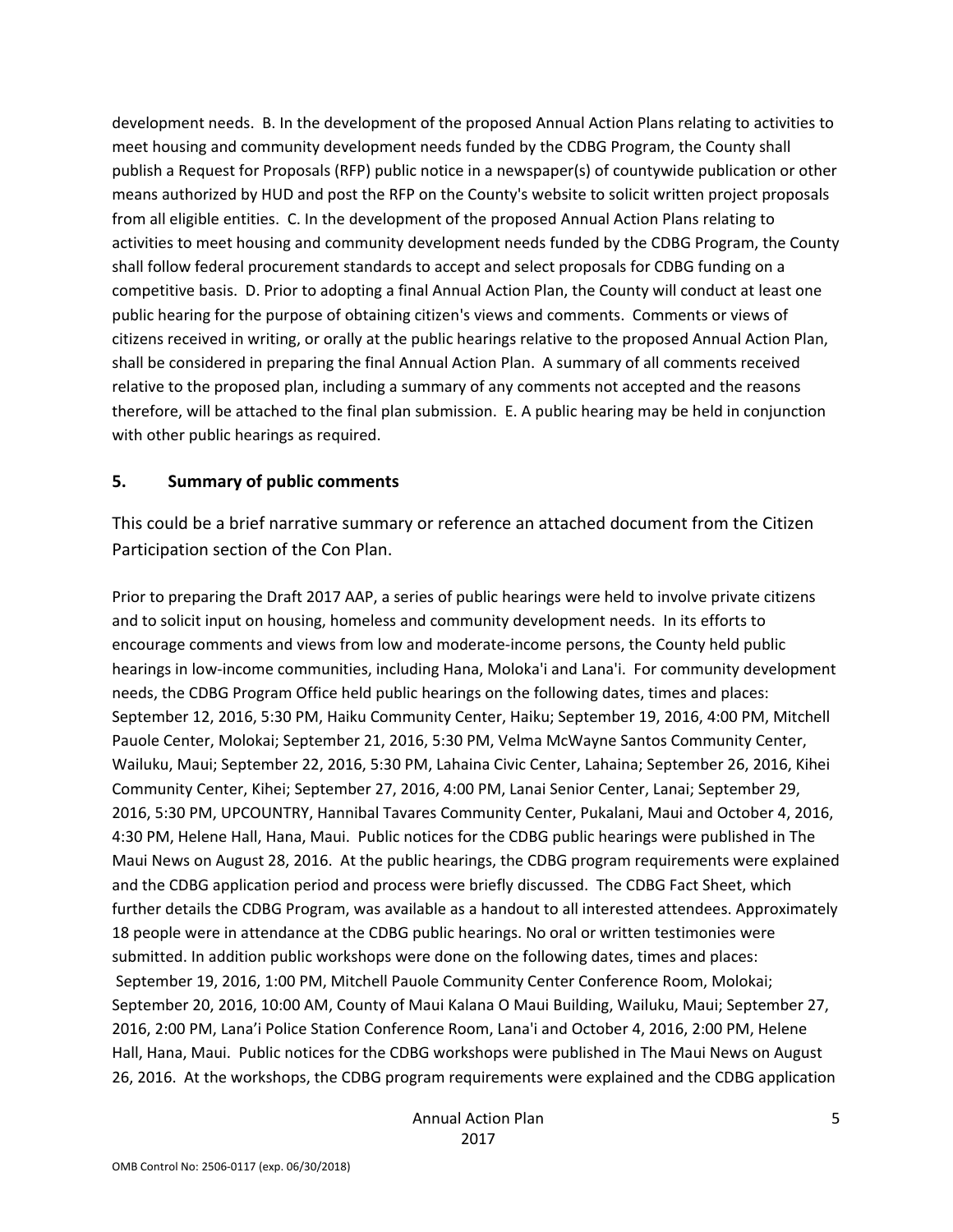period and process were briefly discussed. The CDBG Fact Sheet, which further details the CDBG Program, was available as a handout to all interested attendees. Approximately 9 people were in attendance at the CDBG workshops. The workshops provided an overview and requirements of the CDBG Program and discussed, in detail, the CDBG application and filing process. Notifications of the application workshops were published in The Maui News on August 26, 2016. In addition, individual technical assistance appointments were held with various organizations during the month of October prior to the open application period. To announce the CDBG open application period, which was held from November 1, 2016 through November 30, 2016, Requests for Proposal (RFP) public notices were published in The Maui News on October 16, 2016 and October 23, 2015. Applications were made available during the open application period at the CDBG Program Office as well as in electronic form online at the County of Maui website: http://www.mauicounty.gov/mayor/community

# **6. Summary of comments or views not accepted and the reasons for not accepting them**

No comments were rejected.

# **7. Summary**

The County of Maui proposes no policy changes to the current County of Maui 2015 ‐ 2019 Consolidated Plan (ConPlan) from the period July 1, 2015 through June 30, 2019 (County Fiscal Years 2015 to 2019) funding strategies. Evaluation of our performance of the past several years confirms that we are using these funds effectively and responsibly as part of an integrated, community-based plan to improve the availability and affordability of decent, safe and sanitary housing; provide a suitable living environment; and expand economic opportunities for low‐ and moderate‐income individuals and families. LEGAL DISCLAIMER: The contents of this Annual Action Plan are not intended to confer any legal rights or entitlements on any persons, groups or entities, including those named as intended recipients of funds or as program beneficiaries. The terms of this Annual Action Plan are subject to amendment and to the effect of applicable laws, regulations and ordinances. Statements of numerical goals or outcomes are for the purpose of measuring the success of the programs and policies and do not impose a legal obligation on the County of Maui to achieve the intended results. Actual funding of particular programs and projects identified in this Annual Action Plan is subject to completion of various further actions, some of which involve discretionary determinations by the County of Maui or others. These include the United States Department of Housing and Urban Development's approval of this Annual Action Plan; appropriations by the United States Congress; reviews and determinations under environmental and related laws; and the results of bidding and contracting process.

NATIONAL HOUSING TRUST FUND: Beginning in 2016, the National Housing Trust Fund became the fifth formula grant of HUD, and in 2018 the County of Maui amended our ConPlan and the 2017 AAP to include the National Housing Trust Fund (HTF). Like the HOME Program, the HTF is administered by HHFDC. The County of Maui is a subgrantee for the funds and receives an allocation on the same rotation with the other non-metropolitan counties as the HOME Program funds. Unlike the HOME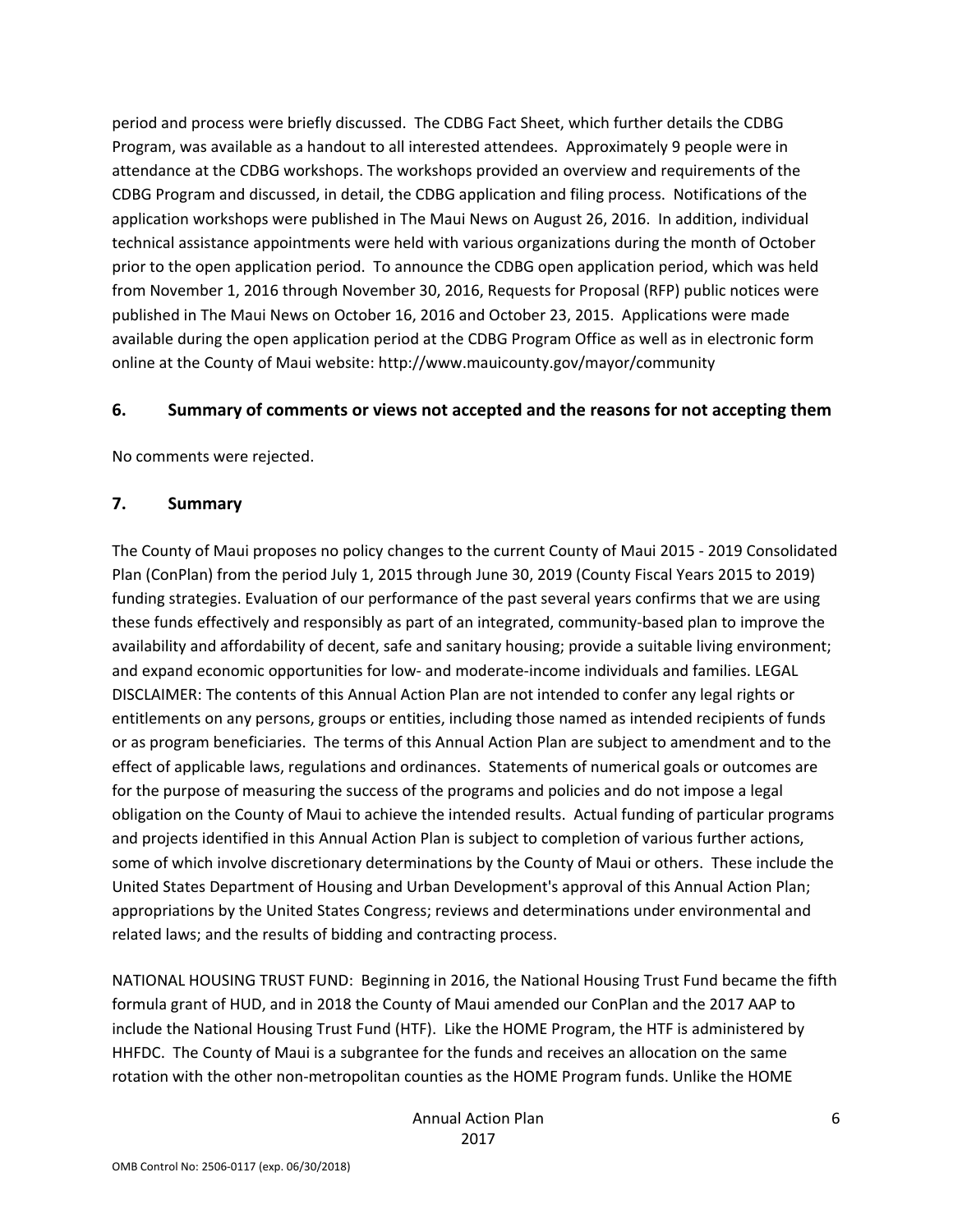Program, as subgrantee for these funds the County of Maui ConPlan and Annual Action Plans are the controlling documents and the goals and associated projects are reflected in this document. The County received its first allocation of funding in 2017, and expects to receive the next allocation in 2020.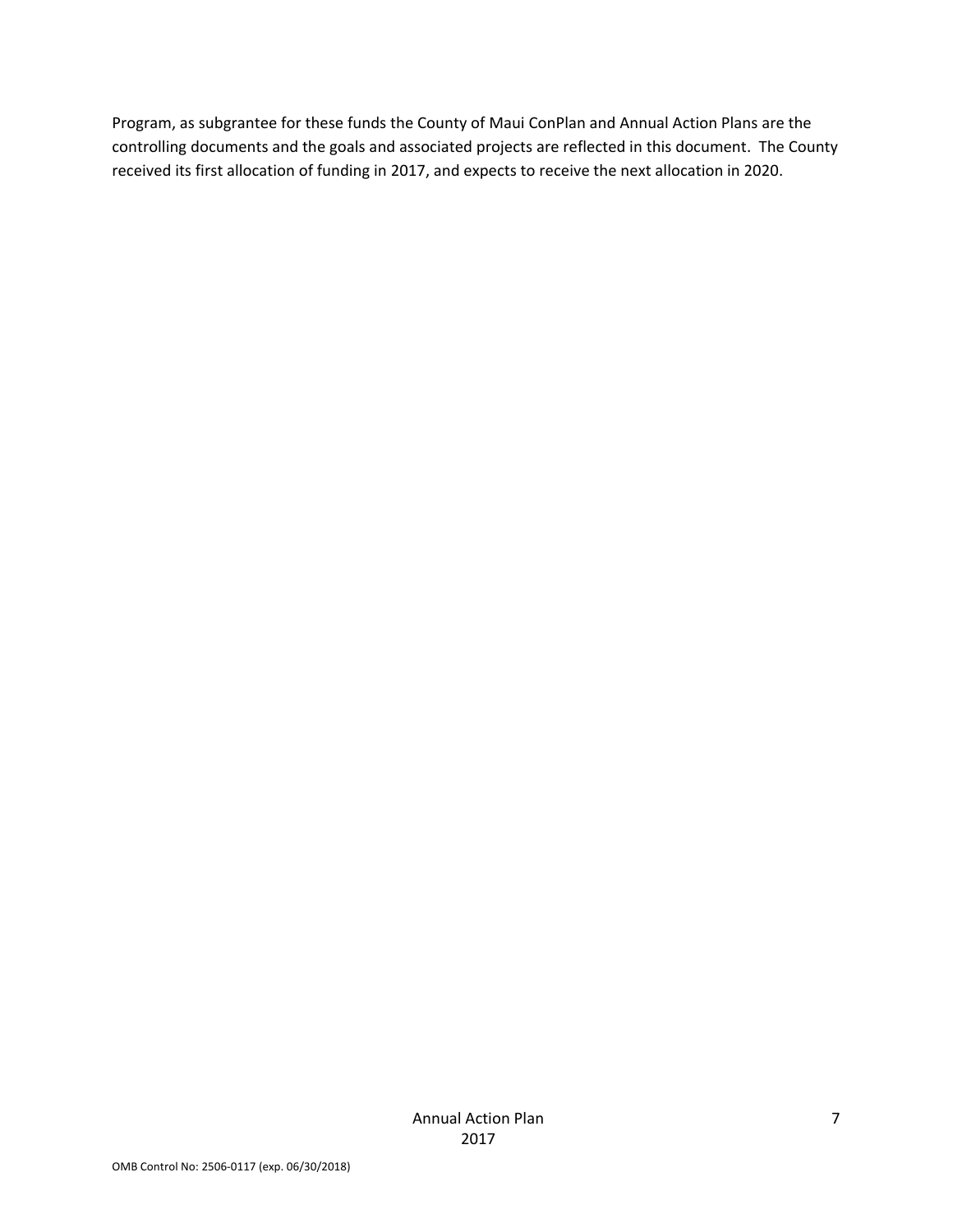# **PR‐05 Lead & Responsible Agencies – 91.200(b)**

#### **1.Agency/entity responsible for preparing/administering the Consolidated Plan**

Describe the agency/entity responsible for preparing the Consolidated Plan and those responsible for administration of each grant program and funding source.

| <b>Agency Role</b>           | Name               |  |                                        |  |
|------------------------------|--------------------|--|----------------------------------------|--|
| Lead Agency                  | <b>MAUI COUNTY</b> |  |                                        |  |
| <b>CDBG Administrator</b>    | <b>MAUI COUNTY</b> |  | County of Maui, Mayor's Office         |  |
| <b>HOPWA Administrator</b>   |                    |  |                                        |  |
| <b>HOME Administrator</b>    |                    |  |                                        |  |
| <b>HOPWA-C Administrator</b> |                    |  |                                        |  |
|                              | <b>MAUI COUNTY</b> |  | County of Maui, DHHC, Housing Division |  |

**Table 1 – Responsible Agencies**

## **Narrative (optional)**

The lead agency is the County of Maui, Office of the Mayor, CDBG Program, 200 South High Street, Wailuku, Hawaii 96793 with assistance from the County of Maui Department of Housing and Human Concerns, One Main Plaza, 2200 Main Street, Suite 546, Wailuku, Hawaii 96793.

## **Consolidated Plan Public Contact Information**

The contact person is Joseph Pontanilla, CDBG Program Manager, Office of the Mayor; email address is cdbg@co.maui.hi.us; phone number is (808) 270‐7213; fax number is (808) 270‐7159.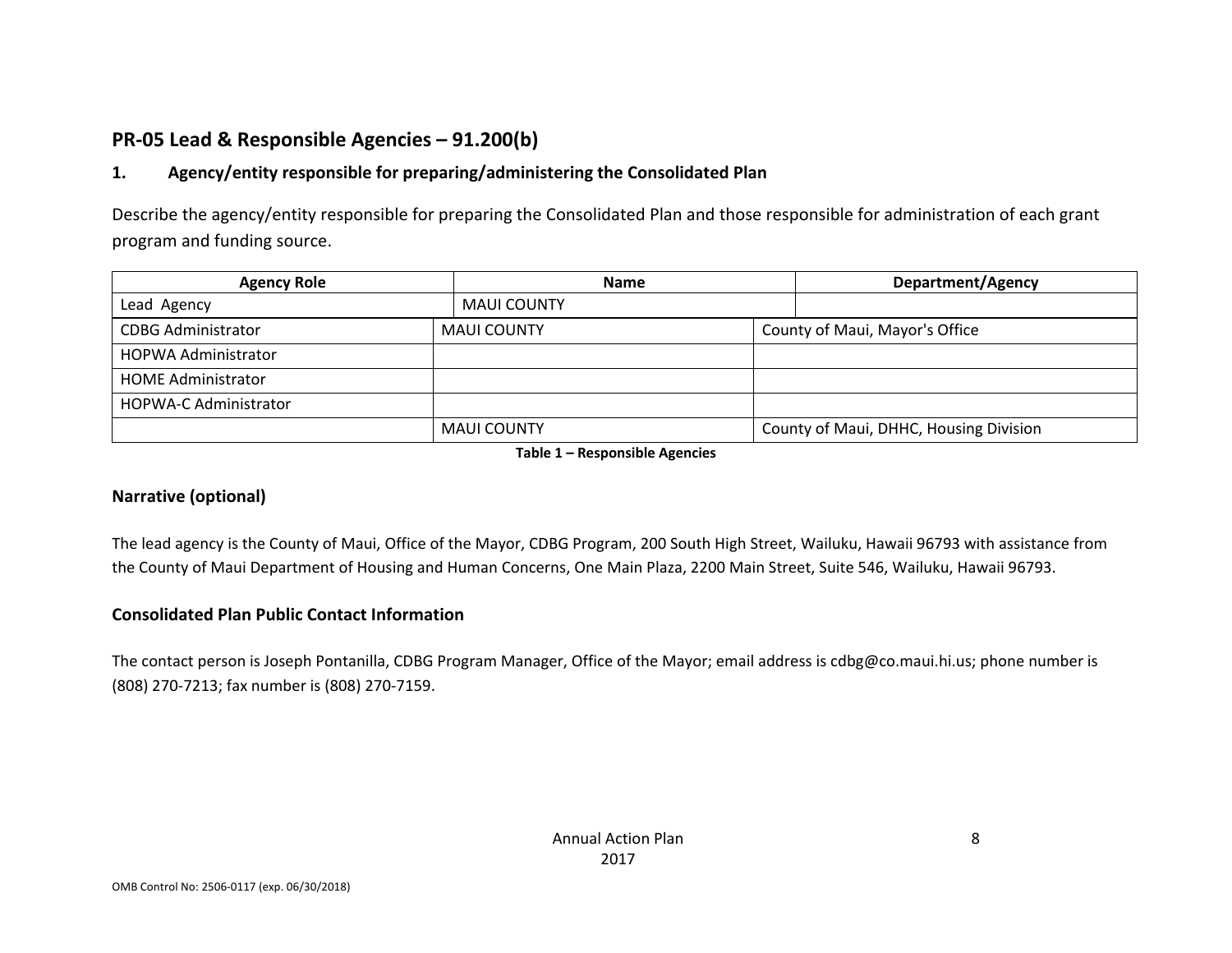# **AP‐10 Consultation – 91.100, 91.200(b), 91.215(l)**

# **1. Introduction**

Bridging the Gap (BTG), also known as "balance of state", is the union of all three rural county Continuum of Cares (COC) and has been designated as the primary planning and decision‐making body. Our members are homeless services providers, nonprofit agencies, government stakeholders, private businesses, community advocates, public housing agencies, health care organizations, public safety, educational institutions, faith‐based and civic groups, affordable housing developers, law enforcement, and homeless and formerly homeless persons. BTG plans, coordinates, advocates for, and develops recommendations for programs and services to fill needs within the neighboring islands of Hawai'I, Kaua'I, and Maui for homeless persons. BTG makes the funding decisions for the BTG ("balance of state") application for federal homeless funding through Housing and Urban Development (HUD) and oversees programs receiving this funding. Group members often volunteer, however, members are also assigned or appointed in an effort to represent community and provider interests. County government representatives in the CoC are assigned by members of the county government. The selection of group leaders is either voluntary, appointed or established through election. CoC Chairs are very knowledgeable regarding the service needs of their Continuum and are elected by their group members to facilitate meetings and lead in the decision‐making process. Group leaders may volunteer for key positions within committees in their respective CoC. The State, through the Department of Human Services' Benefits, Employment and Support Services, reports on the Continuum of Care, the allocation of ESG and HOPWA funds, and the operation and administration of HMIS in the PY 2016 AAP. Please refer to the State's Annual Action Plan for PY 2016 for additional information regarding the Continuum of Care, the allocation of ESG and HOPWA funds, and the operation and administration of HMIS.

# **Provide a concise summary of the jurisdiction's activities to enhance coordination between public and assisted housing providers and private and governmental health, mental health and service agencies (91.215(l))**

The Maui Homeless Alliance (MHA) is a membership organization of homeless service providers, other professionals, units of local and state government, service utilizers, and other community representatives located in County. MHA is a coordinating body that develops recommendations for programs and services to fill gaps in the Continuum of Care in the County. MHA also provides direction in response to HUD's annual CoC competition for homeless assistance funds. MHA also assists in implementing new or expanded programs while preserving effective existing programs. Their mission is to bring together organizations and individuals dedicated to creating opportunities for compassionate community responses to homelessness through community based planning for the County. MHA's goals are:

1. Create and maintain an alliance that responds to the complex needs of homeless individuals and families

2. Actively strive to gain knowledge of community resources that will serve homeless individuals and

Annual Action Plan

2017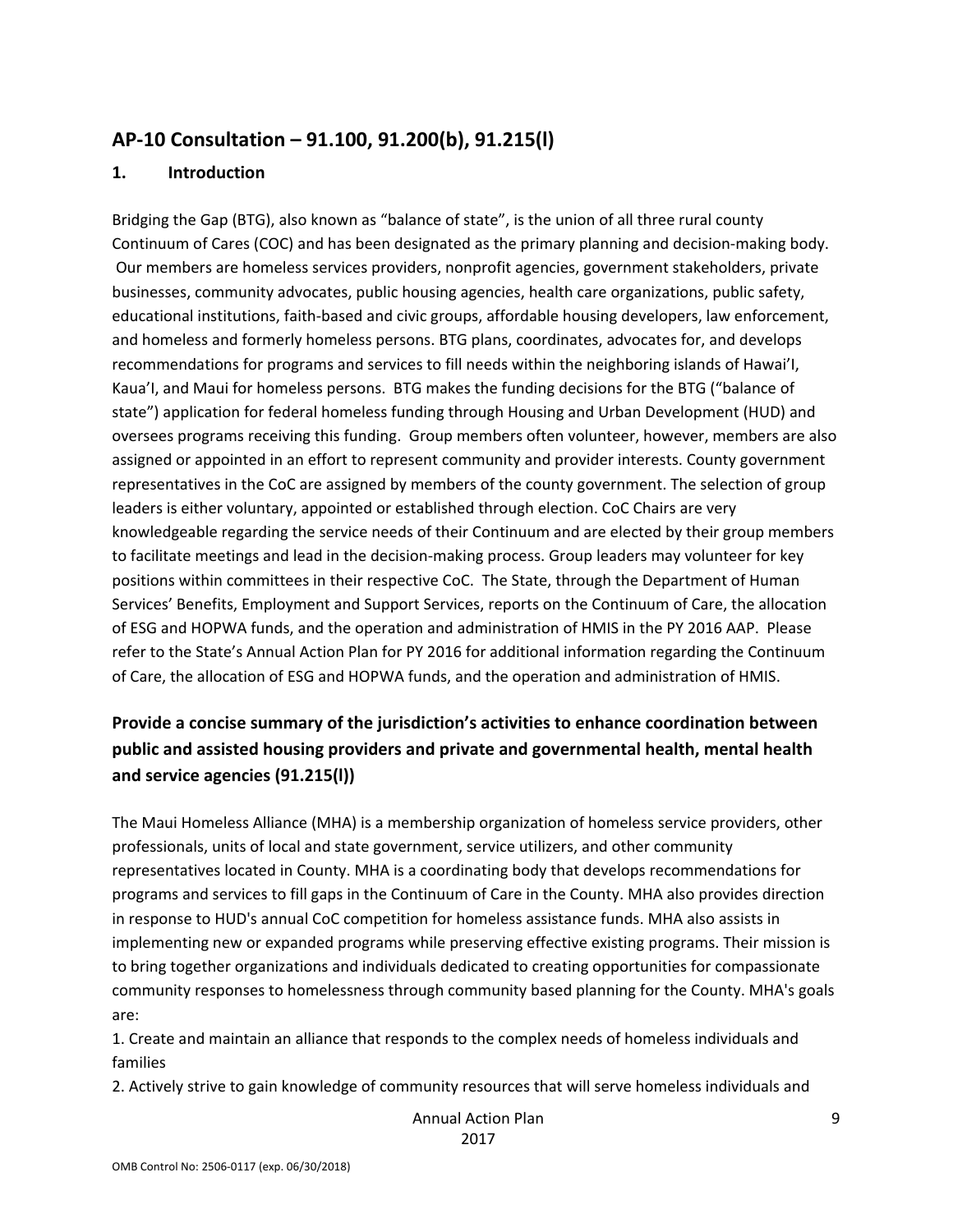#### families

3. Reinforce our collaborative work to leverage increased funding and service delivery

4. Ensure that homeless persons are treated with dignity and respect

5. Develop a full continuum of service, utilizing a Coordinated Entry System, to best meet client needs

6. Support Housing Focus, placing chronic homeless with the highest acuity into permanent supportive housing

7. Engage in planning and evaluation to maximize the use of existing resources

8. Advocate for policy changes that promote a comprehensive, long‐term approach to ending homelessness.

The Kauai Community Alliance (KCA) is a membership organization of affordable housing and homeless service providers, other professionals, consumers and community representatives located on Kauai. Representatives of local and state government participate as non-voting members. KCA is the County of Kauai coordinating body that develops recommendations for programs and services to fill gaps in the Homeless Continuum of Care on Kauai and provides direction and response to HUD's annual CoC competition for homeless assistance funds. KCA also assists in implementing new or expanded programs while preserving effective existing programs. As a member of Bridging the Gap, KCA works collaboratively with the other County CoC's to provide community based planning. KCA's mission is to end homelessness and create sustainable housing options through collaborative advocacy in the County of Kauai.

Community Alliance Partners (CAP) is an organization embodied by representatives from various facets of the community that focuses on long term solutions to serve and house the homeless in the County of Hawaii. CAP meets bi-monthly via video conferencing, linking participants from the east and west sides of the County of Hawaii. Sub‐committees of CAP, which may be permanent or developed temporarily, meet on a monthly basis to address specific community concerns. Although CAP works to establish and support programs and services at the local level, CAP also participates in Bridging the Gap to assist in long term planning and resource development in an effort to end homelessness statewide.

# **Describe coordination with the Continuum of Care and efforts to address the needs of homeless persons (particularly chronically homeless individuals and families, families with children, veterans, and unaccompanied youth) and persons at risk of homelessness.**

The Coordinated Entry System (CES), which is mandated by HUD, has been charged to each of the BTG county government representative on the BTG executive board. This would include Maui County, Kauai County, and Hawaii County (Balance of State). The counties are also the conveners of the CES, which, via access to the Homeless Management Information System (HMIS), provides the counties to create a By-Name List (BNL) to be able to provide fair and equal access to service in a timely manner. The County is working closely with the State CoC and homelessness service providers to insure proper implementation of the CES, HMIS, and the execution of the BNL. As Maui County has wholly adopted the Housing First approach to ending homelessness, the immediate focus is providing services to the documented chronically homeless individuals and families, families with children, veterans, and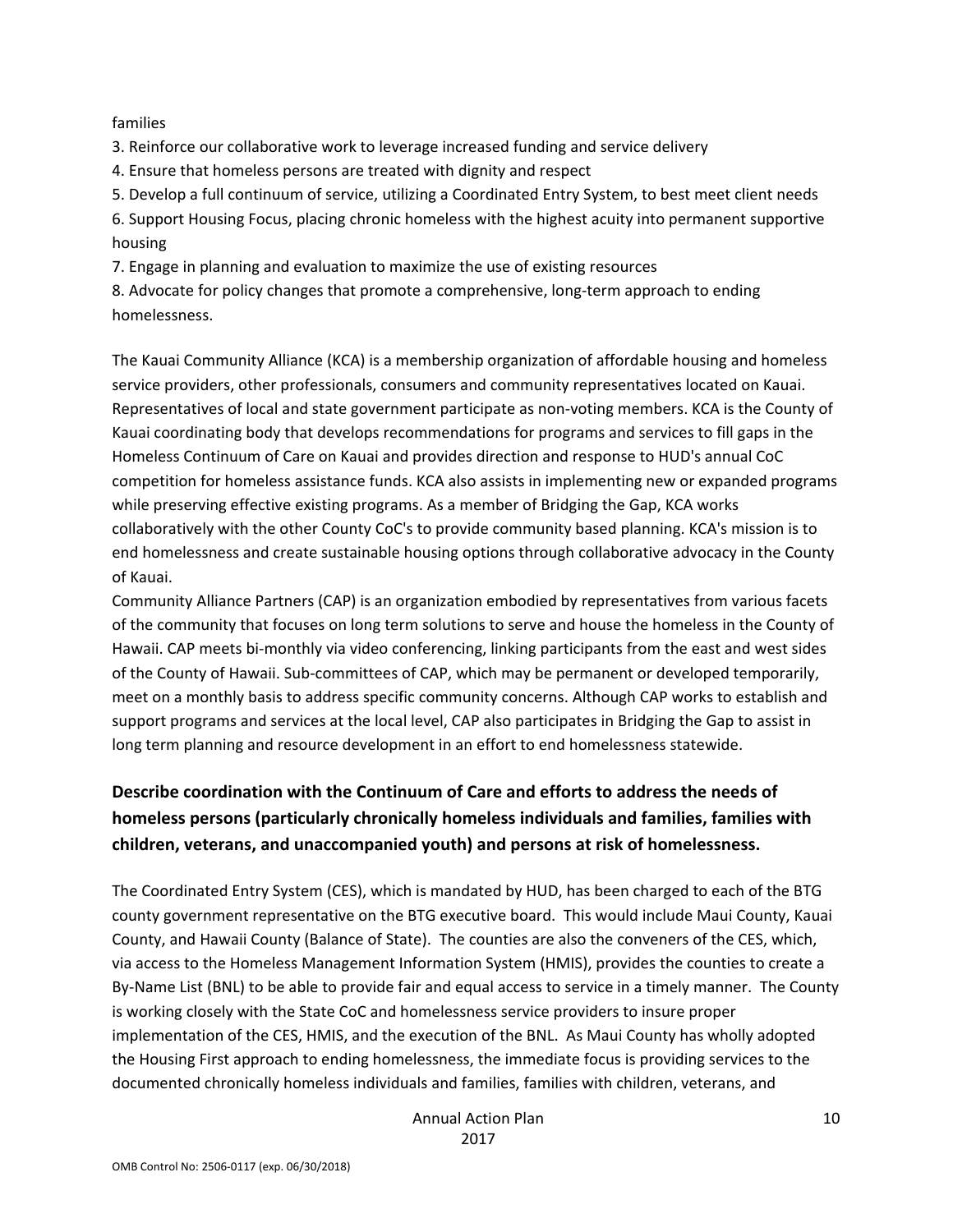unaccompanied youth. This is being accomplished by unprecedented coordination between private non‐profit agencies, Federal, State and County government, also the homeless population and the community at-large.

**Describe consultation with the Continuum(s) of Care that serves the jurisdiction's area in determining how to allocate ESG funds, develop performance standards for and evaluate outcomes of projects and activities assisted by ESG funds, and develop funding, policies and procedures for the operation and administration of HMIS**

The Emergency Solutions Grants (ESG) Program is administered by the State of Hawaii Department of Human Services Benefits, Employment and Support Services Division (DHS‐BESSD). Please refer to the State's Annual Action Plan for PY 2016 for additional information on the ESG Program including any substantial amendments concerning the Emergency Solutions Grants program.

**2. Describe Agencies, groups, organizations and others who participated in the process and describe the jurisdiction's consultations with housing, social service agencies and other entities**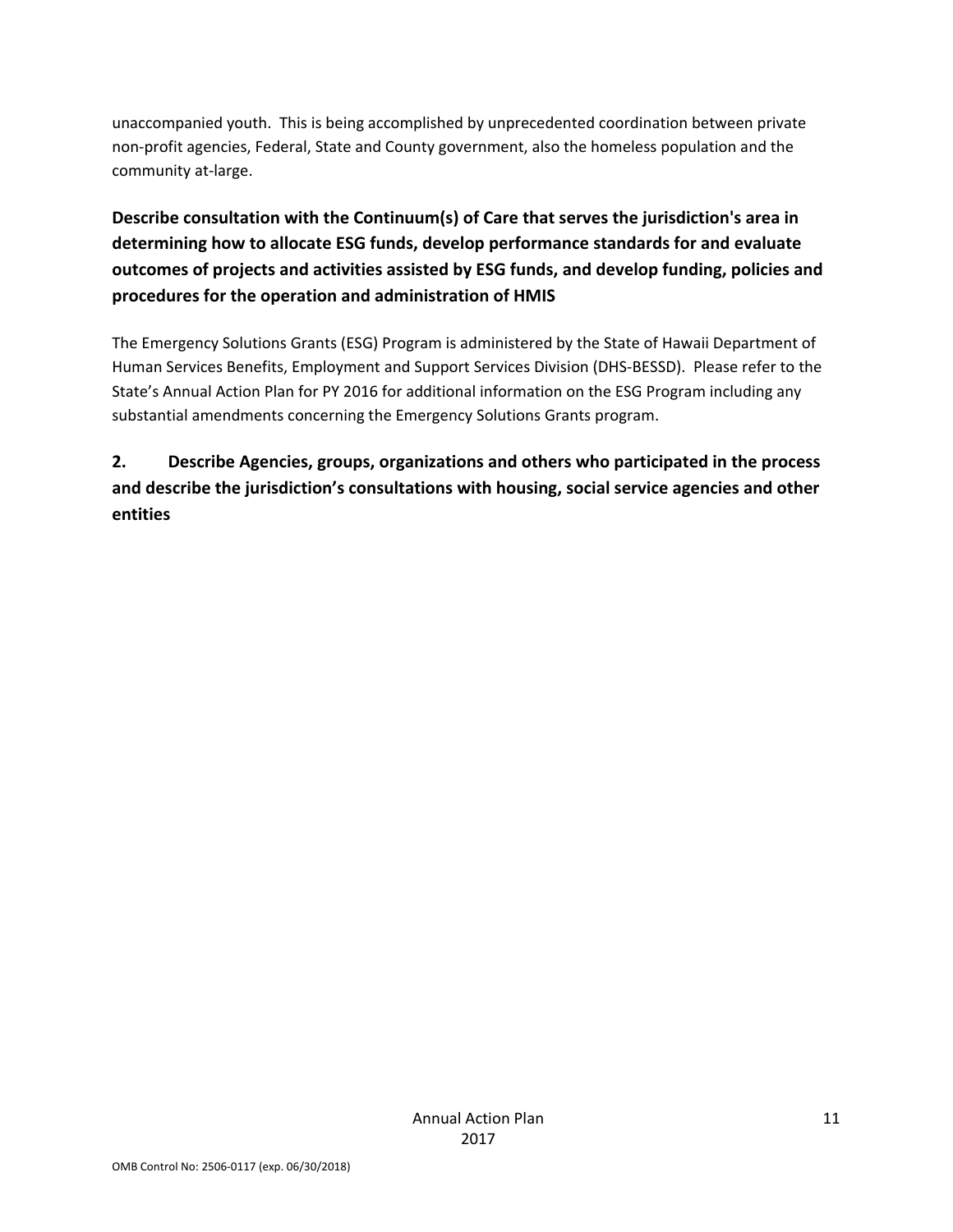| $\mathbf{1}$ | Agency/Group/Organization                                                                  | <b>MAUI COUNTY</b>                      |
|--------------|--------------------------------------------------------------------------------------------|-----------------------------------------|
|              | <b>Agency/Group/Organization Type</b>                                                      | Other government - County               |
|              | What section of the Plan was addressed by Consultation?                                    | <b>Housing Need Assessment</b>          |
|              |                                                                                            | <b>Public Housing Needs</b>             |
|              |                                                                                            | Homeless Needs - Chronically homeless   |
|              |                                                                                            | Homeless Needs - Families with children |
|              |                                                                                            | Homelessness Needs - Veterans           |
|              |                                                                                            | Homelessness Needs - Unaccompanied      |
|              |                                                                                            | youth                                   |
|              |                                                                                            | <b>Homelessness Strategy</b>            |
|              |                                                                                            | Non-Homeless Special Needs              |
|              |                                                                                            | <b>HOPWA Strategy</b>                   |
|              |                                                                                            | Market Analysis                         |
|              |                                                                                            | <b>Economic Development</b>             |
|              |                                                                                            | Anti-poverty Strategy                   |
|              |                                                                                            | Lead-based Paint Strategy               |
|              | Briefly describe how the Agency/Group/Organization was consulted. What are the anticipated |                                         |
|              | outcomes of the consultation or areas for improved coordination?                           |                                         |
| 2            | Agency/Group/Organization                                                                  | Hawaii Interagency Council on           |
|              |                                                                                            | Homelessness                            |
|              | <b>Agency/Group/Organization Type</b>                                                      | Other government - State                |

#### **Table 2 – Agencies, groups, organizations who participated**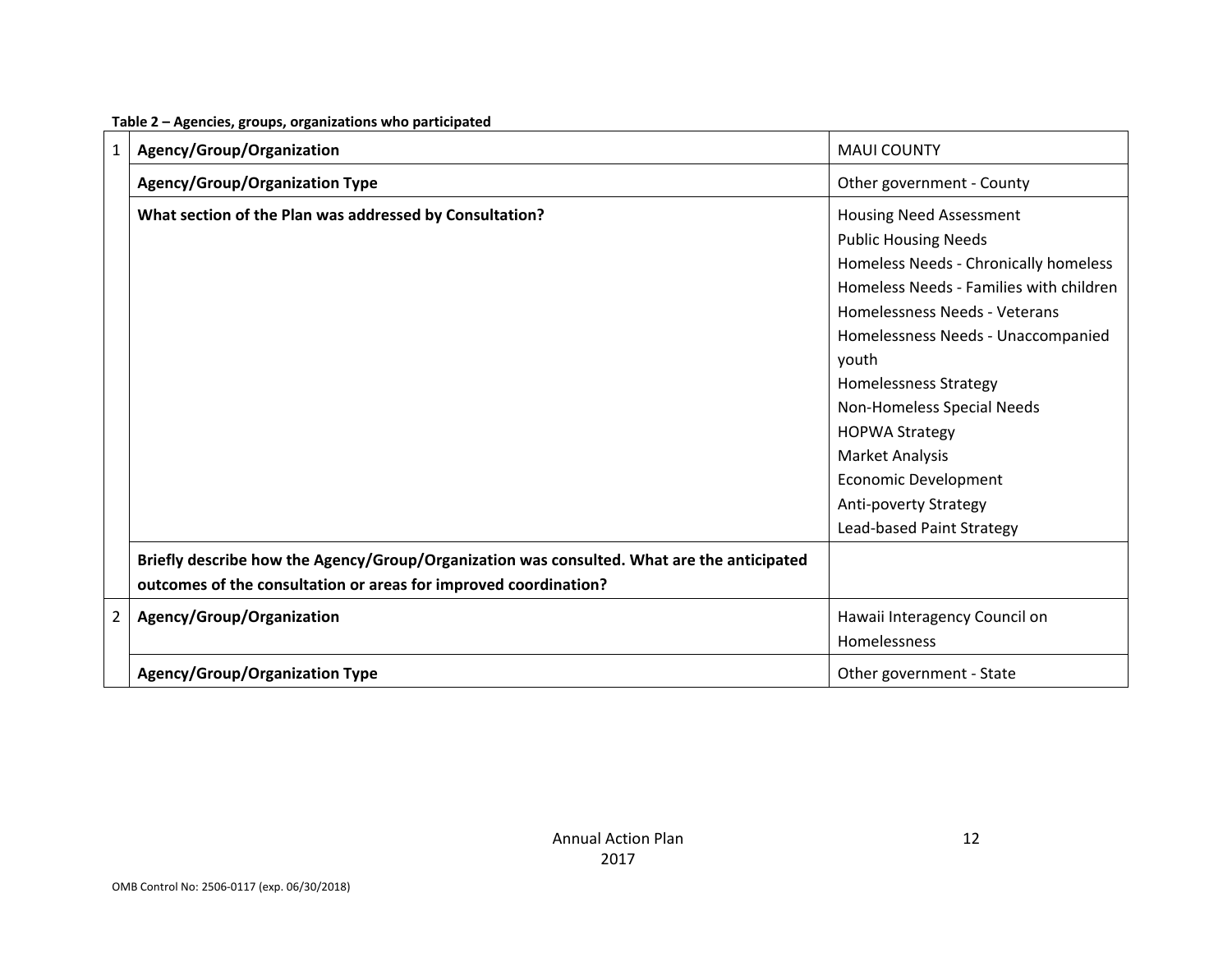|   | What section of the Plan was addressed by Consultation?                                                                                                        | Homeless Needs - Chronically homeless<br>Homeless Needs - Families with children<br>Homelessness Needs - Veterans<br>Homelessness Needs - Unaccompanied<br>youth<br><b>Homelessness Strategy</b>                                                                                                                                                                                                                                 |
|---|----------------------------------------------------------------------------------------------------------------------------------------------------------------|----------------------------------------------------------------------------------------------------------------------------------------------------------------------------------------------------------------------------------------------------------------------------------------------------------------------------------------------------------------------------------------------------------------------------------|
|   | Briefly describe how the Agency/Group/Organization was consulted. What are the anticipated<br>outcomes of the consultation or areas for improved coordination? |                                                                                                                                                                                                                                                                                                                                                                                                                                  |
| 3 | Agency/Group/Organization                                                                                                                                      | Partners in Care Oahu (PIC)                                                                                                                                                                                                                                                                                                                                                                                                      |
|   | <b>Agency/Group/Organization Type</b>                                                                                                                          | Planning organization<br><b>Business Leaders</b><br>Civic Leaders<br><b>Business and Civic Leaders</b>                                                                                                                                                                                                                                                                                                                           |
|   | What section of the Plan was addressed by Consultation?                                                                                                        | <b>Housing Need Assessment</b><br><b>Public Housing Needs</b><br>Homeless Needs - Chronically homeless<br>Homeless Needs - Families with children<br>Homelessness Needs - Veterans<br>Homelessness Needs - Unaccompanied<br>youth<br><b>Homelessness Strategy</b><br>Non-Homeless Special Needs<br><b>HOPWA Strategy</b><br>Market Analysis<br><b>Economic Development</b><br>Anti-poverty Strategy<br>Lead-based Paint Strategy |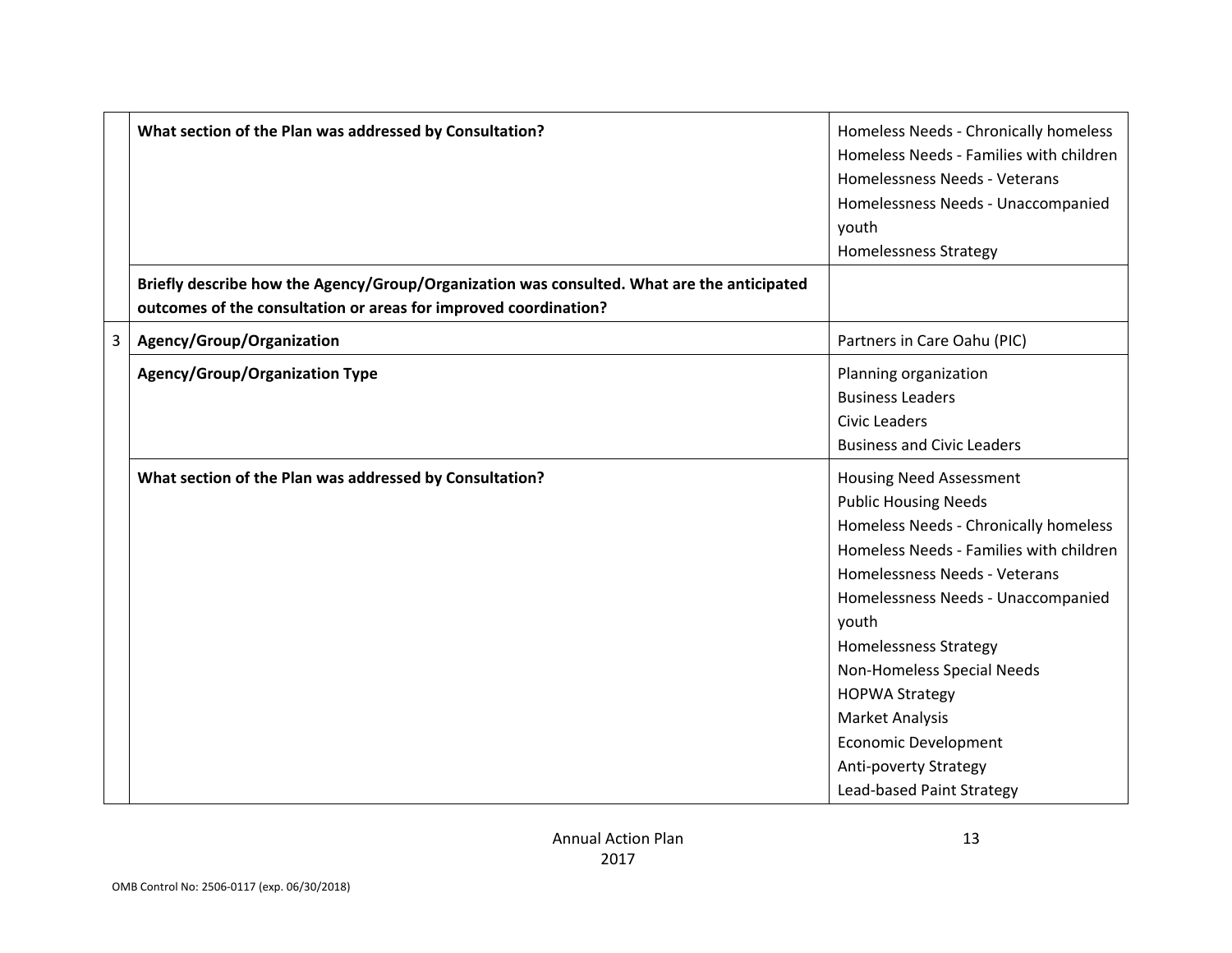|   | Briefly describe how the Agency/Group/Organization was consulted. What are the anticipated<br>outcomes of the consultation or areas for improved coordination? |                                                                                                                                                                                                                                                                                                                                                                                                                           |
|---|----------------------------------------------------------------------------------------------------------------------------------------------------------------|---------------------------------------------------------------------------------------------------------------------------------------------------------------------------------------------------------------------------------------------------------------------------------------------------------------------------------------------------------------------------------------------------------------------------|
| 4 | Agency/Group/Organization                                                                                                                                      | <b>HAWAII HOUSING FINANCE AND</b><br>DEVELOPMENT CORPORATION                                                                                                                                                                                                                                                                                                                                                              |
|   | <b>Agency/Group/Organization Type</b>                                                                                                                          | Other government - State                                                                                                                                                                                                                                                                                                                                                                                                  |
|   | What section of the Plan was addressed by Consultation?                                                                                                        | <b>Housing Need Assessment</b><br><b>Public Housing Needs</b><br>Homeless Needs - Chronically homeless<br>Homeless Needs - Families with children<br>Homelessness Needs - Veterans<br>Homelessness Needs - Unaccompanied<br>youth<br>Homelessness Strategy<br>Non-Homeless Special Needs<br><b>HOPWA Strategy</b><br>Market Analysis<br><b>Economic Development</b><br>Anti-poverty Strategy<br>Lead-based Paint Strategy |
|   | Briefly describe how the Agency/Group/Organization was consulted. What are the anticipated<br>outcomes of the consultation or areas for improved coordination? |                                                                                                                                                                                                                                                                                                                                                                                                                           |

# **Identify any Agency Types not consulted and provide rationale for not consulting**

There were no specific agencies that were excluded from the consultation process.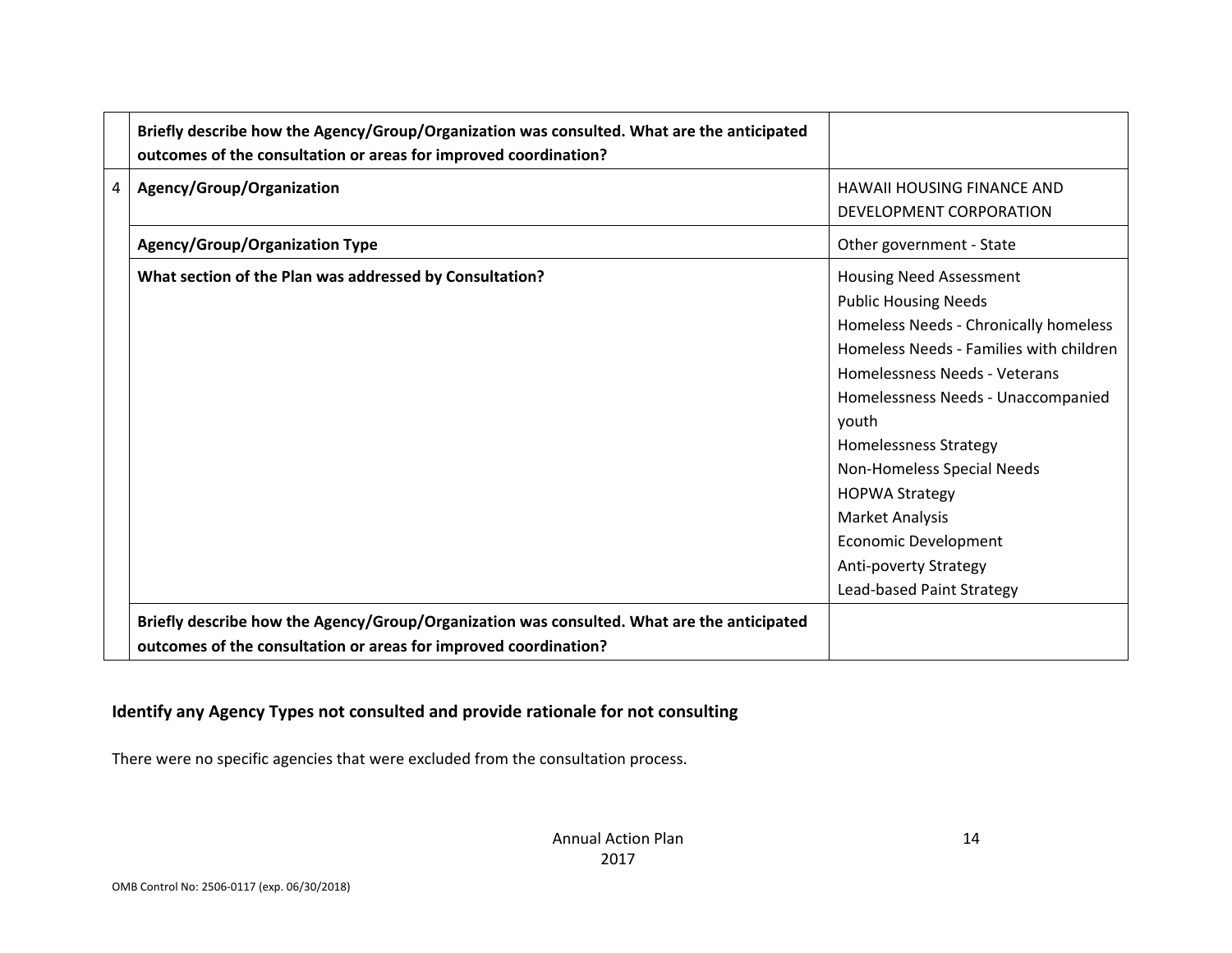# **Other local/regional/state/federal planning efforts considered when preparing the Plan**

| Name of Plan      | <b>Lead Organization</b> | How do the goals of your Strategic Plan overlap with the goals of each plan?                       |
|-------------------|--------------------------|----------------------------------------------------------------------------------------------------|
| Continuum of Care |                          | Bridging the Gap (balance of states) is a union of all three rural county Continuum of Cares (COC) |
|                   | Bridging the Gap         | including the Maui Homeless Alliance (MHA), the Kauai Community Alliance (KCA) and the             |
|                   | (BTG)                    | Community Alliance Partners (CAP) for the County of Hawaii.                                        |
|                   |                          |                                                                                                    |

**Table 3 – Other local / regional / federal planning efforts**

#### **Narrative (optional)**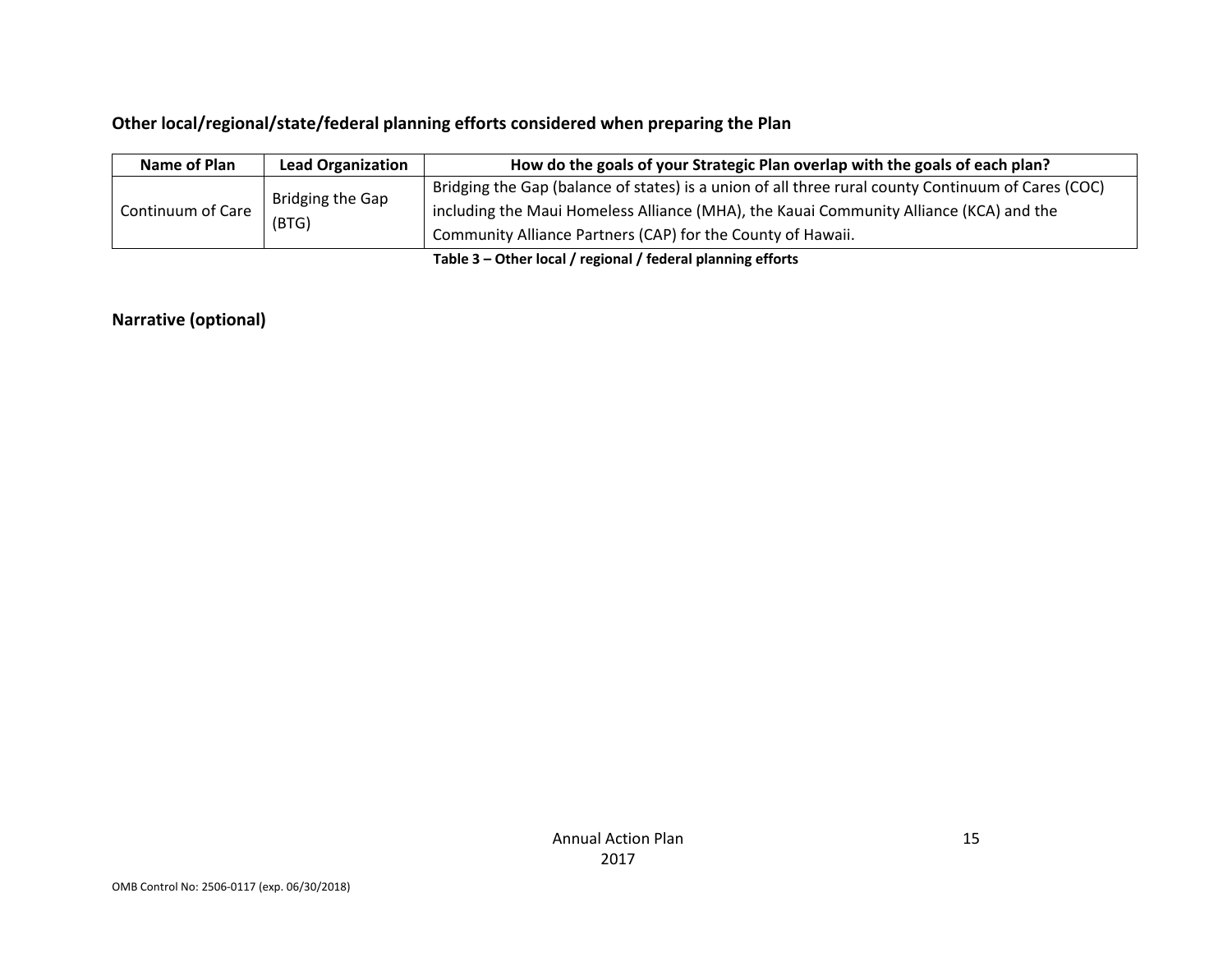# **AP‐12 Participation – 91.105, 91.200(c)**

#### **1. Summary of citizen participation process/Efforts made to broaden citizen participation Summarize citizen participation process and how it impacted goal‐setting**

Prior to preparing the Draft 2017 AAP, <sup>a</sup> series of public hearings were held to involve private citizens and to solicit input on housing, homeless and community development needs. In its efforts to encourage comments and views from low and moderate‐income persons, the County held public hearings in low‐income communities, including Hana, Moloka'i and Lana'i. For community development needs, the CDBG Program Office held public hearings on the following dates, times and places: September 12, 2016, 5:30 PM, Haiku Community Center, Haiku; September 19, 2016, 4;00 PM, Mitchell Pauole Community Center, Molokai; September 21, 2016, 5:30 PM, Velma McWayne Santos Community Center, Wailuku, Maui; September 22, 2016, 5:30 PM Lahaina Civic Center, Lahaina; September 26, 2016 Kihei Community Center, Kihei; September 27, 2016, 4:00 PM Lanai Senior Center, Lanai; September 29, 2016, 5:30 PM, Upcountry, Hannibal Tavares Community Center, Pukalani and October 4, 2015, 4:30 PM, Helene Hall, Hana. Public notices for the CDBG public hearings were published in The Maui News on August 28, 2016. At the public hearings, the CDBG program requirements were explained and the CDBG application period and process were briefly discussed. The CDBG Fact Sheet, which further details the CDBG Program, was available as <sup>a</sup> handout to all interested attendees. Approximately 18 people were in attendance at the CDBG public hearings. No oral or written testimonies were submitted. In addition public workshops were done on the following dates, times and places: September 19, 2016, 1:00 PM, Mitchell Pauole Community Center Conference Room, Molokai; September 20, 2016, 10:00 AM, County of Maui Kalana O Maui Building, Wailuku, Maui; September 27, 2016, 2:00 PM Lanai Police Station Conference Room, Lanai and October 4, 2016, 2:00 PM, Helene Hall, Hana, Maui. Public notices for the CDBG workshops were published in The Maui News on August 26, 2016. At the workshops, the CDBG program requirements were explained and the CDBG application period and process were briefly discussed. The CDBG Fact Sheet, which further details the CDBG Program, was available as <sup>a</sup> handout to all interested attendees. Approximately 9 people were in attendance at the CDBG workshops. The workshops provided an overview and requirements of the CDBG Program and discussed, in detail, the CDBG application and filing process. In addition, individual technical assistance appointments were held with various organizations during the month of October 2016 prior to the open application period. To announce the CDBG open application period, which was held from November 1, 2016 through November 30, 2016, Requests for Proposal (RFP) public notices were published in The Maui News on October 16, 2016 and October 23, 2016. Applications were made available during the open application period at the CDBG Program Office as well as in electronic form online at the County of Maui website: http://www.mauicounty.gov/mayor/community. Prior to submitting the Final AAP to HUD <sup>a</sup> public hearing and <sup>a</sup> minimum 30 day public commenting period was held from February 10, 2017 to March 24, 2017 whereas the public hearing was held on March 10, 2017 at 9:00 a.m. in the Mayor's Conference Room, 9th Floor, 200 S. High Street, Wailuku, Hawaii to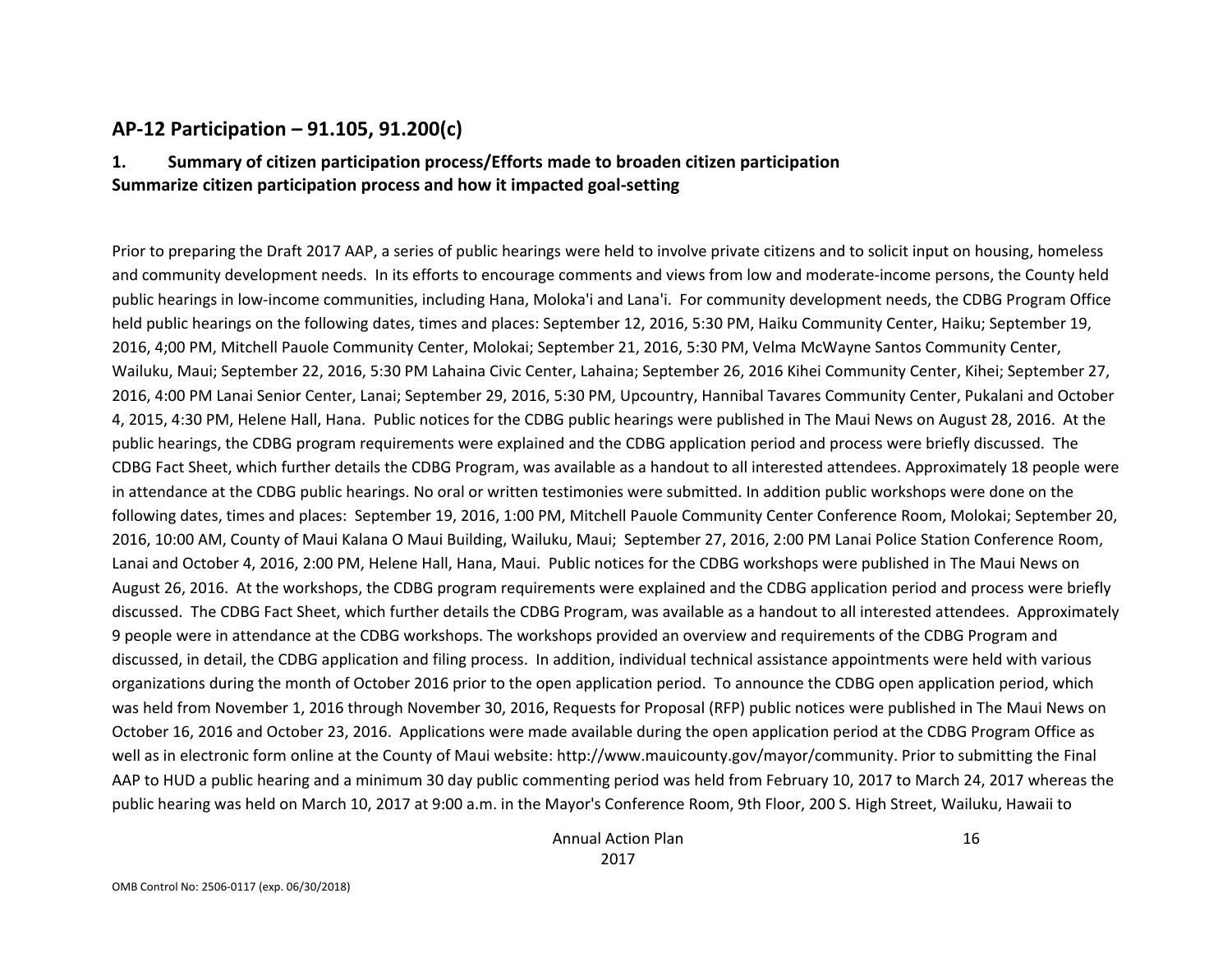receive comments concerning the Draft AAP. Amended AAP: Prior to submitting the Final AAP to HUD <sup>a</sup> public hearing and <sup>a</sup> minimum 30 day public commenting period was held from April 1, 2018 to April 30, 2018 whereas the public hearing was held on April 20, 2018 at 9:00 a.m. in the Mayor's Conference Room, 9th Floor, 200 S. High Street, Wailuku, Hawaii to receive comments concerning the Draft AAP.

## **Citizen Participation Outreach**

| <b>Sort Order</b> | <b>Mode of Outreach</b> | <b>Target of Outreach</b> | <b>Summary of</b>   | Summary of        | <b>Summary of comments</b> | URL (If     |
|-------------------|-------------------------|---------------------------|---------------------|-------------------|----------------------------|-------------|
|                   |                         |                           | response/attendance | comments received | not accepted               | applicable) |
|                   |                         |                           |                     |                   | and reasons                |             |
|                   |                         | Non-                      |                     |                   | None received,             |             |
|                   |                         |                           |                     | No comments were  | therefore no               |             |
|                   | Newspaper Ad            | targeted/broad            | None responded.     | received.         | comments were              |             |
|                   |                         | community                 |                     |                   | rejected.                  |             |
|                   |                         |                           | Approximately 15    |                   | None received,             |             |
|                   |                         | Non-                      | persons in          |                   |                            |             |
| $\overline{2}$    | <b>Public Hearing</b>   | targeted/broad            | attendance for the  | No comments were  | therefore no               |             |
|                   |                         | community                 | development of the  | received.         | comments were              |             |
|                   |                         |                           | proposed AAP.       |                   | rejected.                  |             |

**Table 4 – Citizen Participation Outreach**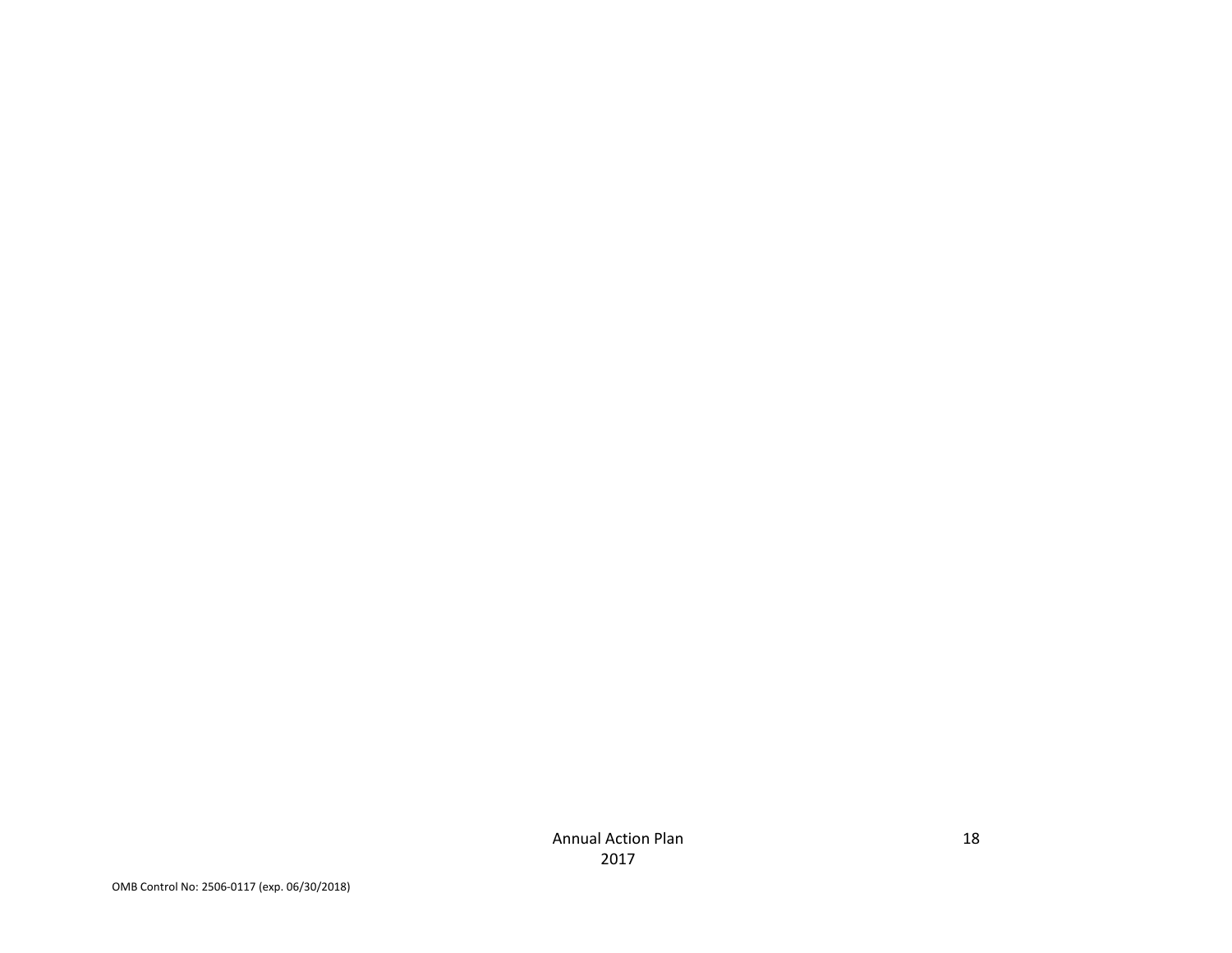# **Expected Resources**

# **AP‐15 Expected Resources – 91.220(c)(1,2)**

#### **Introduction**

The County of Maui, in developing this 2017 Annual Action Plan during the Summer of 2017 and had received the actual amount. On June 14, 2017 the United States Department of Housing and Urban Development announced that the County of Maui's PY 2017 CDBG allocation is \$1,803,099 where no program income is expected.

The County of Maui through the State of Hawaiis Hawaii Housing Finance and Development Corporation (HHFDC) will receive an allocation of \$1,425,000 in Program Year 2017 Housing Trust Funds (HTF). The State of Hawaii's HHFDC anticipates receiving HTF in the amount of of \$3,000,000. HHFDC will retain 5% of the allocation for administration, and allocate the balance to the counties as Subgrantees. Fifty percent will be allocated to the City and County of Honolulu. The remaining 50% will be allocated to the County of Maui, since it is scheduled to receive the PY2017 HOME allocation. HHFDC will allow preaward costs for planning activities and preparation of the HTF allocation plan of up to 5% of the minimum allocation amount of \$3 million.

## **Anticipated Resources**

| Program | <b>Source</b> | Uses of Funds | <b>Expected Amount Available Year 1</b> |         |                   |        | Expected      | <b>Narrative Description</b> |
|---------|---------------|---------------|-----------------------------------------|---------|-------------------|--------|---------------|------------------------------|
|         | of            |               | Annual                                  | Program | <b>Prior Year</b> | Total: | <b>Amount</b> |                              |
|         | <b>Funds</b>  |               | <b>Allocation:</b>                      | Income: | <b>Resources:</b> |        | Available     |                              |
|         |               |               |                                         |         |                   |        | Remainder     |                              |
|         |               |               |                                         |         |                   |        | of ConPlan    |                              |
|         |               |               |                                         |         |                   |        |               |                              |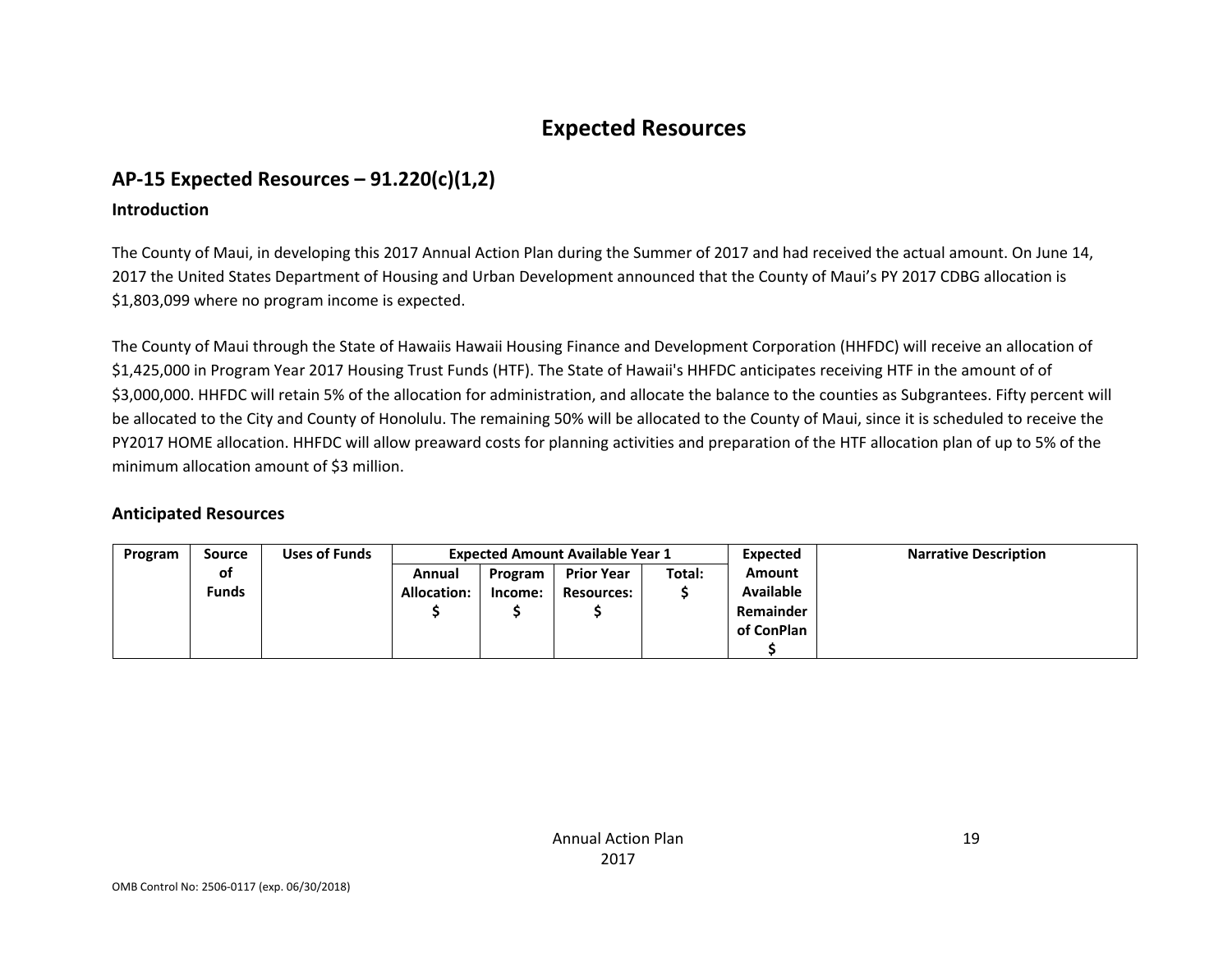| Program     | <b>Source</b> | <b>Uses of Funds</b>   |             |         | <b>Expected Amount Available Year 1</b> |           | <b>Expected</b>  | <b>Narrative Description</b>           |
|-------------|---------------|------------------------|-------------|---------|-----------------------------------------|-----------|------------------|----------------------------------------|
|             | of            |                        | Annual      | Program | <b>Prior Year</b>                       | Total:    | <b>Amount</b>    |                                        |
|             | <b>Funds</b>  |                        | Allocation: | Income: | <b>Resources:</b>                       |           | <b>Available</b> |                                        |
|             |               |                        |             | Ş       |                                         |           | <b>Remainder</b> |                                        |
|             |               |                        |             |         |                                         |           | of ConPlan       |                                        |
|             |               |                        |             |         |                                         |           |                  |                                        |
| <b>CDBG</b> | public -      | Acquisition            |             |         |                                         |           |                  | On June 14, 2017 the United States     |
|             | federal       | Admin and              |             |         |                                         |           |                  | Department of Housing and Urban        |
|             |               | Planning               |             |         |                                         |           |                  | Development announced that the County  |
|             |               | Economic               |             |         |                                         |           |                  | of Maui's 2017 CDBG allocation is      |
|             |               | Development            |             |         |                                         |           |                  | \$1,803,099 where no program income is |
|             |               | Housing                |             |         |                                         |           |                  | expected.                              |
|             |               | Public                 |             |         |                                         |           |                  |                                        |
|             |               | Improvements           |             |         |                                         |           |                  |                                        |
|             |               | <b>Public Services</b> | 1,803,099   | 0       | 0                                       | 1,803,099 | 0                |                                        |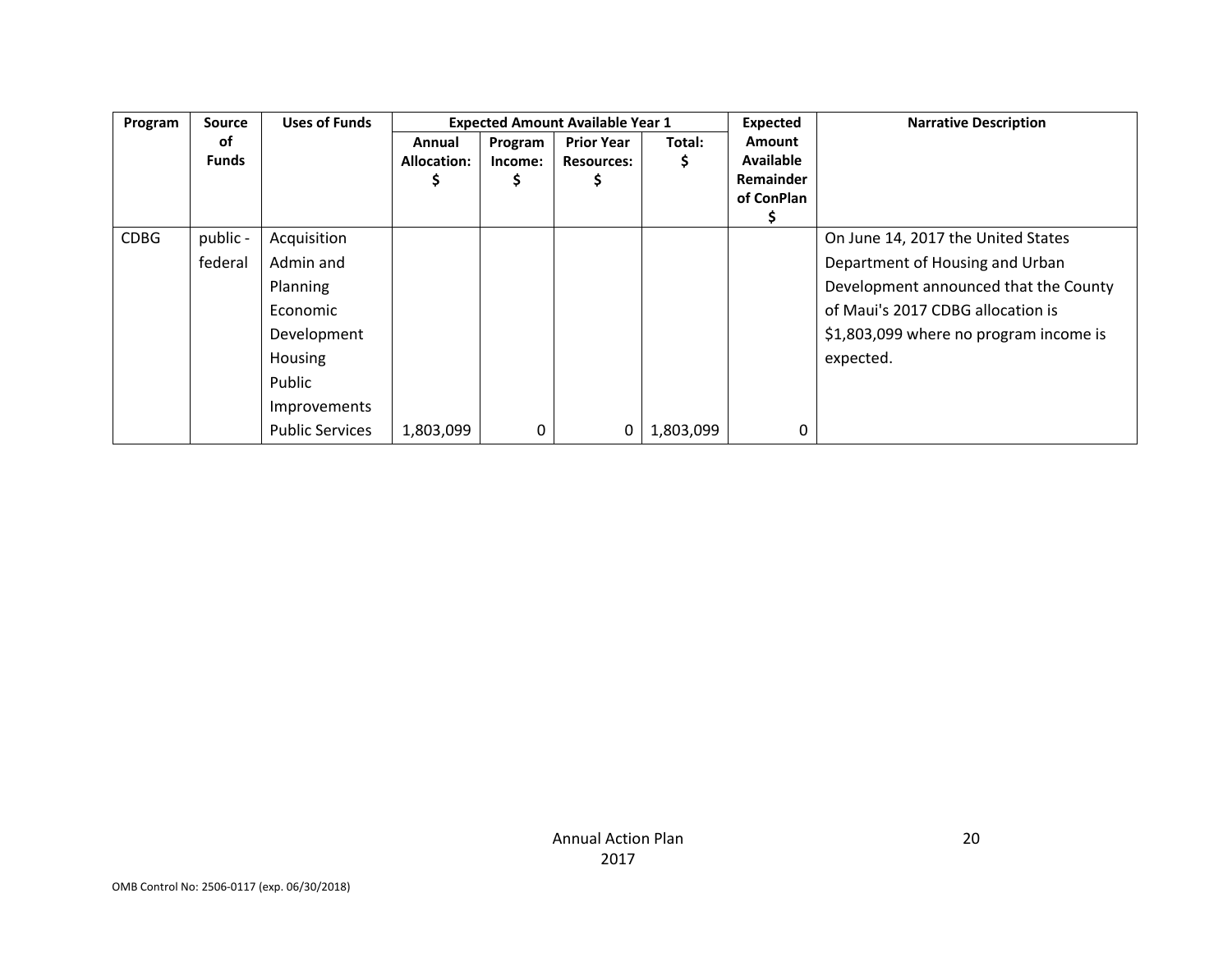| Program | <b>Source</b> | <b>Uses of Funds</b> | <b>Expected Amount Available Year 1</b> |         |                   | <b>Expected</b> |                  | <b>Narrative Description</b>                |
|---------|---------------|----------------------|-----------------------------------------|---------|-------------------|-----------------|------------------|---------------------------------------------|
|         | of            |                      | Annual                                  | Program | <b>Prior Year</b> | Total:          | Amount           |                                             |
|         | <b>Funds</b>  |                      | <b>Allocation:</b>                      | Income: | <b>Resources:</b> | Ś               | <b>Available</b> |                                             |
|         |               |                      |                                         | Ś       |                   |                 | Remainder        |                                             |
|         |               |                      |                                         |         |                   |                 | of ConPlan<br>\$ |                                             |
| Other   | public -      | Acquisition          |                                         |         |                   |                 |                  | The County of Maui through the State of     |
|         | federal       | Admin and            |                                         |         |                   |                 |                  | Hawaii's Hawaii Housing Finance and         |
|         |               | Planning             |                                         |         |                   |                 |                  | Development Corporation (HHFDC) will        |
|         |               | Homebuyer            |                                         |         |                   |                 |                  | receive an allocation of \$1,425,000 in     |
|         |               | assistance           |                                         |         |                   |                 |                  | Program Year 2017 Housing Trust Funds       |
|         |               | Housing              |                                         |         |                   |                 |                  | (HTF). The State of Hawaiis HHFDC           |
|         |               | Multifamily          |                                         |         |                   |                 |                  | anticipates receiving HTF in the amount of  |
|         |               | rental new           |                                         |         |                   |                 |                  | of \$3,000,000. HHFDC will retain 5% of the |
|         |               | construction         |                                         |         |                   |                 |                  | allocation for administration, and allocate |
|         |               | Multifamily          |                                         |         |                   |                 |                  | the balance to the counties as Subgrantees. |
|         |               | rental rehab         |                                         |         |                   |                 |                  | Fifty percent will be allocated to the City |
|         |               | <b>New</b>           |                                         |         |                   |                 |                  | and County of Honolulu. The remaining       |
|         |               | construction for     |                                         |         |                   |                 |                  | 50% will be allocated to the County of      |
|         |               | ownership            |                                         |         |                   |                 |                  | Maui, since it is scheduled to receive the  |
|         |               |                      |                                         |         |                   |                 |                  | PY2017 HOME allocation. HHFDC will allow    |
|         |               |                      |                                         |         |                   |                 |                  | preaward costs for planning activities and  |
|         |               |                      |                                         |         |                   |                 |                  | preparation of the HTF allocation plan of   |
|         |               |                      |                                         |         |                   |                 |                  | up to 5% of the minimum allocation          |
|         |               |                      | 1,425,000                               | 0       | 0                 | 1,425,000       | 0                | amount of \$3 million.                      |

**Table 5 ‐ Expected Resources – Priority Table**

Explain how federal funds will leverage those additional resources (private, state and local funds), including a description of how **matching requirements will be satisfied**

In regards to CDBG funds, organizations seeking funding are required to identify matching amounts in the competitive Request for Proposal

Annual Action Plan 2017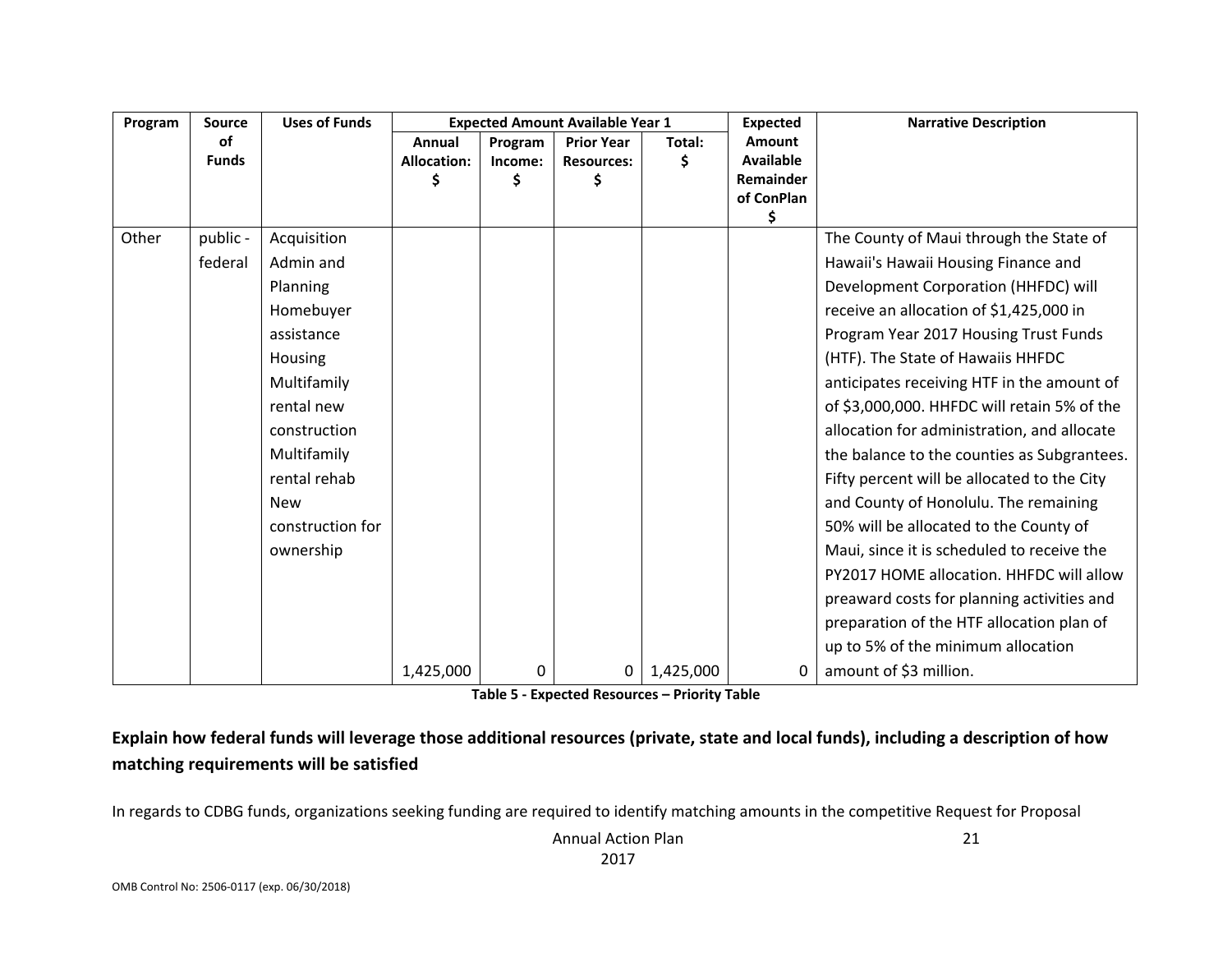(RFP) process. As of July 1, 2015 the County of Maui HOME Program has an excess match balance of \$5,642,499.59, which will be used to help satisfy current and future match requirements, as well as any other additional matching funds utilized as projects move forward. Match credits are calculated at the end of each plan year. For the HOME and HTF Programs, the County of Maui receives funds on <sup>a</sup> three year rotating basis.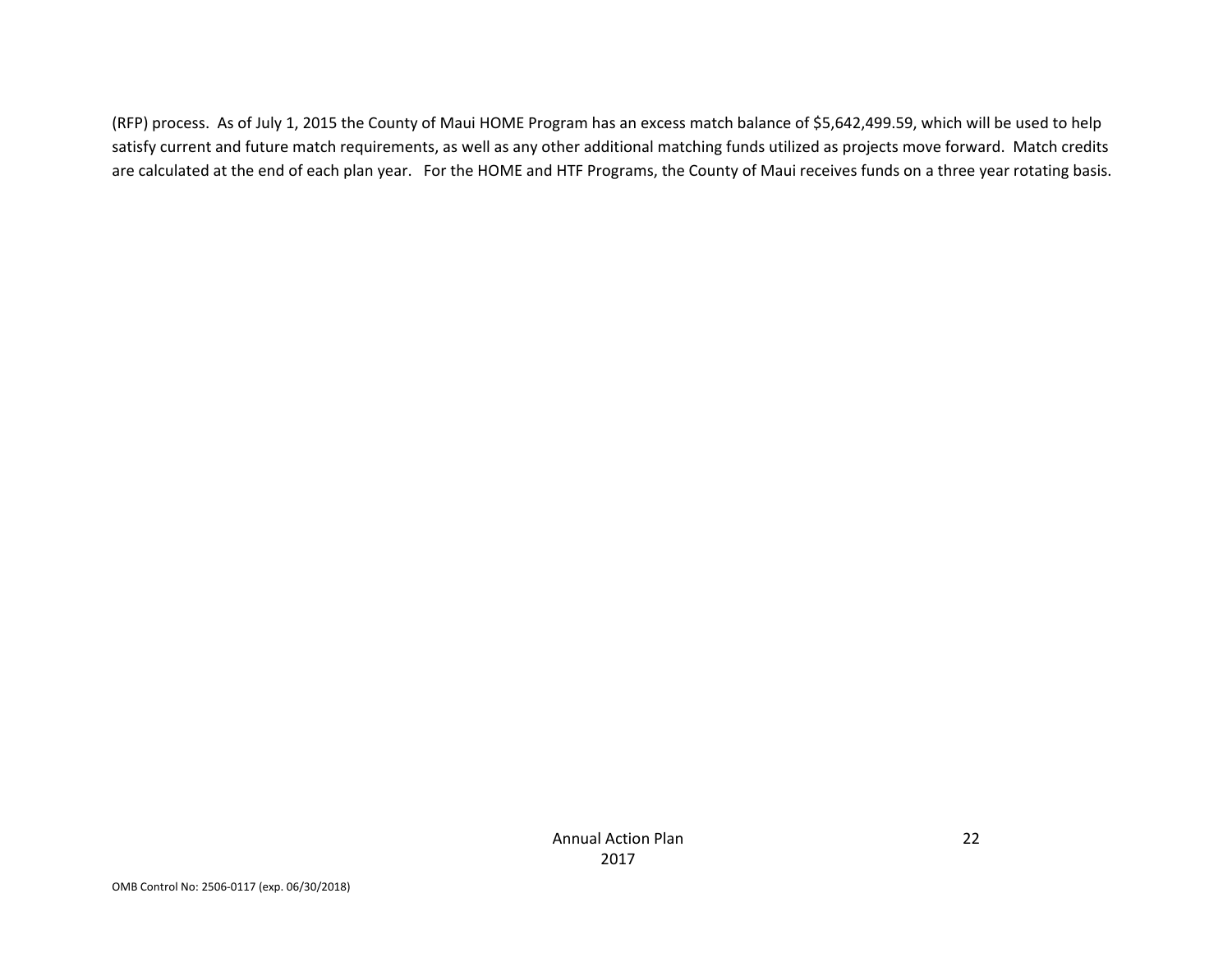**If appropriate, describe publically owned land or property located within the jurisdiction that may be used to address the needs identified in the plan**

None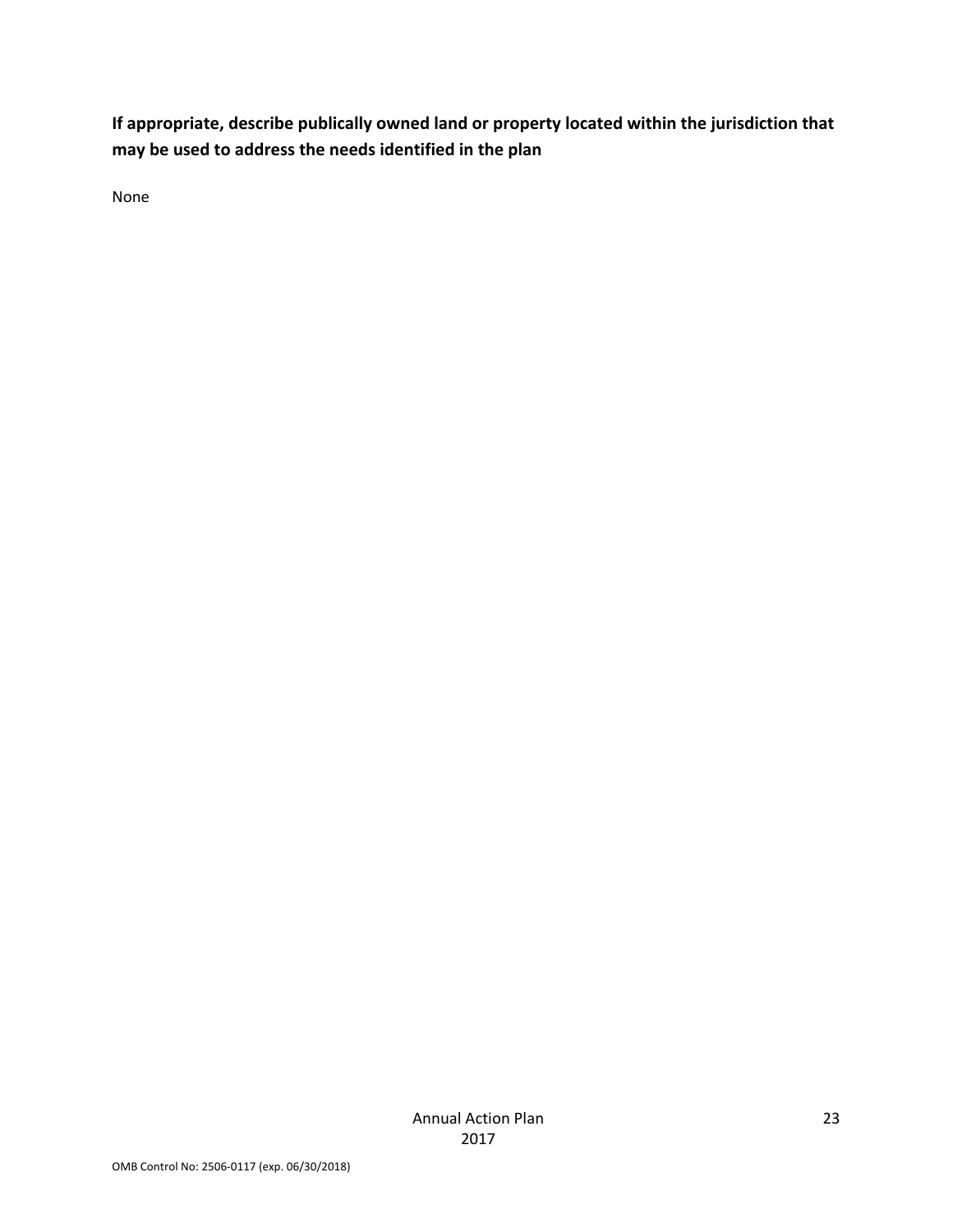# **Annual Goals and Objectives**

# **AP‐20 Annual Goals and Objectives**

#### **Goals Summary Information**

| Sort           | Goal           | <b>Start</b> | End  | Category    | Geographic | <b>Needs Addressed</b>          | <b>Funding</b>   | <b>Goal Outcome Indicator</b>        |
|----------------|----------------|--------------|------|-------------|------------|---------------------------------|------------------|--------------------------------------|
| Order          | Name           | Year         | Year |             | Area       |                                 |                  |                                      |
| 1              | Goal PF-       | 2015         | 2019 | Non-Housing |            | <b>General Priorities -</b>     | CDBG:            | Public Facility or Infrastructure    |
|                | 5              |              |      | Community   |            | Comm. Devel. - Public           | \$875,070        | Activities other than Low/Moderate   |
|                |                |              |      | Development |            | Faci.                           |                  | Income Housing Benefit: 8378 Persons |
|                |                |              |      |             |            | <b>Public Facility - Senior</b> |                  | Assisted                             |
|                |                |              |      |             |            | Centers                         |                  |                                      |
|                |                |              |      |             |            | Public Facility -               |                  |                                      |
|                |                |              |      |             |            | Persons with a                  |                  |                                      |
|                |                |              |      |             |            | Disability                      |                  |                                      |
|                |                |              |      |             |            | Public Facility -               |                  |                                      |
|                |                |              |      |             |            | Neighborhood                    |                  |                                      |
|                |                |              |      |             |            | <b>Facilities</b>               |                  |                                      |
|                |                |              |      |             |            | Public Facility - Child         |                  |                                      |
|                |                |              |      |             |            | <b>Care Centers</b>             |                  |                                      |
| $\overline{2}$ | Goal PF-       | 2015         | 2019 | Non-Housing |            | <b>General Priorities -</b>     | <b>CDBG: \$0</b> | Public Facility or Infrastructure    |
|                | $\overline{2}$ |              |      | Community   |            | Comm. Devel. - Public           |                  | Activities other than Low/Moderate   |
|                |                |              |      | Development |            | Faci.                           |                  | Income Housing Benefit: 397 Persons  |
|                |                |              |      |             |            | Public Facility - Health        |                  | Assisted                             |
|                |                |              |      |             |            | <b>Care Facilities</b>          |                  |                                      |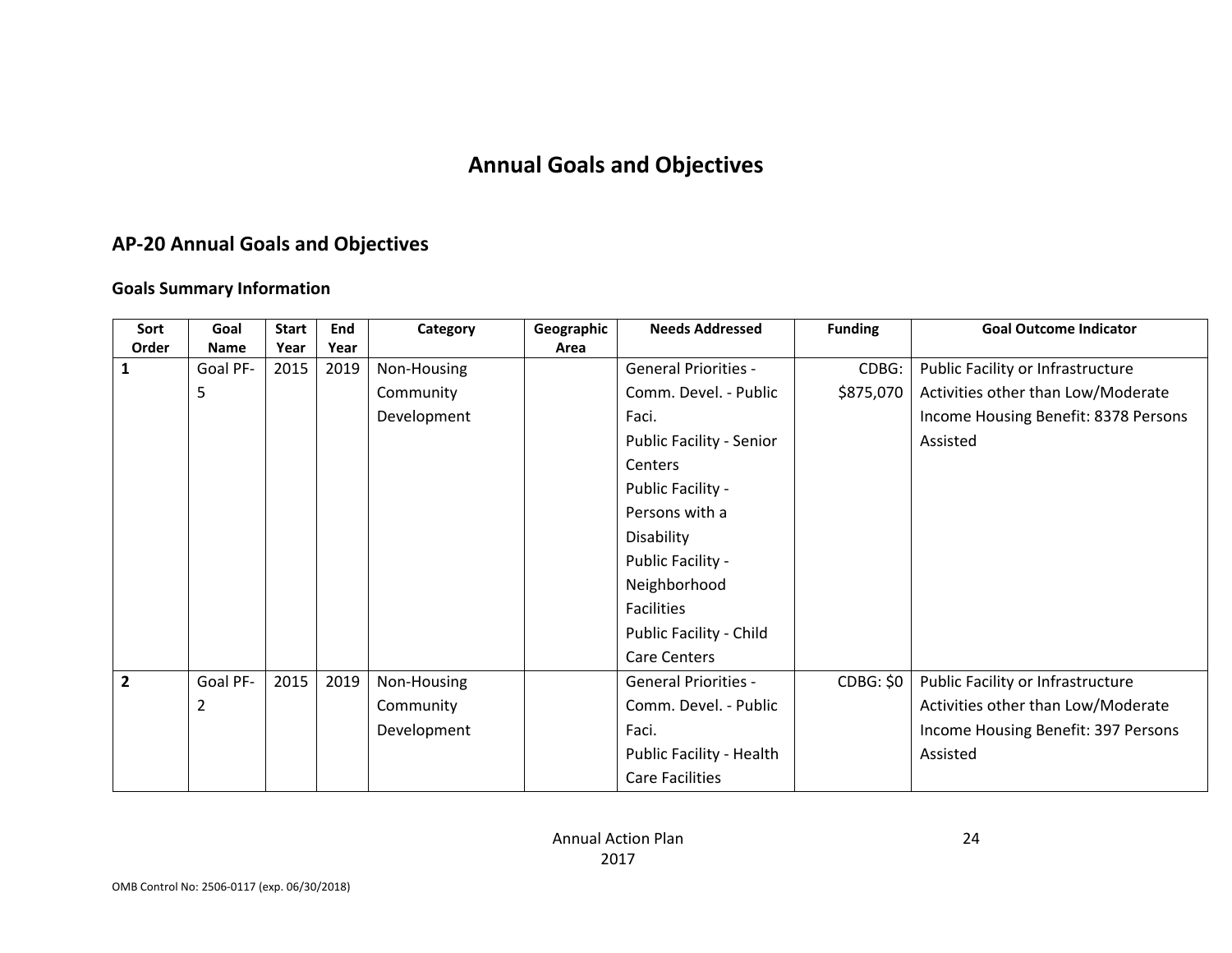| Sort                    | Goal        | <b>Start</b> | End  | Category                  | Geographic | <b>Needs Addressed</b>          | <b>Funding</b> | <b>Goal Outcome Indicator</b>         |
|-------------------------|-------------|--------------|------|---------------------------|------------|---------------------------------|----------------|---------------------------------------|
| Order                   | <b>Name</b> | Year         | Year |                           | Area       |                                 |                |                                       |
| 3                       | Goal PF-    | 2015         | 2019 | Homeless                  |            | <b>General Priorities -</b>     | CDBG:          | Public Facility or Infrastructure     |
|                         | 1           |              |      |                           |            | Comm. Devel. - Public           | \$296,944      | Activities other than Low/Moderate    |
|                         |             |              |      |                           |            | Faci.                           |                | Income Housing Benefit: 1510 Persons  |
|                         |             |              |      |                           |            | Public Facility -               |                | Assisted                              |
|                         |             |              |      |                           |            | <b>Homeless Facility</b>        |                |                                       |
| 4                       | Goal A-1    | 2015         | 2019 | Other                     |            | Planning                        | CDBG:          | Other: 4 Other                        |
|                         |             |              |      |                           |            |                                 | \$360,620      |                                       |
| 5                       | Goal PS-    | 2015         | 2019 | <b>Affordable Housing</b> |            | <b>General Priorities -</b>     | CDBG:          | Public Facility or Infrastructure     |
|                         | 1           |              |      | Non-Housing               |            | Comm. Devel. - Public           | \$270,465      | Activities other than Low/Moderate    |
|                         |             |              |      | Community                 |            | Service                         |                | Income Housing Benefit: 710 Persons   |
|                         |             |              |      | Development               |            | <b>Public Services - Senior</b> |                | Assisted                              |
|                         |             |              |      |                           |            | Services                        |                |                                       |
|                         |             |              |      |                           |            | <b>Public Services -</b>        |                |                                       |
|                         |             |              |      |                           |            | <b>Health Services</b>          |                |                                       |
| 6                       | Goal        | 2015         | 2019 | <b>Affordable Housing</b> |            | <b>General Priorities -</b>     | 1425000:       | Rental units constructed: 7 Household |
|                         | $HR-1$      |              |      |                           |            | Housing - Rental                | \$1,350,000    | <b>Housing Unit</b>                   |
|                         |             |              |      |                           |            | Housing                         |                |                                       |
| $\overline{\mathbf{z}}$ | Goal        | 2015         | 2019 | Other                     |            | <b>General Priorities -</b>     | 1425000:       | Other: 2 Other                        |
|                         | $HA-1$      |              |      |                           |            | Comm. Devel. -                  | \$75,000       |                                       |
|                         |             |              |      |                           |            | Planning                        |                |                                       |
|                         |             |              |      |                           |            | Planning                        |                |                                       |

**Table 6 – Goals Summary**

**Goal Descriptions**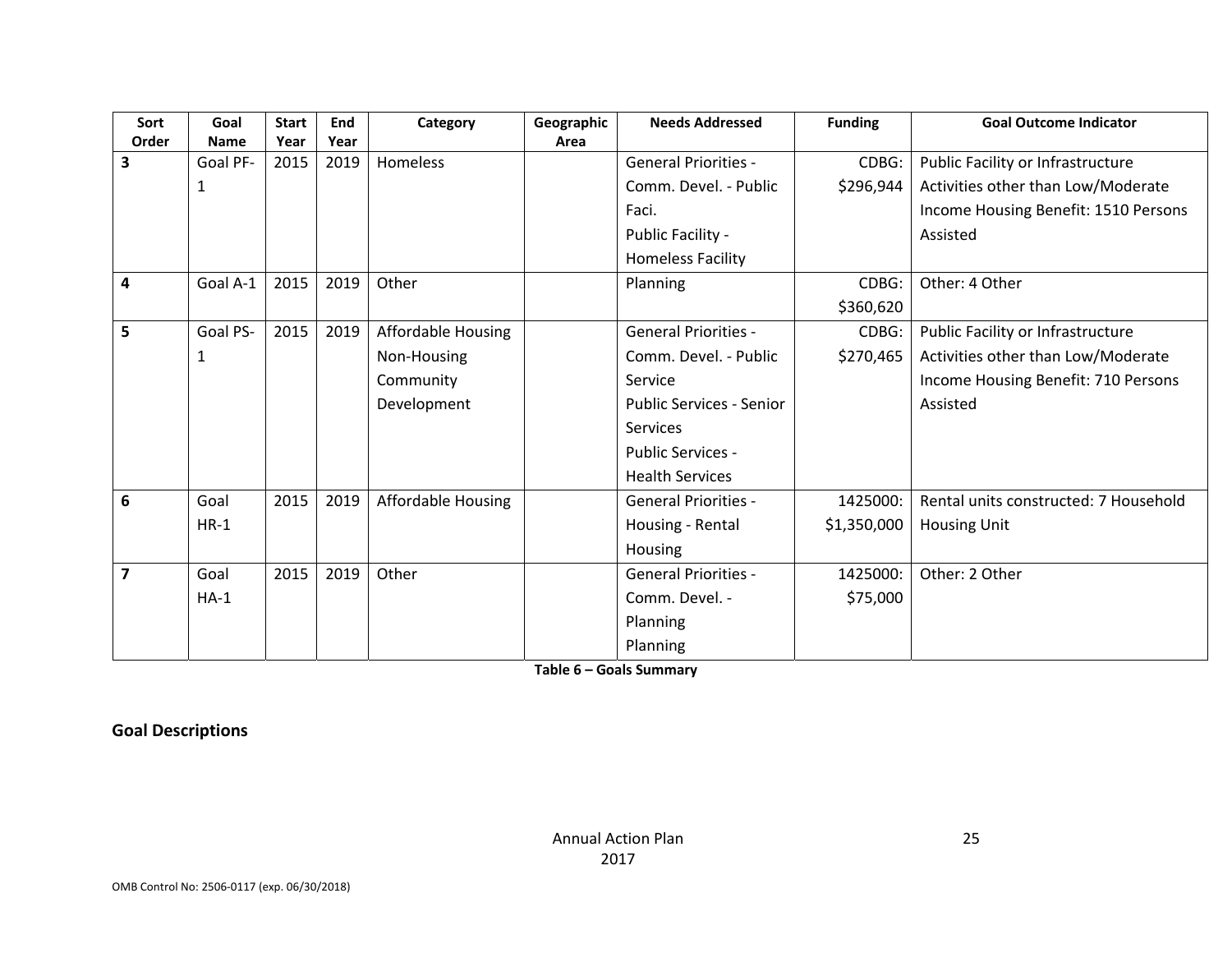| $\mathbf{1}$   | <b>Goal Name</b>           | Goal PF-5                                                                                                                                                         |
|----------------|----------------------------|-------------------------------------------------------------------------------------------------------------------------------------------------------------------|
|                | Goal                       | Applicant: Hale Hahaolu - Funding Requested: \$550,000                                                                                                            |
|                | <b>Description</b>         | Applicant: Maui Family Support Services - Funding Requested: \$325,070                                                                                            |
|                |                            | Applicant: ARC of Maui County - Alternate - Funding Requested: \$405,000                                                                                          |
|                |                            | Applicant: CFS Real Property, Inc. (Neighborhood Place of Wailuku) - Alternate - Funding Requested: \$1,000,000                                                   |
| $\overline{2}$ | <b>Goal Name</b>           | Goal PF-2                                                                                                                                                         |
|                | Goal<br><b>Description</b> | Applicant: Maui Youth and Family Services - Alternate - Funding Requested: \$204,300                                                                              |
| 3              | <b>Goal Name</b>           | Goal PF-1                                                                                                                                                         |
|                | Goal<br><b>Description</b> | Applicant: Ka Hale A Ke Ola Homeless Resource Centers, Inc. - Partial Funding Requested: \$296,944 - Alternate Funding<br>Requested: \$444,960                    |
|                |                            | Applicant: Mental Health Kokua - Alternate - Funding Requested: \$300,000                                                                                         |
| 4              | <b>Goal Name</b>           | Goal A-1                                                                                                                                                          |
|                | Goal<br><b>Description</b> | County of Maui CDBG Program Administration                                                                                                                        |
| 5 <sup>1</sup> | <b>Goal Name</b>           | Goal PS-1                                                                                                                                                         |
|                | Goal                       | Applicant: Hale Makua Health Services - Funding Requested: \$270,465                                                                                              |
|                | <b>Description</b>         | Limited to the 15% public service cap                                                                                                                             |
| 6              | <b>Goal Name</b>           | Goal HR-1                                                                                                                                                         |
|                | Goal<br><b>Description</b> | GOAL HR-1: HOME funds (for informational purposes only) and HTF - no CDBG funding: HOME funds and HTF will be<br>utilized to construct affordable rental housing. |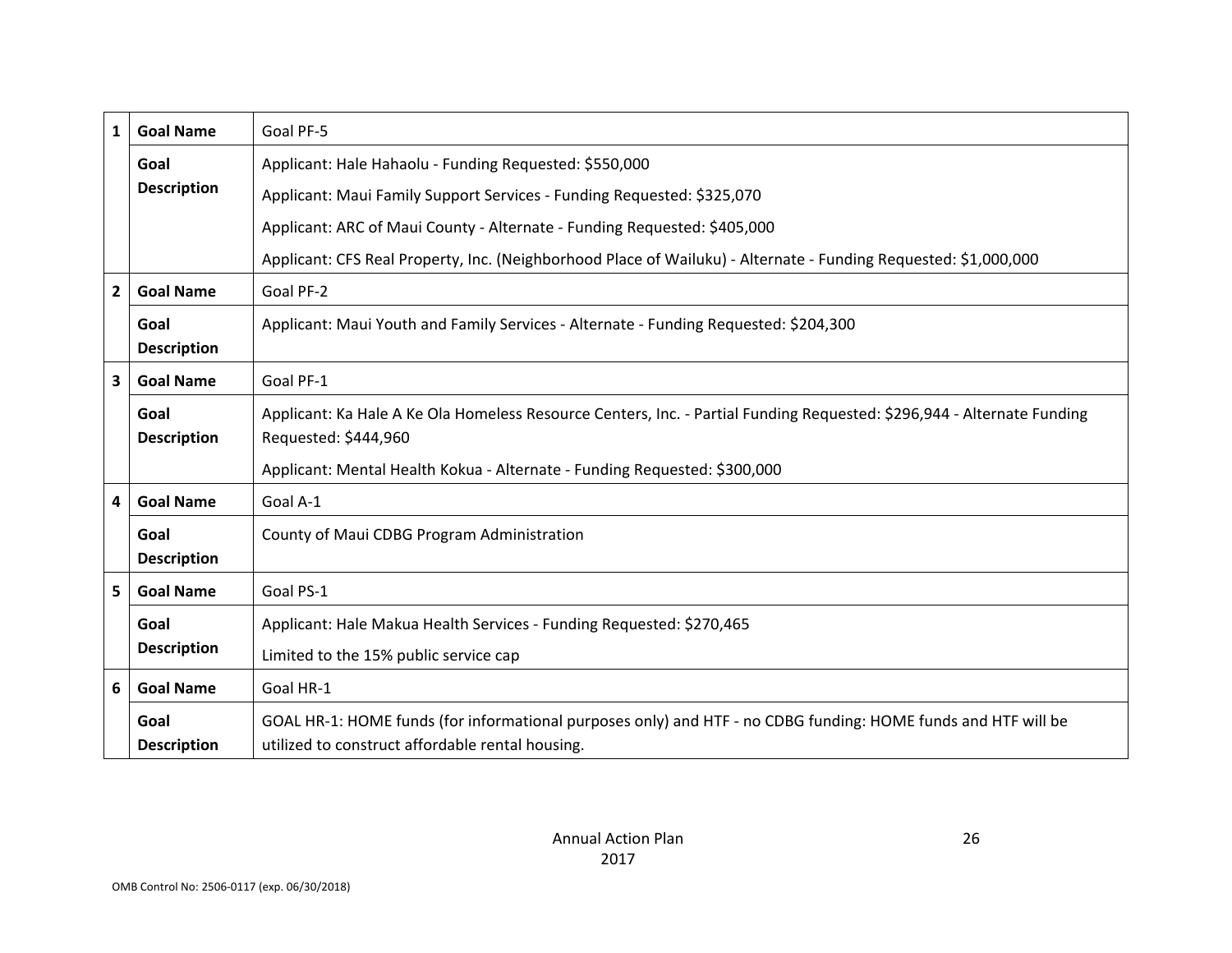| <b>Goal Name</b><br>Goal HA-1 |                    |                                                                                                                  |  |
|-------------------------------|--------------------|------------------------------------------------------------------------------------------------------------------|--|
|                               | Goal               | GOAL HA-1: HOME and HTF funds only, for informational purposes only - no CDBG funding: Provide effective program |  |
|                               | <b>Description</b> | administration for the HOME and HTF program.                                                                     |  |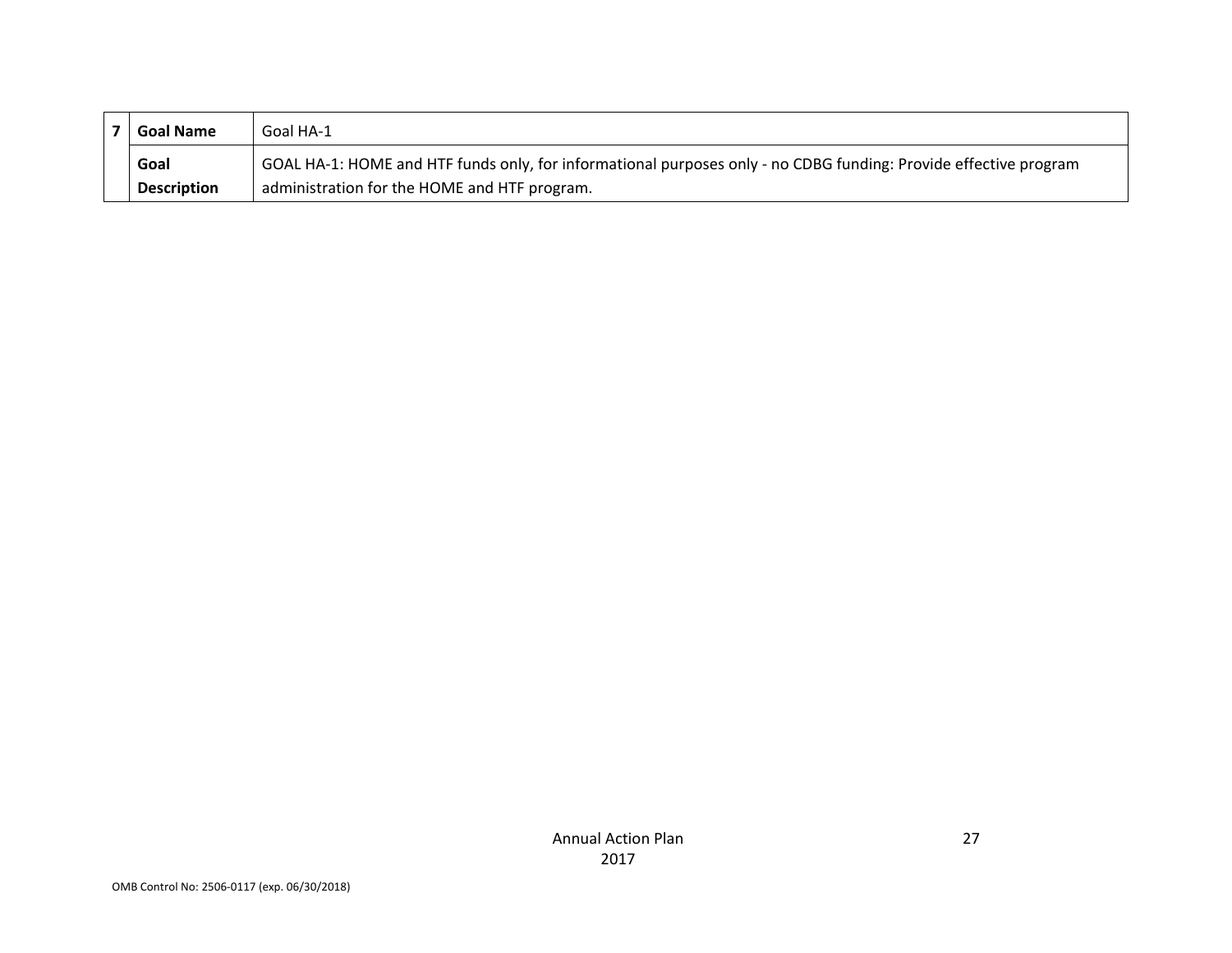# **Projects**

# **AP‐35 Projects – 91.220(d)**

# **Introduction**

The projects contained in the Annual Action Plan (AAP), which is submitted by the County of Maui (County) to the U.S. Department of Housing and Urban Development (HUD) annually, identifies the linkage between the use of federal resources and the specific objectives developed to address priority needs identified in the County of Maui 2015 to 2019 Consolidated Plan (ConPlan).

#### **Projects**

| #                                           | <b>Project Name</b>                                                                      |  |
|---------------------------------------------|------------------------------------------------------------------------------------------|--|
| 1                                           | Hale Mahaolu Ewalu Senior Center                                                         |  |
| $\overline{2}$                              | Hale Makua Kahului Generator Upgrade                                                     |  |
| 3<br><b>Rehabilitation of MFSS Building</b> |                                                                                          |  |
| 4                                           | Ka Hale A Ke Ola Homeless Centers, Inc. KHAKO Renewal Project Phase II - Partial Funding |  |
| 5                                           | County of Maui CDBG Program Administration                                               |  |
| 6                                           | Ka Hale A Ke Ola Homeless Centers, Inc. KHAKO Renewal Project Phase II - Alternate       |  |
| 7                                           | Mental Health Kokua Market Street House - Alternate                                      |  |
| 8                                           | ARC Group Home Solar PV Project - Alternate                                              |  |
| 9                                           | Neighborhood Place of Wailuku Rehabilitation - Alternate                                 |  |
| 10                                          | Planning and Design of MYFS Behavioral Health Crisis Shelter - Alternate                 |  |
| 101                                         | Kaiwahine Village Phase II (HTF Program Funding)                                         |  |
| 102                                         | County of Maui HTF Program Administration                                                |  |

**Table 7 ‐ Project Information**

# **Describe the reasons for allocation priorities and any obstacles to addressing underserved needs**

The distribution of CDBG and HTF funds is based on the priority needs and objectives identified in the County of Maui ConPlan. The CDBG funds are allocated on an annual basis utilizing a competitive, open application process in which proposals are evaluated and rated for program eligibility, fulfillment of County priorities and objectives, need, impact and other considerations pursuant to the County of Maui CDBG Program Project Evaluation & Rating System. This CDBG evaluation and rating process is outlined in the CDBG Program Request for Proposals Application Packet for PY 2016, which is available at the CDBG Program Office and on the County of Maui website at http://www.mauicounty.gov/mayor/community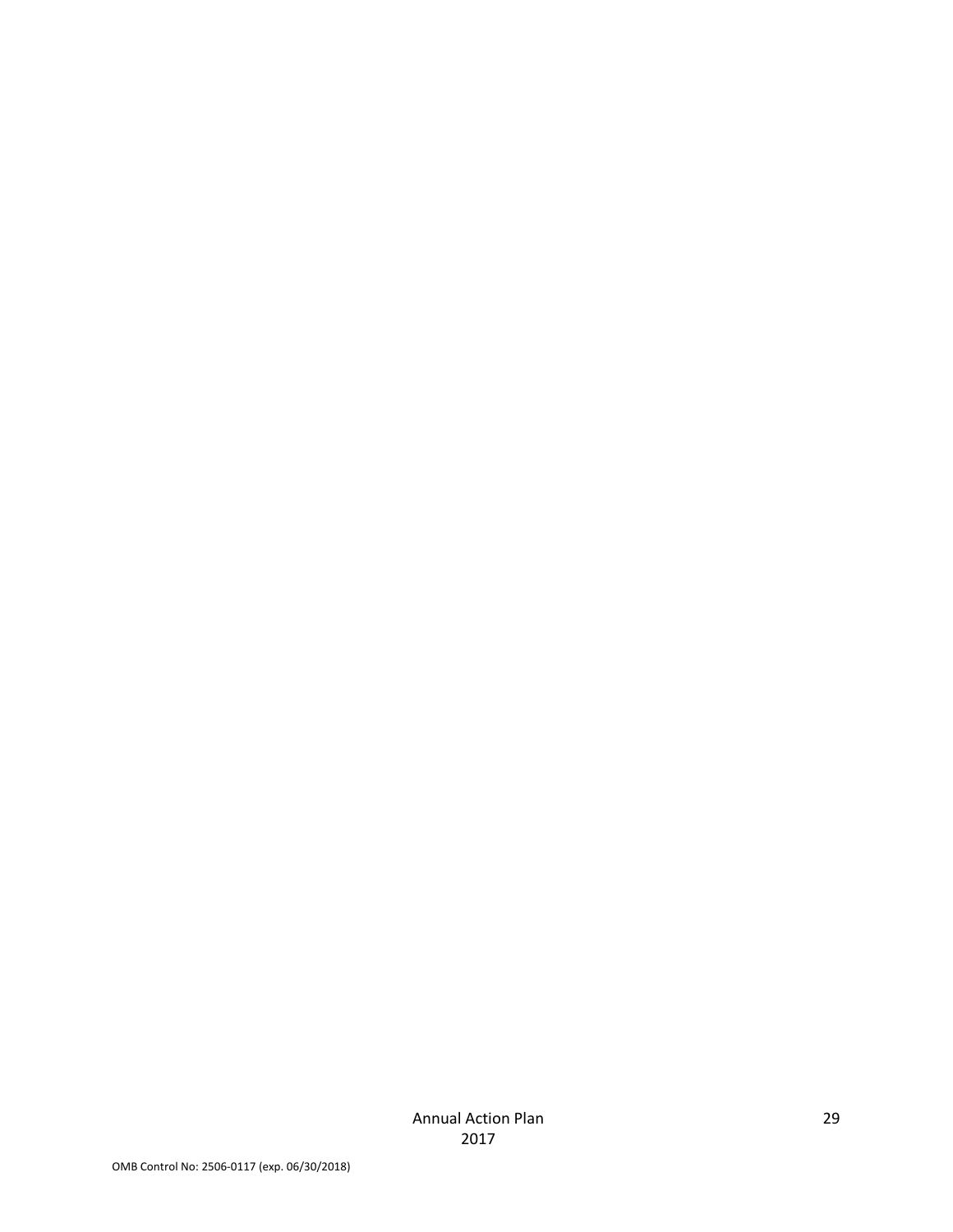**AP‐38 Project Summary**

**Project Summary Information**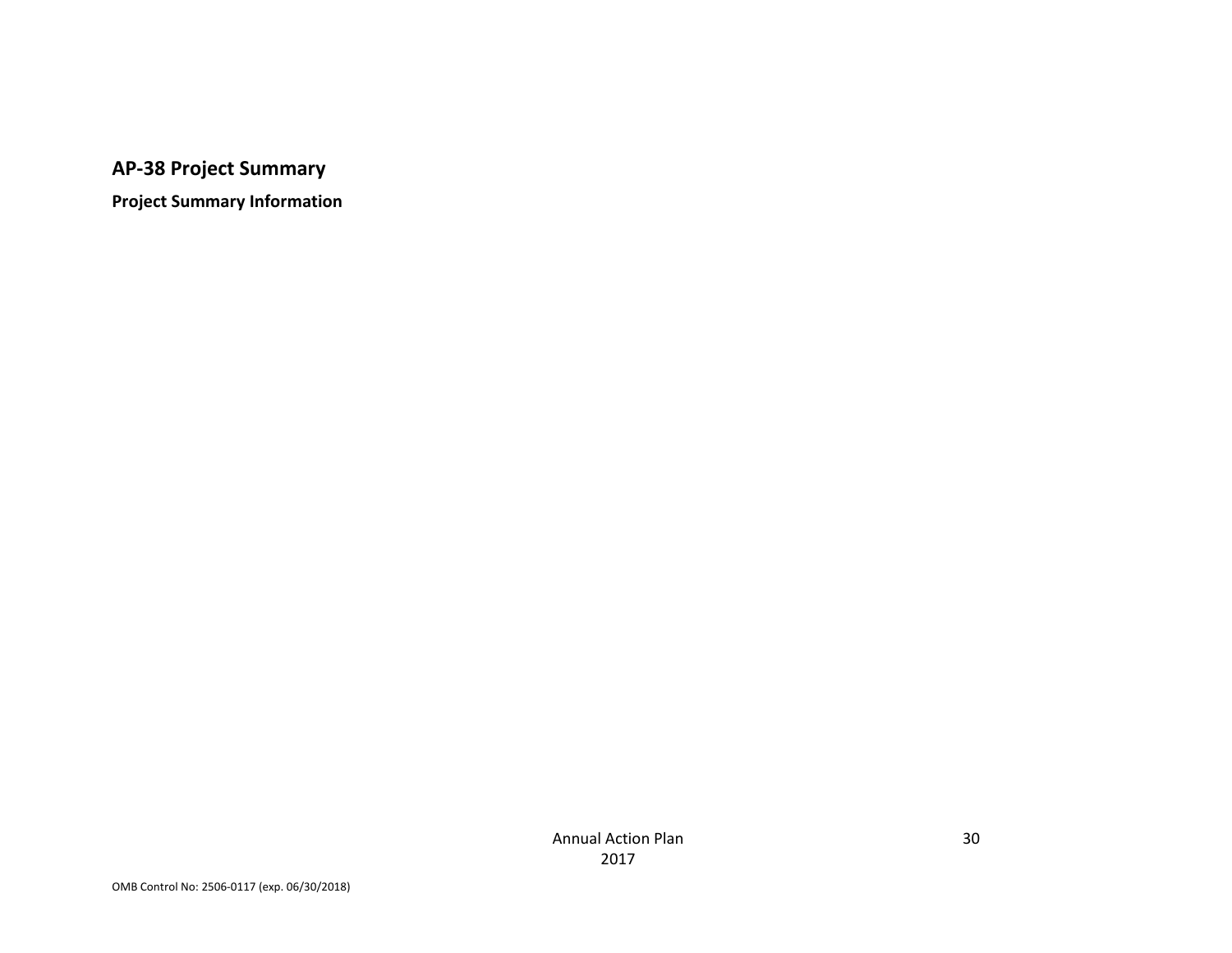| 1 | <b>Project Name</b>                                                                                     | Hale Mahaolu Ewalu Senior Center                                                                                                                       |
|---|---------------------------------------------------------------------------------------------------------|--------------------------------------------------------------------------------------------------------------------------------------------------------|
|   | <b>Target Area</b>                                                                                      |                                                                                                                                                        |
|   | <b>Goals Supported</b>                                                                                  | Goal PF-5                                                                                                                                              |
|   | <b>Needs Addressed</b>                                                                                  | General Priorities - Comm. Devel. - Public Faci.<br><b>Public Facility - Senior Centers</b>                                                            |
|   | <b>Funding</b>                                                                                          | CDBG: \$550,000                                                                                                                                        |
|   | <b>Description</b>                                                                                      | Funding is requested for the construction of a senior center within a<br>senior community campus which includes affordable housing for the<br>elderly. |
|   | <b>Target Date</b>                                                                                      |                                                                                                                                                        |
|   | <b>Estimate the number</b><br>and type of families<br>that will benefit from<br>the proposed activities |                                                                                                                                                        |
|   | <b>Location Description</b>                                                                             |                                                                                                                                                        |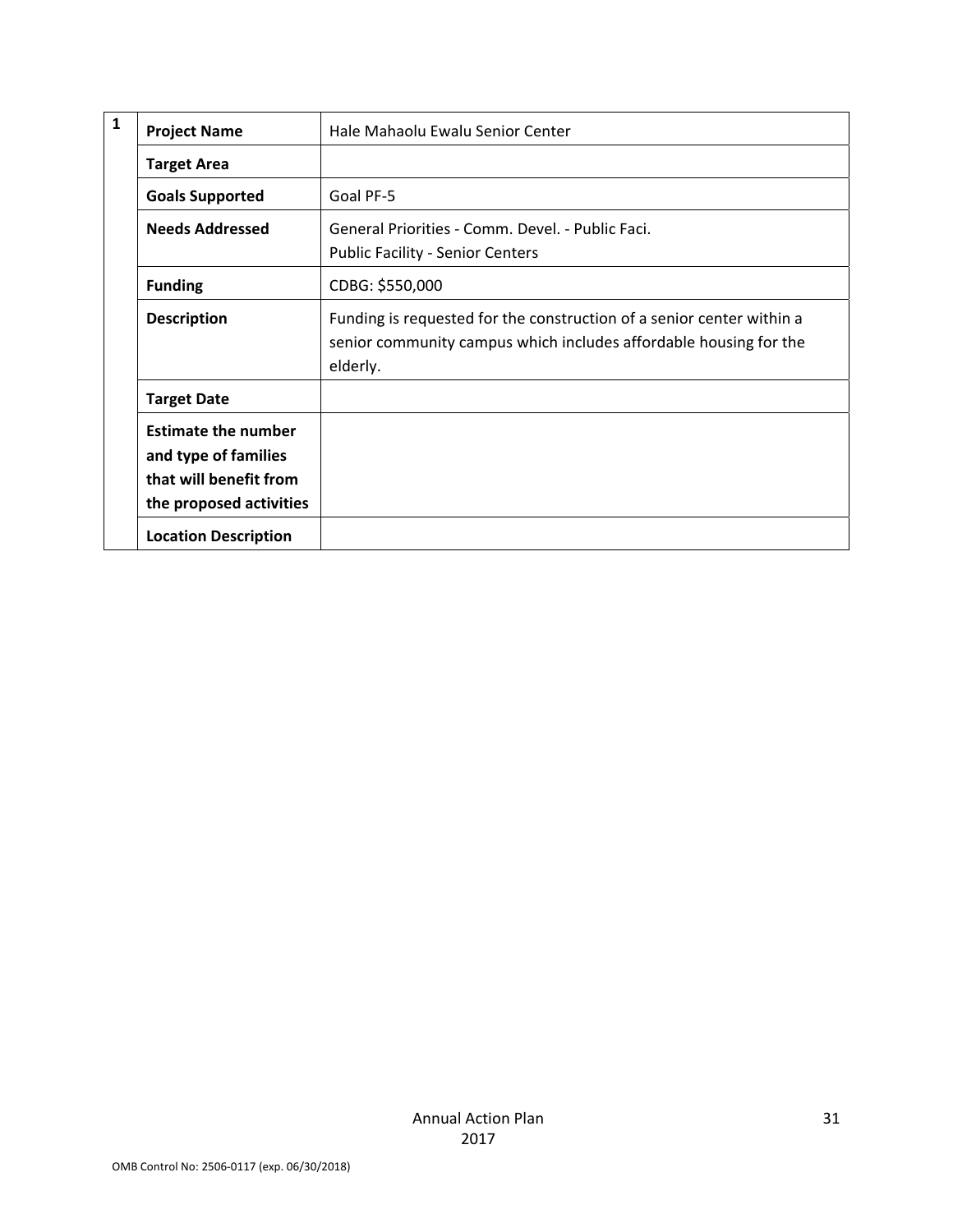|   | <b>Planned Activities</b> | Applicant: Hale Mahaolu                                                                                                                                                                                                                                                                                     |
|---|---------------------------|-------------------------------------------------------------------------------------------------------------------------------------------------------------------------------------------------------------------------------------------------------------------------------------------------------------|
|   |                           | Funding Requested: \$550,000                                                                                                                                                                                                                                                                                |
|   |                           | Funding Recommended: \$550,000 (Rank #1 - Full Funding \$550,000)                                                                                                                                                                                                                                           |
|   |                           | Project: Hale Mahaolu Ewalu Senior Center                                                                                                                                                                                                                                                                   |
|   |                           | Funding is requested for the construction of a senior center within a<br>senior community campus which includes affordable housing for the<br>elderly.                                                                                                                                                      |
|   |                           | Estimated (Annual) Number of Beneficiaries: 80                                                                                                                                                                                                                                                              |
|   |                           | Eligible Activity: The project meets the requirements of 24 CFR<br>570.201(c) public facilities and improvement.                                                                                                                                                                                            |
|   |                           | National Objective: The project will meet the national objective of 24 CFR<br>570.208(a)(2)(i)(A) Limited Clientele – Presumed Benefit as the primary<br>beneficiaries of senior centers are elderly and generally presumed to be<br>principally low and moderate income persons.                           |
|   |                           | Community Development Goal: The Project satisfies Goal PF-5: Acquire,<br>construct or rehabilitate facilities including child care, domestic violence,<br>food distribution and other social service facilities that benefit<br>predominately low- and moderate-income persons including senior<br>centers. |
|   |                           | Priority Community Development Need: This project satisfies Public<br>Facility needs - Senior Centers (High)                                                                                                                                                                                                |
|   |                           | Major Project Expenses: Construction                                                                                                                                                                                                                                                                        |
| 2 | <b>Project Name</b>       | Hale Makua Kahului Generator Upgrade                                                                                                                                                                                                                                                                        |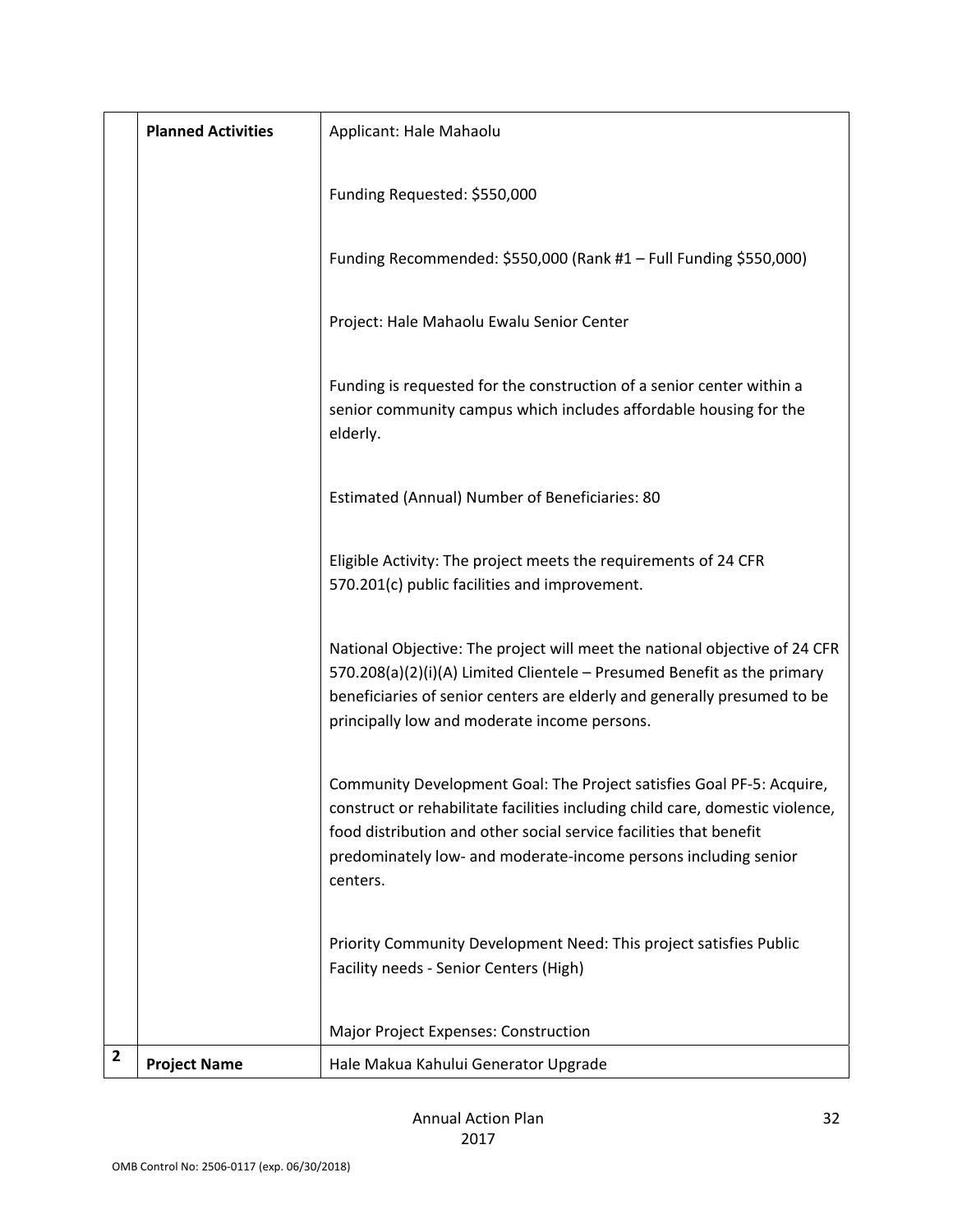|  | <b>Target Area</b>                                                                                      |                                                                                                                                                                                                                                                                 |
|--|---------------------------------------------------------------------------------------------------------|-----------------------------------------------------------------------------------------------------------------------------------------------------------------------------------------------------------------------------------------------------------------|
|  | <b>Goals Supported</b>                                                                                  | Goal PS-1                                                                                                                                                                                                                                                       |
|  | <b>Needs Addressed</b>                                                                                  | General Priorities - Comm. Devel. - Public Faci.<br><b>Public Facility - Health Care Facilities</b>                                                                                                                                                             |
|  | <b>Funding</b>                                                                                          | CDBG: \$270,465                                                                                                                                                                                                                                                 |
|  | <b>Description</b>                                                                                      | Funding is requested for the upgrade of the electrical backup capacity<br>from a 400 kw generator to a 500 kw generator. This upgrade will<br>ensure adequate capacity is provided to the Hale Makua Kahului facilty<br>during an electrical grid power outage. |
|  | <b>Target Date</b>                                                                                      |                                                                                                                                                                                                                                                                 |
|  | <b>Estimate the number</b><br>and type of families<br>that will benefit from<br>the proposed activities |                                                                                                                                                                                                                                                                 |
|  | <b>Location Description</b>                                                                             |                                                                                                                                                                                                                                                                 |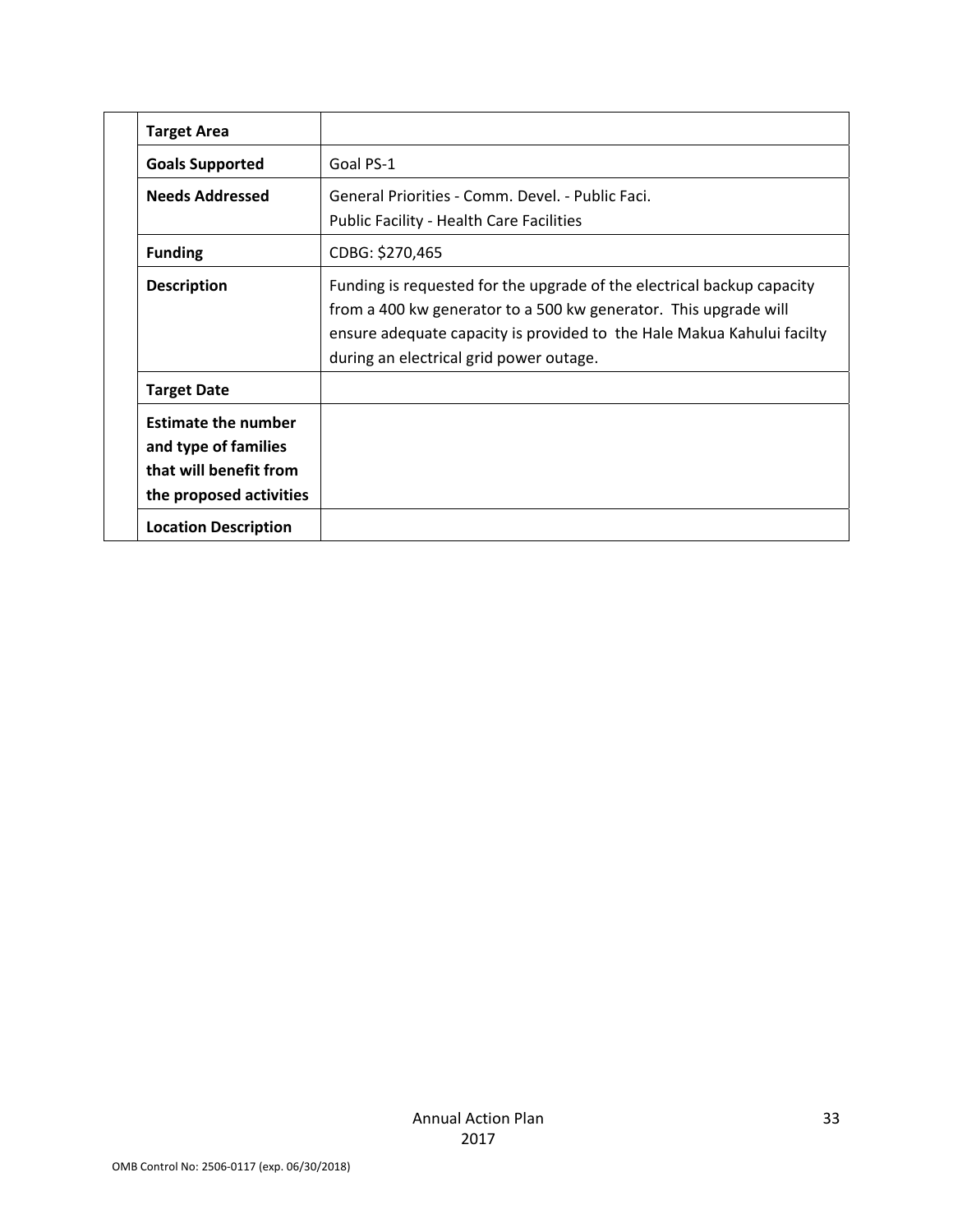|   | <b>Planned Activities</b> | Applicant: Hale Makua Health Services                                                                                                                                                                                                                                                                                   |
|---|---------------------------|-------------------------------------------------------------------------------------------------------------------------------------------------------------------------------------------------------------------------------------------------------------------------------------------------------------------------|
|   |                           | Funding Requested: \$495,000                                                                                                                                                                                                                                                                                            |
|   |                           | Funding Recommended: \$270,465 (Rank #2 - Partial Funding due to the<br>15% public service cap: \$270,465)                                                                                                                                                                                                              |
|   |                           | Project: Hale Makua Kahului Generator Upgrade                                                                                                                                                                                                                                                                           |
|   |                           | Funding is requested for the upgrade of the electrical backup capacity<br>from a 400 kw generator to a 500 kw generator. This upgrade will ensure<br>adequate capacity is provided to the Hale Makua Kahului facilty during<br>an electrical grid power outage.                                                         |
|   |                           | Estimated (Annual) Number of Beneficiaries: 710                                                                                                                                                                                                                                                                         |
|   |                           | Eligible Activity: The project meets the requirements of 24 CFR<br>570.201(e) Public services                                                                                                                                                                                                                           |
|   |                           | National Objective: The project will meet the national objective of 24 CFR<br>570.208(a)(2)(i)(B) Limited Clientele - require information on family size<br>and income so thet it is evident that at least 51% of the cliente lare<br>persons whose family income does not exceed the low and moderate<br>income limit. |
|   |                           | Community Development Goal: The Project satisfies Goal PF-2: Acquire,<br>construct or rehabilitate health facilities including substance abuse and<br>mental health services to benefit predominately low- and moderate-<br>income persons.                                                                             |
|   |                           | Priority Community Development Need: This project satisfies Public<br>Facility needs - Health Care Facilities (High)                                                                                                                                                                                                    |
|   |                           | Major Project Expenses: Generator Upgrade                                                                                                                                                                                                                                                                               |
| 3 | <b>Project Name</b>       | <b>Rehabilitation of MFSS Building</b>                                                                                                                                                                                                                                                                                  |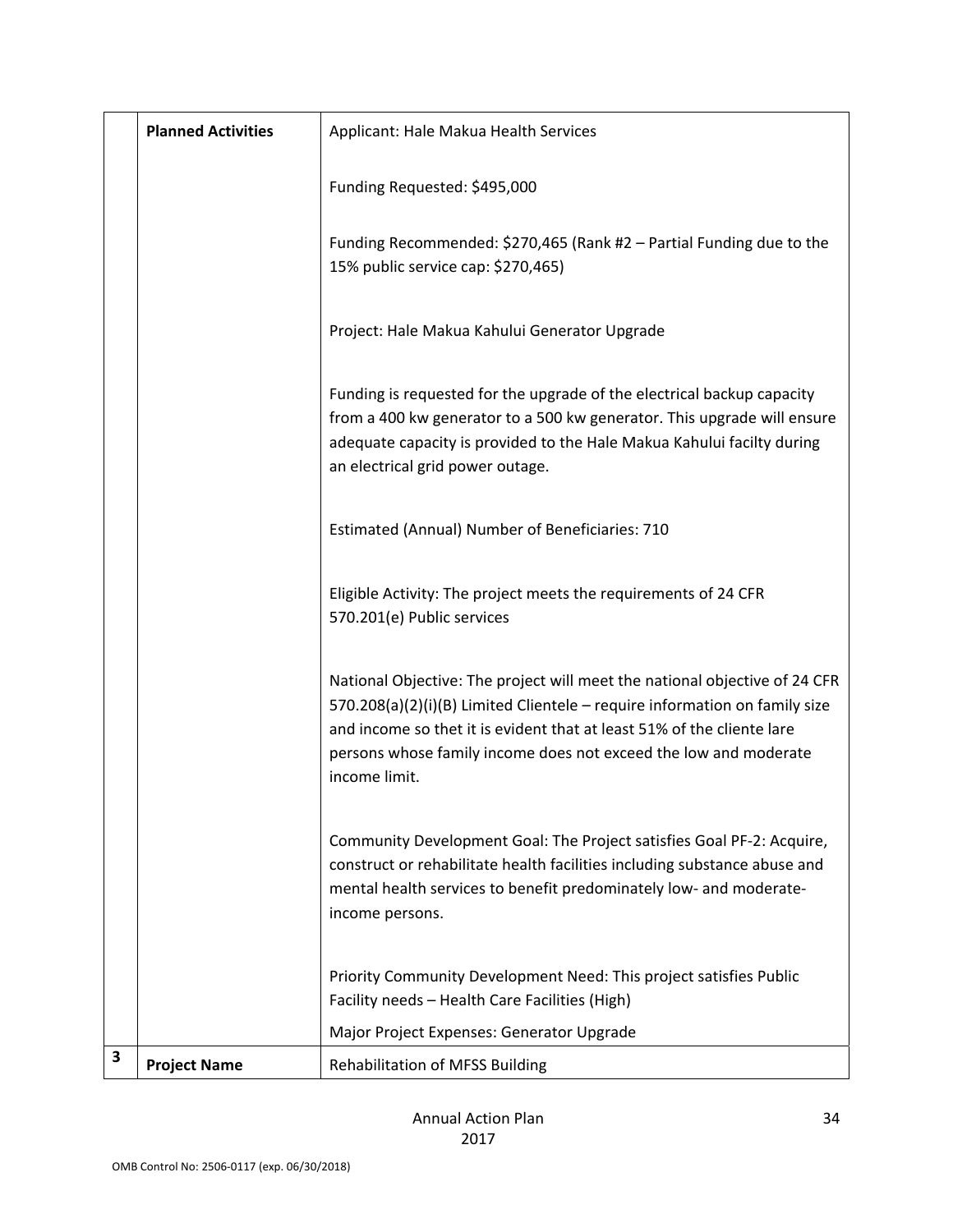|  | <b>Target Area</b>                                                                                      |                                                                                                                                                                                         |
|--|---------------------------------------------------------------------------------------------------------|-----------------------------------------------------------------------------------------------------------------------------------------------------------------------------------------|
|  | <b>Goals Supported</b>                                                                                  | Goal PF-5                                                                                                                                                                               |
|  | <b>Needs Addressed</b>                                                                                  | General Priorities - Comm. Devel. - Public Faci.<br><b>Public Facility - Child Care Centers</b>                                                                                         |
|  | <b>Funding</b>                                                                                          | CDBG: \$325,070                                                                                                                                                                         |
|  | <b>Description</b>                                                                                      | Funding is requested for rehabilitation of the existing facility to include<br>interior and exterior upgrades to include, but not limited to, the roof,<br>walls, floors and bathrooms. |
|  | <b>Target Date</b>                                                                                      |                                                                                                                                                                                         |
|  | <b>Estimate the number</b><br>and type of families<br>that will benefit from<br>the proposed activities |                                                                                                                                                                                         |
|  | <b>Location Description</b>                                                                             |                                                                                                                                                                                         |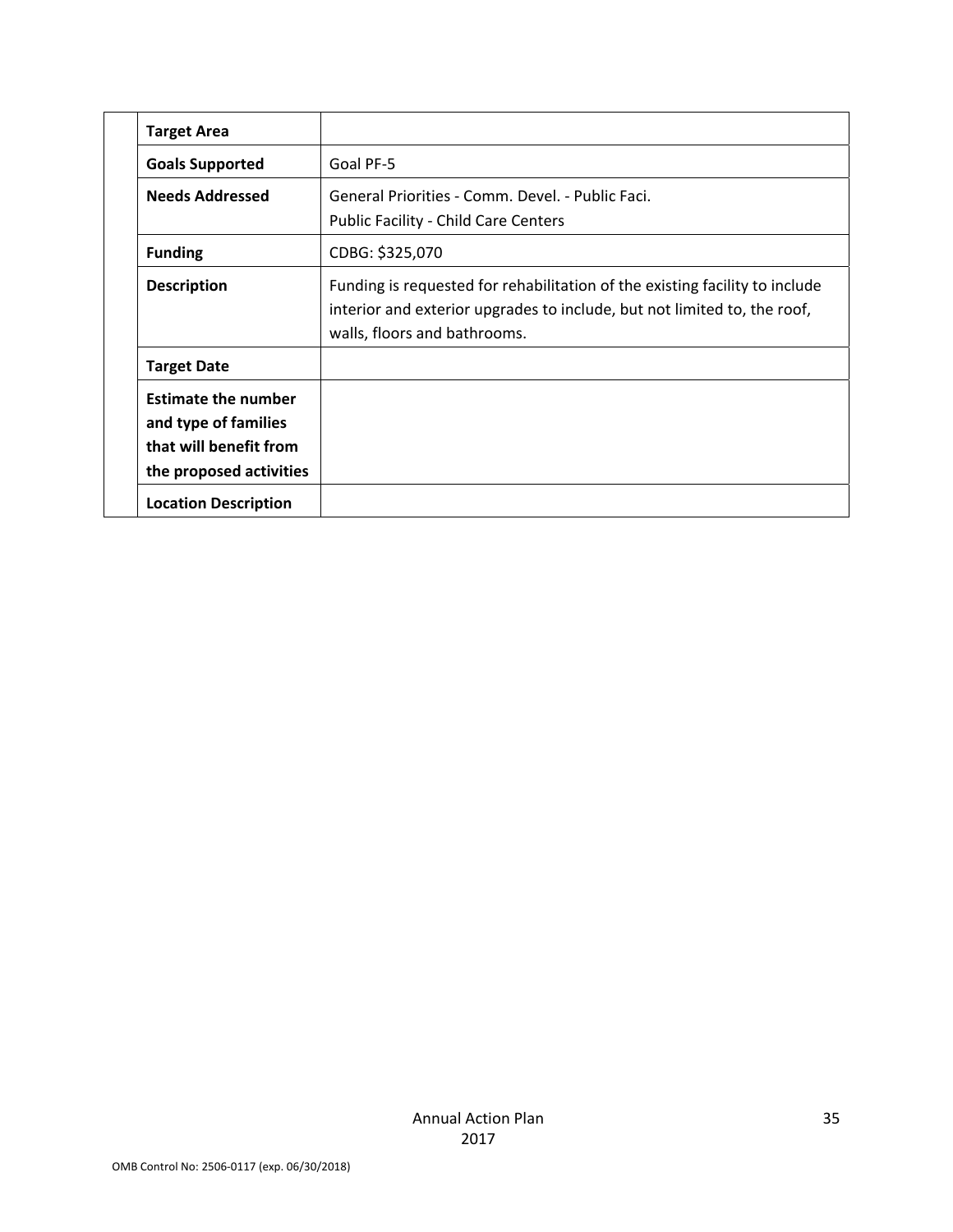|   | <b>Planned Activities</b> | Applicant: Maui Family Support Services, Inc.                                                                                                                                                                                                                                                                 |
|---|---------------------------|---------------------------------------------------------------------------------------------------------------------------------------------------------------------------------------------------------------------------------------------------------------------------------------------------------------|
|   |                           | Funding Requested: \$325,070                                                                                                                                                                                                                                                                                  |
|   |                           | Funding Recommended: \$325,070 (Rank #3 - Full Funding \$325,070)                                                                                                                                                                                                                                             |
|   |                           | Project: Rehabilitation of MFSS Building                                                                                                                                                                                                                                                                      |
|   |                           | Funding is requested for rehabilitation of the existing facility to include<br>interior and exterior upgrades to include, but not limited to, the roof,<br>walls, floors and bathrooms.                                                                                                                       |
|   |                           | Estimated (Annual) Number of Beneficiaries: 8,298                                                                                                                                                                                                                                                             |
|   |                           | Eligible Activity: The project meets the requirements of 24 CFR<br>570.201(c) Public Facilities and Improvements.                                                                                                                                                                                             |
|   |                           | National Objective: The project will meet the national objective of 24 CFR<br>570.208(a)(2)(i)(B) Limited Clientele - Limited clientele where at least 51<br>percent of the clientele are of low to moderate income.                                                                                          |
|   |                           | Community Development Goal: The Project satisfy Goal PF-5: Acquire,<br>construct or rehabilitate facilities including child care, domestic violence,<br>food distribution and other social service facilities that benefit<br>predominately low- and moderate-income persons including Child Care<br>Centers. |
|   |                           | Priority Community Development Need: This project satisfies Public<br>Facility needs - Child Care Centers (High)                                                                                                                                                                                              |
|   |                           | Major Project Expenses: Rehabilitation                                                                                                                                                                                                                                                                        |
| 4 | <b>Project Name</b>       | Ka Hale A Ke Ola Homeless Centers, Inc. KHAKO Renewal Project Phase II<br>- Partial Funding                                                                                                                                                                                                                   |
|   | <b>Target Area</b>        |                                                                                                                                                                                                                                                                                                               |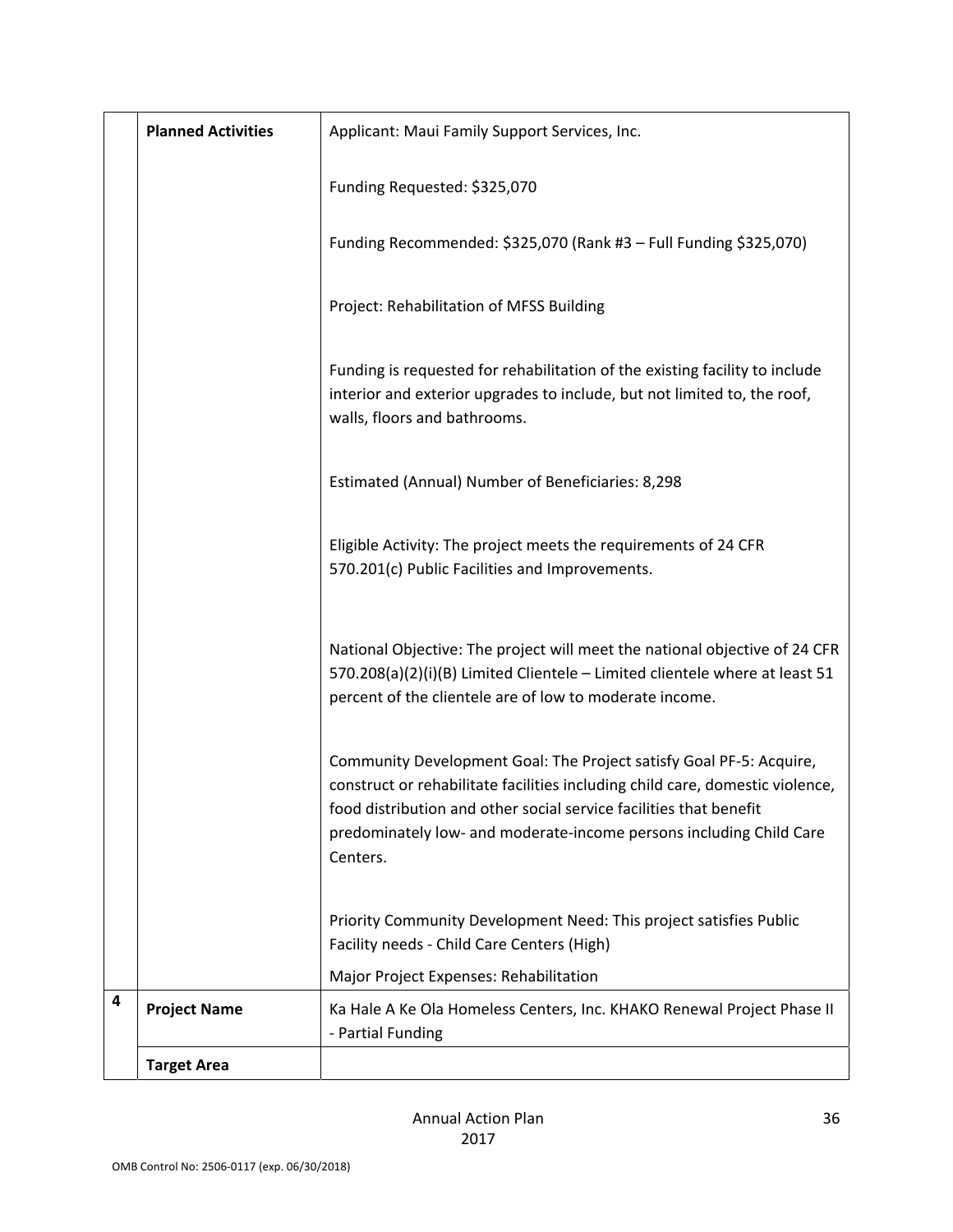| <b>Goals Supported</b>                                                                                  | Goal PF-1                                                                                                                                                                                                                                                                                                                                                                                   |
|---------------------------------------------------------------------------------------------------------|---------------------------------------------------------------------------------------------------------------------------------------------------------------------------------------------------------------------------------------------------------------------------------------------------------------------------------------------------------------------------------------------|
| <b>Needs Addressed</b>                                                                                  | General Priorities - Comm. Devel. - Public Faci.<br><b>Public Facility - Homeless Facility</b>                                                                                                                                                                                                                                                                                              |
| <b>Funding</b>                                                                                          | CDBG: \$296,944                                                                                                                                                                                                                                                                                                                                                                             |
| <b>Description</b>                                                                                      | Funding is requested for the rehabilitation of two residential buildings,<br>Building 5 and Building 6. The KHAKO Renewal Project is a multi-phase<br>plan developed by Cooper and Cooper Real Estate Solutions to<br>accomplish necessary updates, replacements and improvements to<br>ensure long term operational viability and protect the health and safety<br>of residents and staff. |
| <b>Target Date</b>                                                                                      |                                                                                                                                                                                                                                                                                                                                                                                             |
| <b>Estimate the number</b><br>and type of families<br>that will benefit from<br>the proposed activities |                                                                                                                                                                                                                                                                                                                                                                                             |
| <b>Location Description</b>                                                                             |                                                                                                                                                                                                                                                                                                                                                                                             |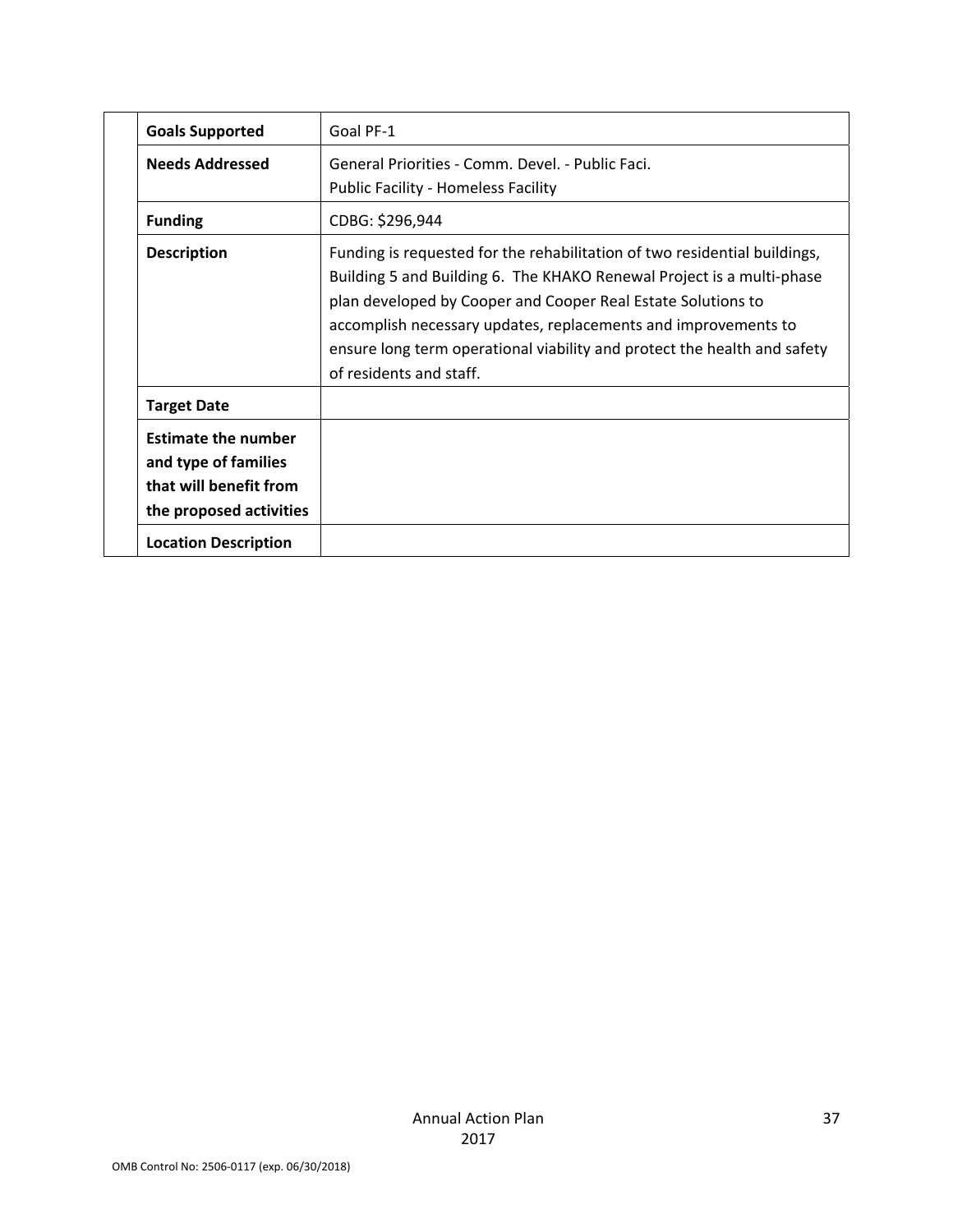| <b>Planned Activities</b> | Applicant: Ka Hale A Ke Ola Homeless Resource Centers, Inc.                                                                                                                                                                                                                                                                                                                                 |
|---------------------------|---------------------------------------------------------------------------------------------------------------------------------------------------------------------------------------------------------------------------------------------------------------------------------------------------------------------------------------------------------------------------------------------|
|                           | Funding Requested: \$756,787                                                                                                                                                                                                                                                                                                                                                                |
|                           | Funding Recommended: \$756,787 (Ranked #4 - Partial Funding \$296,944<br>and Ranked #1 - Alternate \$459,843)                                                                                                                                                                                                                                                                               |
|                           | Project: Ka Hale A Ke Ola Homeless Centers, Inc. - KHAKO Renewal<br>Project Phase II                                                                                                                                                                                                                                                                                                        |
|                           | Funding is requested for the rehabilitation of two residential buildings,<br>Building 5 and Building 6. The KHAKO Renewal Project is a multi-phase<br>plan developed by Cooper and Cooper Real Estate Solutions to<br>accomplish necessary updates, replacements and improvements to<br>ensure long term operational viability and protect the health and safety<br>of residents and staff. |
|                           | Estimated (Annual) Number of Beneficiaries: 1,500                                                                                                                                                                                                                                                                                                                                           |
|                           | Eligible Activity: The project meets the requirements of 24 CFR<br>570.201(c) Public Facilities and Improvements.                                                                                                                                                                                                                                                                           |
|                           | National Objective: The project will meet the national objective of 24 CFR<br>570.208(a)(2)(i)(A) Limited Clientele Activities - Presumed Benefits as the<br>primary beneficiaries of the Ka Hale A Ke Ola Homeless Resource<br>Centers, Inc. are generally presumed to be principally low and moderate<br>income persons.                                                                  |
|                           | Community Development Goal: The Project satisfies Goal PF-1: Acquire,<br>construct or rehabilitate buildings to serve homeless persons and<br>families.                                                                                                                                                                                                                                     |
|                           | Priority Community Development Need: This project satisfies Public<br>Facility needs - Homeless Facility (High)                                                                                                                                                                                                                                                                             |
|                           | Major Project Expenses: Rehabilitation                                                                                                                                                                                                                                                                                                                                                      |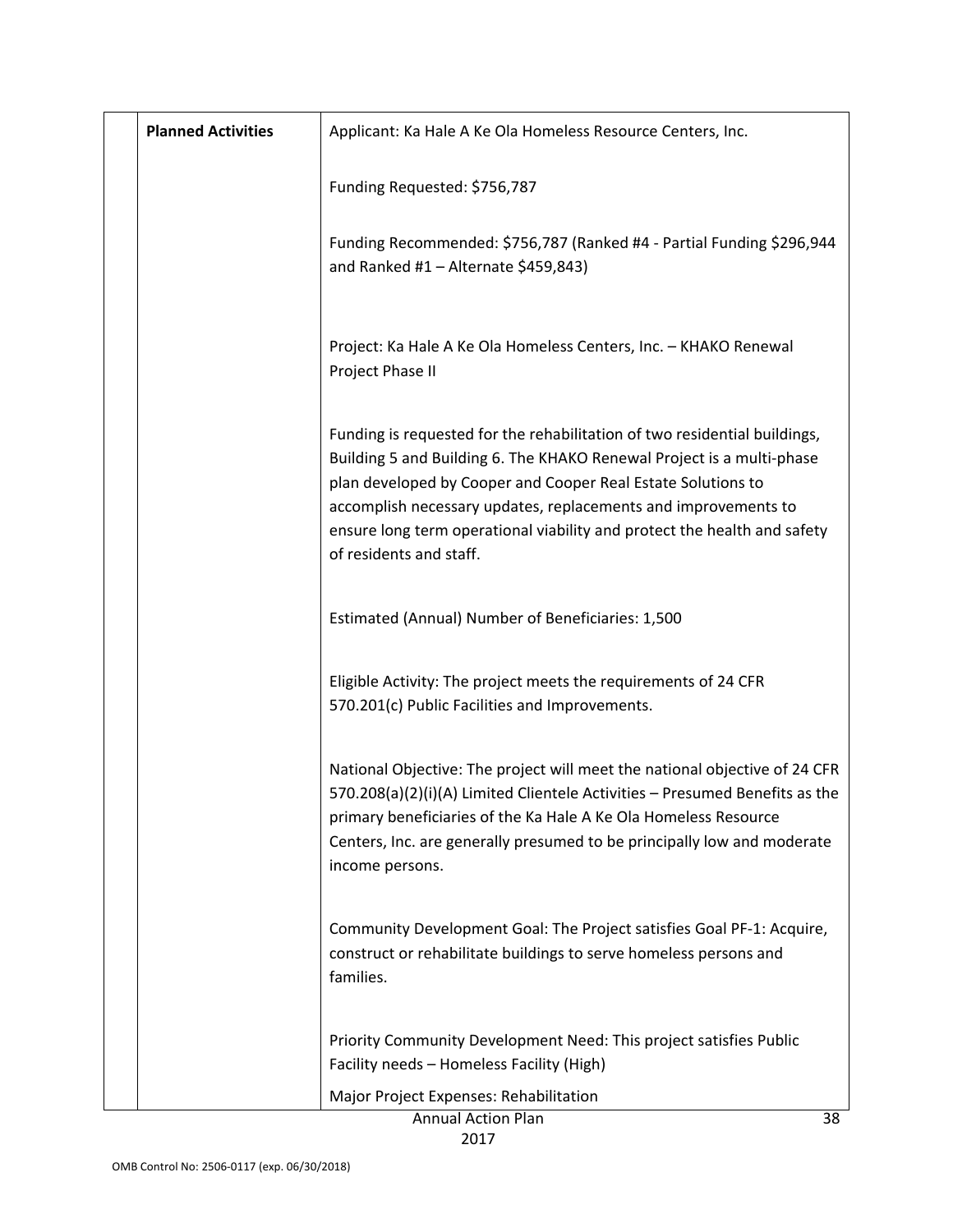| 5 | <b>Project Name</b>                                                                                     | County of Maui CDBG Program Administration                                                                                                                                                                                                                                                                                                                                                                                                                                                                                                                                         |
|---|---------------------------------------------------------------------------------------------------------|------------------------------------------------------------------------------------------------------------------------------------------------------------------------------------------------------------------------------------------------------------------------------------------------------------------------------------------------------------------------------------------------------------------------------------------------------------------------------------------------------------------------------------------------------------------------------------|
|   | <b>Target Area</b>                                                                                      |                                                                                                                                                                                                                                                                                                                                                                                                                                                                                                                                                                                    |
|   | <b>Goals Supported</b>                                                                                  | Goal A-1                                                                                                                                                                                                                                                                                                                                                                                                                                                                                                                                                                           |
|   | <b>Needs Addressed</b>                                                                                  | Planning                                                                                                                                                                                                                                                                                                                                                                                                                                                                                                                                                                           |
|   | <b>Funding</b>                                                                                          | CDBG: \$360,620                                                                                                                                                                                                                                                                                                                                                                                                                                                                                                                                                                    |
|   | <b>Description</b>                                                                                      | CDBG Program Administration as defined under 24 CFR 570.206                                                                                                                                                                                                                                                                                                                                                                                                                                                                                                                        |
|   | <b>Target Date</b>                                                                                      |                                                                                                                                                                                                                                                                                                                                                                                                                                                                                                                                                                                    |
|   | <b>Estimate the number</b><br>and type of families<br>that will benefit from<br>the proposed activities |                                                                                                                                                                                                                                                                                                                                                                                                                                                                                                                                                                                    |
|   | <b>Location Description</b>                                                                             |                                                                                                                                                                                                                                                                                                                                                                                                                                                                                                                                                                                    |
|   | <b>Planned Activities</b>                                                                               | The County of Maui will utilize CDBG funds in accordance with 24 CFR<br>570.206 for the general administrative and management functions,<br>including program administration, coordination, monitoring and<br>evaluation: record keeping and reporting requirements to ensure<br>effective and timely project administration in accordance with applicable<br>HUD regulations. Funding will also be used toward planning and capacity<br>building assistance and unanticipated additional expenses of eligible<br>activities within project scope of previously approved projects. |
| 6 | <b>Project Name</b>                                                                                     | Ka Hale A Ke Ola Homeless Centers, Inc. KHAKO Renewal Project Phase II<br>- Alternate                                                                                                                                                                                                                                                                                                                                                                                                                                                                                              |
|   | <b>Target Area</b>                                                                                      |                                                                                                                                                                                                                                                                                                                                                                                                                                                                                                                                                                                    |
|   | <b>Goals Supported</b>                                                                                  | Goal PF-1                                                                                                                                                                                                                                                                                                                                                                                                                                                                                                                                                                          |
|   | <b>Needs Addressed</b>                                                                                  | General Priorities - Comm. Devel. - Public Faci.<br><b>Public Facility - Homeless Facility</b>                                                                                                                                                                                                                                                                                                                                                                                                                                                                                     |
|   | <b>Funding</b>                                                                                          |                                                                                                                                                                                                                                                                                                                                                                                                                                                                                                                                                                                    |
|   | <b>Description</b>                                                                                      | Funding is requested for the rehabilitation of two residential buildings,<br>Building 5 and Building 6. The KHAKO Renewal Project is a multi-phase<br>plan developed by Cooper and Cooper Real Estate Solutions to<br>accomplish necessary updates, replacements and improvements to<br>ensure long term operational viability and protect the health and safety<br>of residents and staff.                                                                                                                                                                                        |
|   | <b>Target Date</b>                                                                                      |                                                                                                                                                                                                                                                                                                                                                                                                                                                                                                                                                                                    |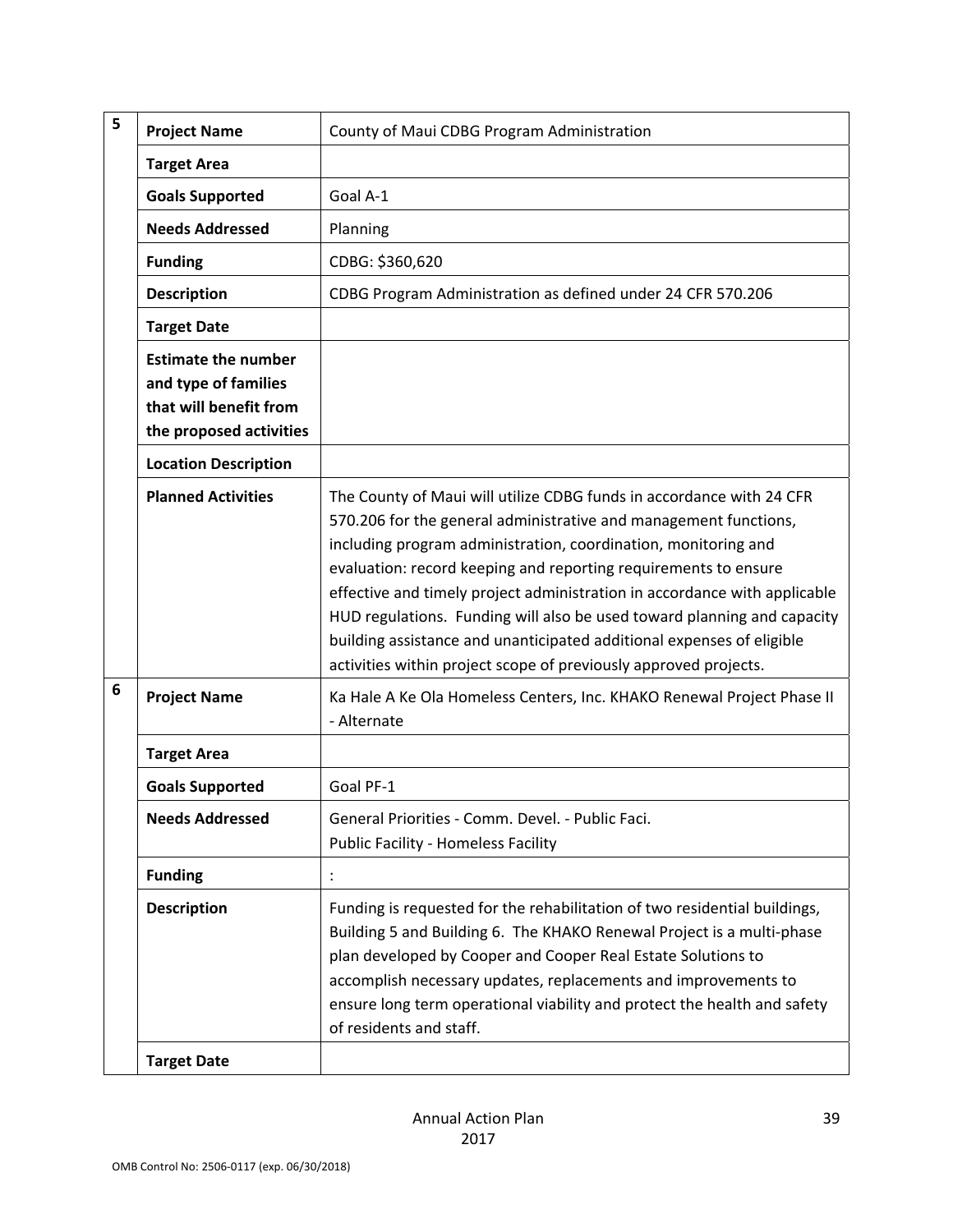| <b>Estimate the number</b>  |  |  |
|-----------------------------|--|--|
| and type of families        |  |  |
| that will benefit from      |  |  |
| the proposed activities     |  |  |
| <b>Location Description</b> |  |  |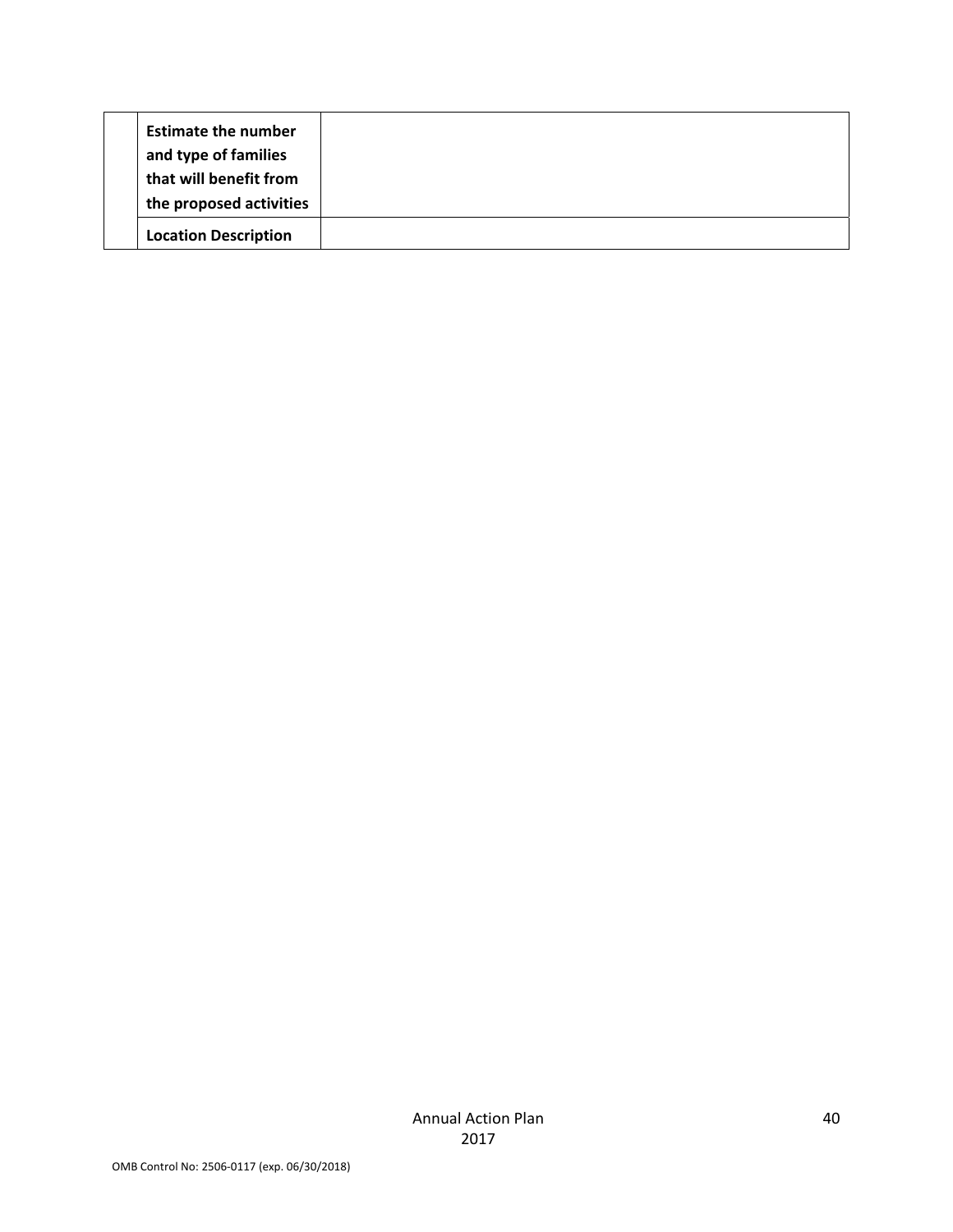| <b>Planned Activities</b> | Applicant: Ka Hale A Ke Ola Homeless Resource Centers, Inc.                                                                                                                                                                                                                                                                                                                                 |
|---------------------------|---------------------------------------------------------------------------------------------------------------------------------------------------------------------------------------------------------------------------------------------------------------------------------------------------------------------------------------------------------------------------------------------|
|                           | Funding Requested: \$756,787                                                                                                                                                                                                                                                                                                                                                                |
|                           | Funding Recommended: \$756,787 (Ranked #4 - Partial Funding \$296,944<br>and Ranked #1 - Alternate \$459,843)                                                                                                                                                                                                                                                                               |
|                           | Project: Ka Hale A Ke Ola Homeless Centers, Inc. - KHAKO Renewal<br>Project Phase II                                                                                                                                                                                                                                                                                                        |
|                           | Funding is requested for the rehabilitation of two residential buildings,<br>Building 5 and Building 6. The KHAKO Renewal Project is a multi-phase<br>plan developed by Cooper and Cooper Real Estate Solutions to<br>accomplish necessary updates, replacements and improvements to<br>ensure long term operational viability and protect the health and safety<br>of residents and staff. |
|                           | Estimated (Annual) Number of Beneficiaries: 1,500                                                                                                                                                                                                                                                                                                                                           |
|                           | Eligible Activity: The project meets the requirements of 24 CFR<br>570.201(c) Public Facilities and Improvements.                                                                                                                                                                                                                                                                           |
|                           | National Objective: The project will meet the national objective of 24 CFR<br>570.208(a)(2)(i)(A) Limited Clientele Activities - Presumed Benefits as the<br>primary beneficiaries of the Ka Hale A Ke Ola Homeless Resource<br>Centers, Inc. are generally presumed to be principally low and moderate<br>income persons.                                                                  |
|                           | Community Development Goal: The Project satisfies Goal PF-1: Acquire,<br>construct or rehabilitate buildings to serve homeless persons and<br>families.                                                                                                                                                                                                                                     |
|                           | Priority Community Development Need: This project satisfies Public<br>Facility needs - Homeless Facility (High)                                                                                                                                                                                                                                                                             |
|                           | Major Project Expenses: Rehabilitation                                                                                                                                                                                                                                                                                                                                                      |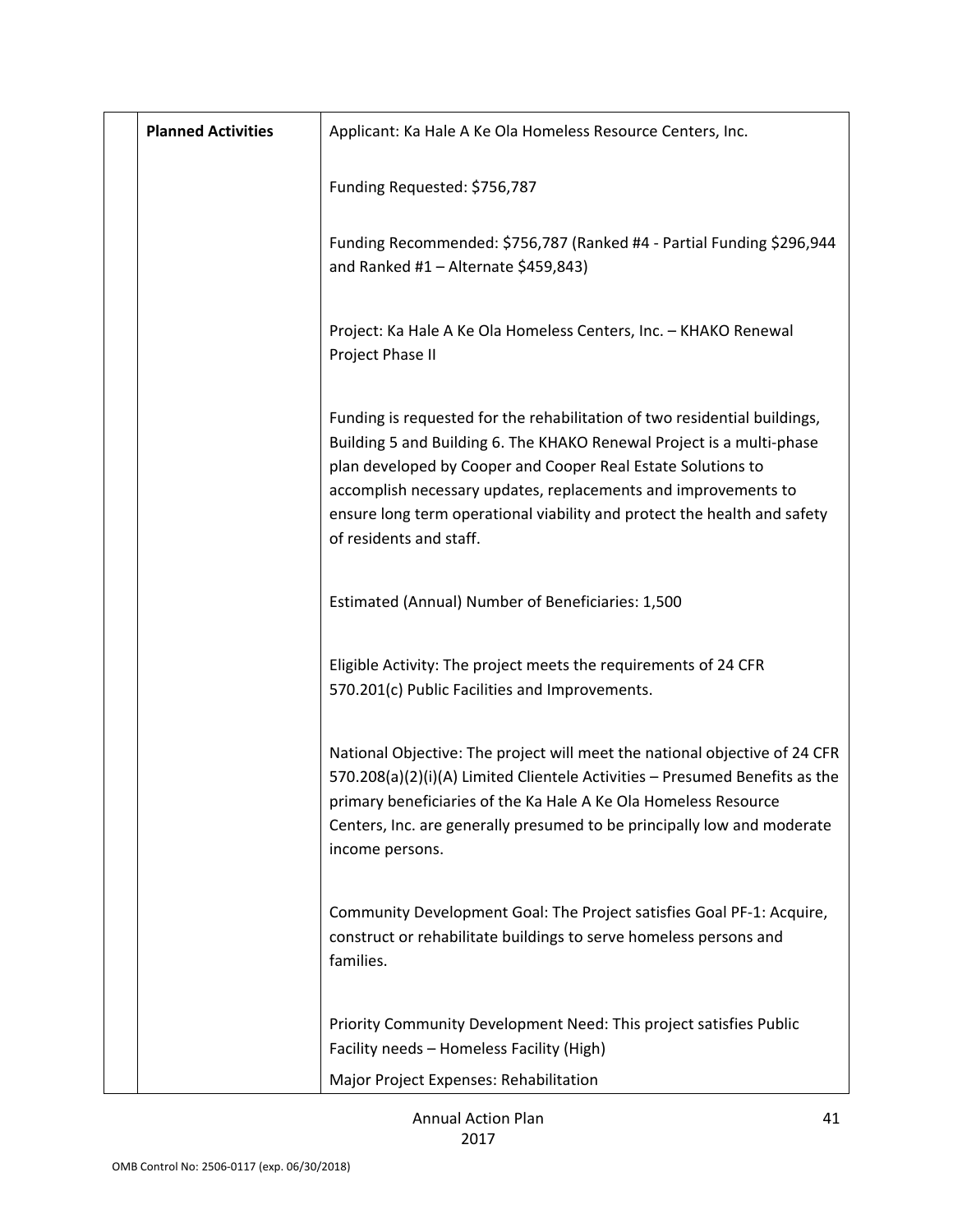| 7 | <b>Project Name</b>                                                                                     | Mental Health Kokua Market Street House - Alternate                                                                                 |
|---|---------------------------------------------------------------------------------------------------------|-------------------------------------------------------------------------------------------------------------------------------------|
|   | <b>Target Area</b>                                                                                      |                                                                                                                                     |
|   | <b>Goals Supported</b>                                                                                  | Goal PF-1                                                                                                                           |
|   | <b>Needs Addressed</b>                                                                                  | General Priorities - Comm. Devel. - Public Faci.<br><b>Public Facility - Homeless Facility</b>                                      |
|   | <b>Funding</b>                                                                                          | $\ddot{\phantom{a}}$                                                                                                                |
|   | <b>Description</b>                                                                                      | Funding is requested for rehabilitation to include but not limited to<br>existing space for low-income housing for homeless adults. |
|   | <b>Target Date</b>                                                                                      |                                                                                                                                     |
|   | <b>Estimate the number</b><br>and type of families<br>that will benefit from<br>the proposed activities |                                                                                                                                     |
|   | <b>Location Description</b>                                                                             |                                                                                                                                     |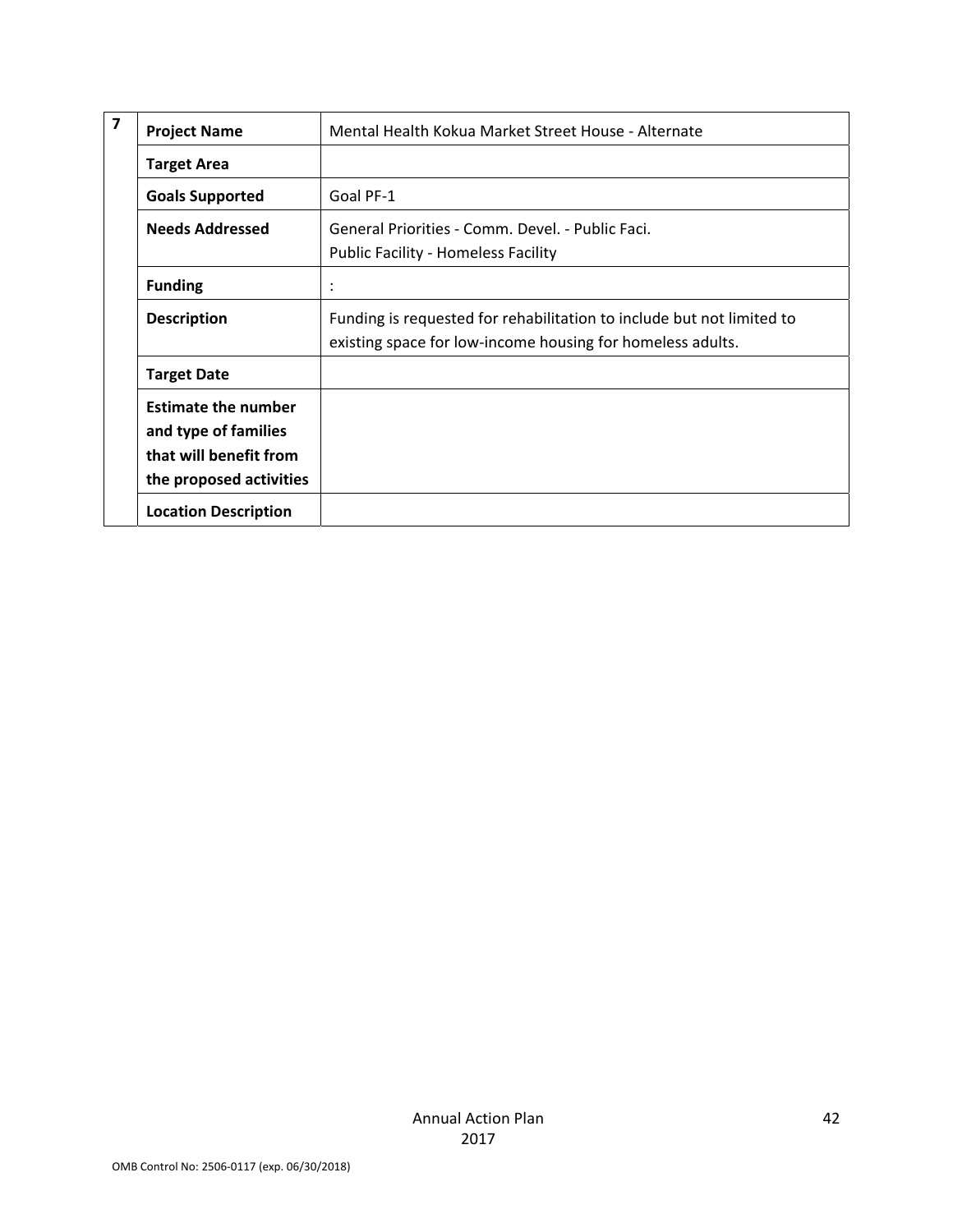|   | <b>Planned Activities</b> | Applicant: Mental Health Kokua                                                                                                                                                                                                                                           |
|---|---------------------------|--------------------------------------------------------------------------------------------------------------------------------------------------------------------------------------------------------------------------------------------------------------------------|
|   |                           | Funding Requested: \$300,000                                                                                                                                                                                                                                             |
|   |                           | Funding Recommended: \$300,000 (Ranked #2 - Alternate \$300,000)                                                                                                                                                                                                         |
|   |                           | Project: Mental Health Kokua Market Street House                                                                                                                                                                                                                         |
|   |                           | Funding is requested for rehabilitation to include but not limited to<br>existing space for low-income housing for homeless adults.                                                                                                                                      |
|   |                           | Estimated (Annual) Number of Beneficiaries: 10                                                                                                                                                                                                                           |
|   |                           | Eligible Activity: The project meets the requirements of 24 CFR<br>570.202(a)(1) rehabilitation of non-profit owned housing.                                                                                                                                             |
|   |                           | National Objective: The project will meet the national objective of 24 CFR<br>570.208(a)(3) low moderate housing - require information on household<br>size and income so that it is evident that household income does not<br>exceed the low and moderate income limit. |
|   |                           | Community Development Goal: The Project satisfy Goal PF-1:<br>Rehabilitate building to house low income homeless persons.                                                                                                                                                |
|   |                           | Priority Community Development Need: This project satisfies Public<br>Facility needs - Homeless Facility (High)                                                                                                                                                          |
|   |                           | Major Project Expenses: Rehabilitation                                                                                                                                                                                                                                   |
| 8 | <b>Project Name</b>       | ARC Group Home Solar PV Project - Alternate                                                                                                                                                                                                                              |
|   | <b>Target Area</b>        |                                                                                                                                                                                                                                                                          |
|   | <b>Goals Supported</b>    | Goal PF-5                                                                                                                                                                                                                                                                |
|   | <b>Needs Addressed</b>    | General Priorities - Spec. Housing - Disabled Per.<br>General Priorities - Comm. Devel. - Public Faci.<br>Public Facility - Persons with a Disability                                                                                                                    |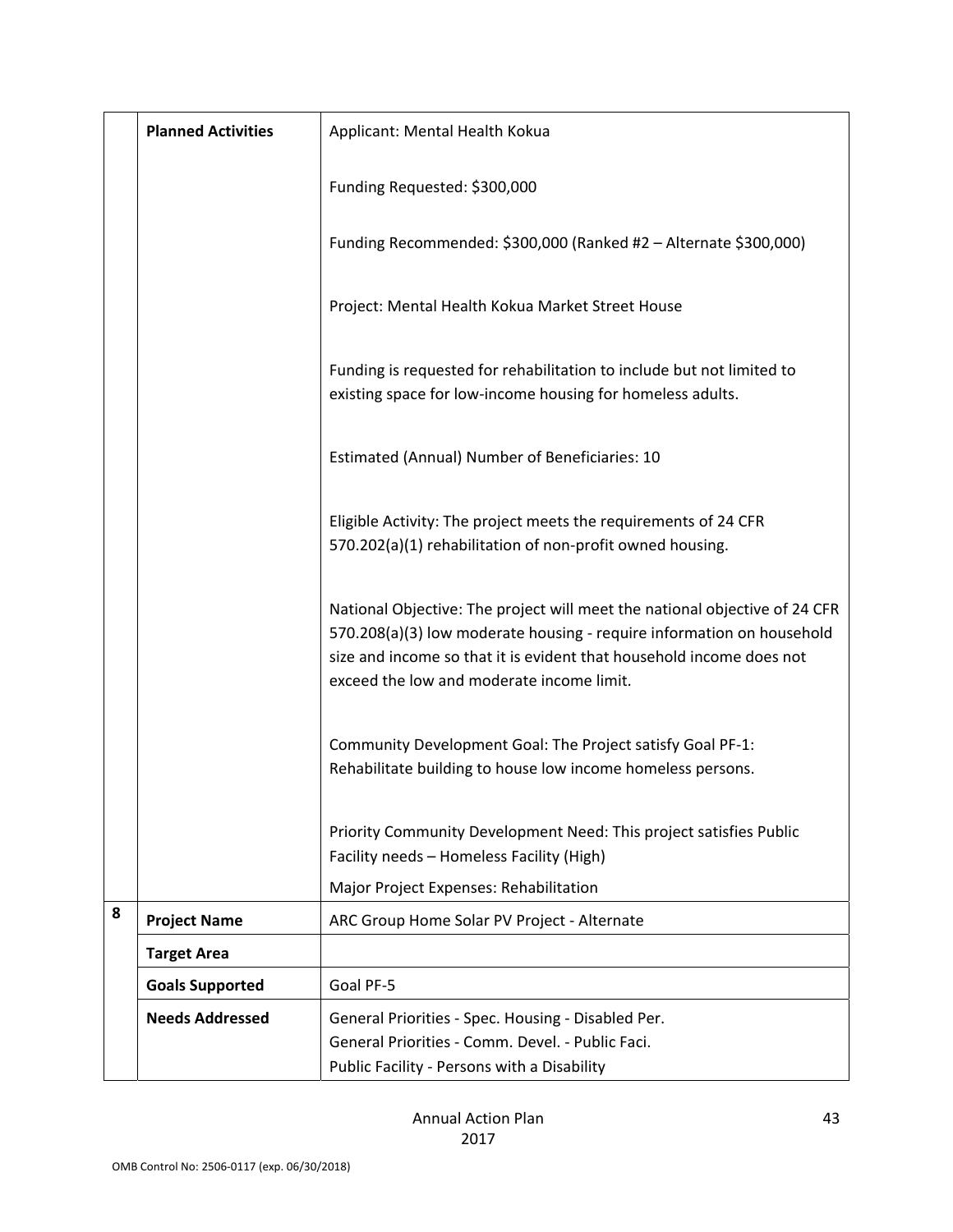|  | <b>Funding</b>                                                                                          | $\blacksquare$                                                                                          |
|--|---------------------------------------------------------------------------------------------------------|---------------------------------------------------------------------------------------------------------|
|  | <b>Description</b>                                                                                      | Funding is requested for but not limited to the installation of Solar PV<br>systems to six group homes. |
|  | <b>Target Date</b>                                                                                      |                                                                                                         |
|  | <b>Estimate the number</b><br>and type of families<br>that will benefit from<br>the proposed activities |                                                                                                         |
|  | <b>Location Description</b>                                                                             |                                                                                                         |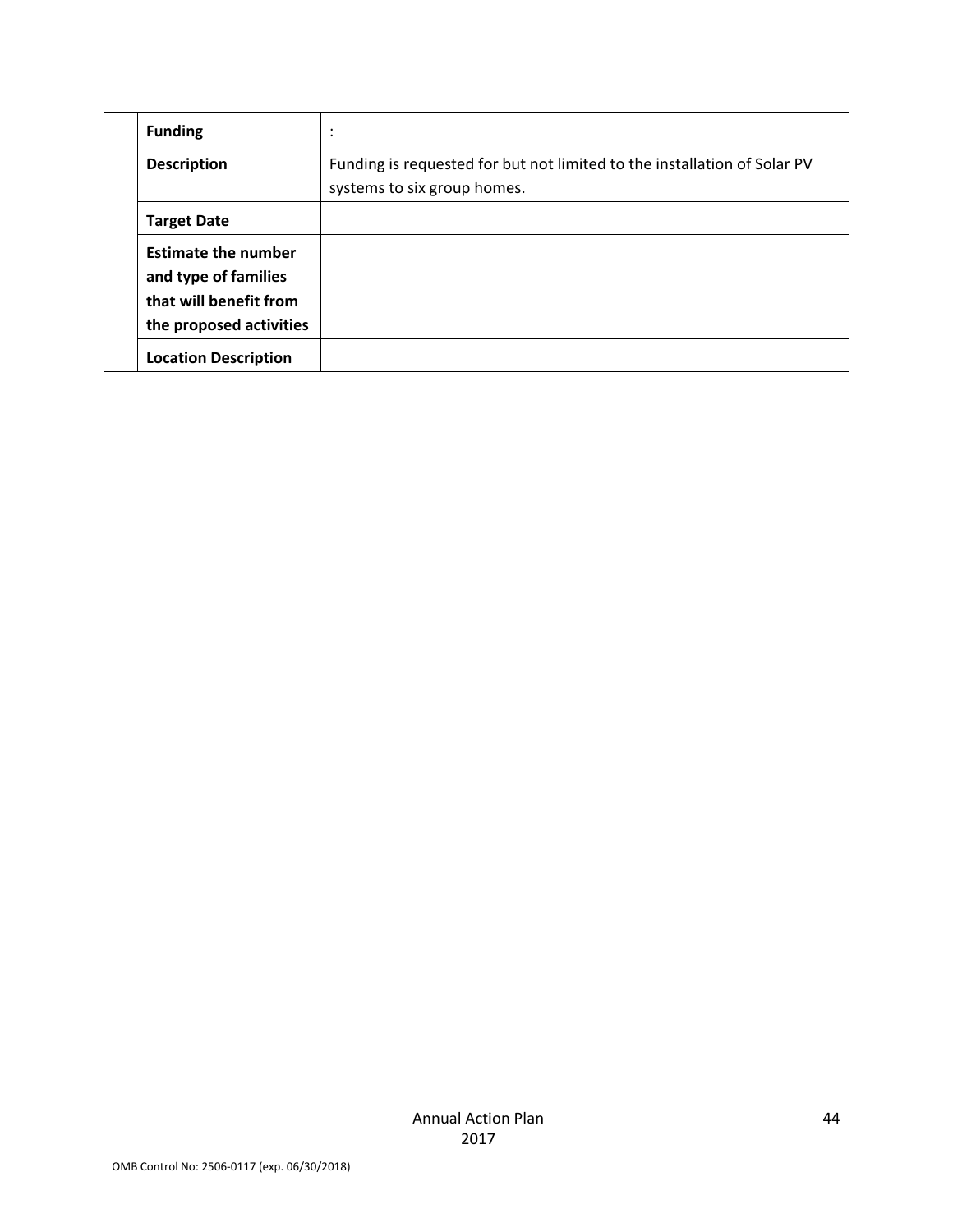|   | <b>Planned Activities</b> | Applicant: ARC of Maui County                                                                                                                                                                                                                                                                                                |
|---|---------------------------|------------------------------------------------------------------------------------------------------------------------------------------------------------------------------------------------------------------------------------------------------------------------------------------------------------------------------|
|   |                           | Funding Requested: \$405,000                                                                                                                                                                                                                                                                                                 |
|   |                           | Funding Recommended: \$405,000 (Ranked #3 - Alternate \$405,000)                                                                                                                                                                                                                                                             |
|   |                           | Project: ARC Group Home Solar PV Project                                                                                                                                                                                                                                                                                     |
|   |                           | Funding is requested for but not limited to the installation of Solar PV<br>systems to six group homes.                                                                                                                                                                                                                      |
|   |                           | Estimated (Annual) Number of Beneficiaries: 29                                                                                                                                                                                                                                                                               |
|   |                           | Eligible Activity: The project meets the requirements of 24 CFR<br>570.201(c) public facilities and improvements.                                                                                                                                                                                                            |
|   |                           | National Objective: The project will meet the national objective of 24 CFR<br>570.208(a)(2)(i)(A) Limited Clientele - Presumed Benefit as the<br>beneficiaries of the group home are principally low and moderate<br>income persons.                                                                                         |
|   |                           | Community Development Goal: The Project satisfies Goal PF-5: Acquire,<br>construct or rehabilitate facilities including child care, domestic violence,<br>food distribution and other social service facilities that benefit<br>predominately low- and moderate-income persons including those<br>Persons with a Disability. |
|   |                           | Priority Community Development Need: This project satisfies Public<br>Facility needs - for Persons with a Disability (High)                                                                                                                                                                                                  |
|   |                           | <b>Major Project Expenses: Construction</b>                                                                                                                                                                                                                                                                                  |
| 9 | <b>Project Name</b>       | Neighborhood Place of Wailuku Rehabilitation - Alternate                                                                                                                                                                                                                                                                     |
|   | <b>Target Area</b>        |                                                                                                                                                                                                                                                                                                                              |
|   | <b>Goals Supported</b>    | Goal PF-5                                                                                                                                                                                                                                                                                                                    |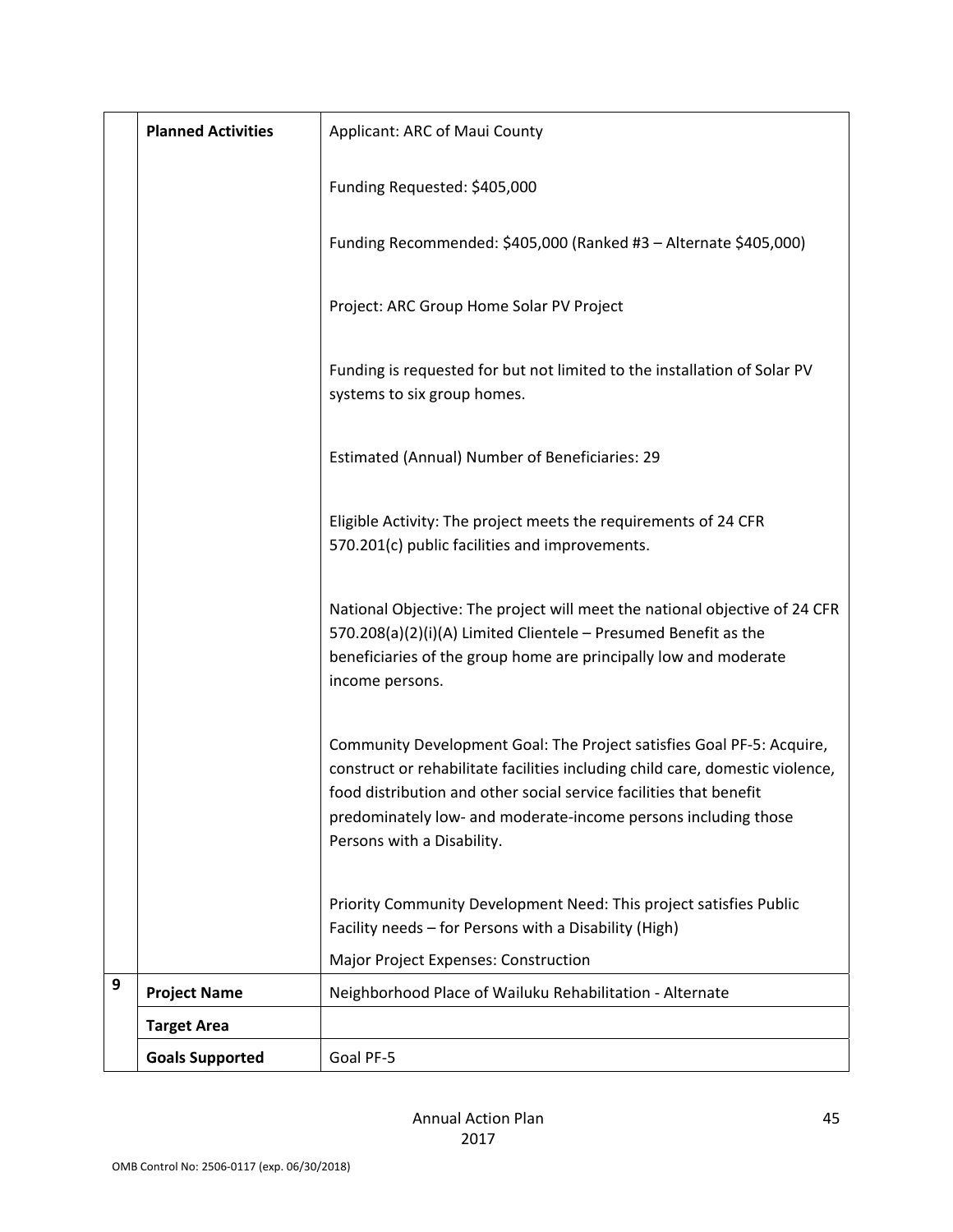| <b>Needs Addressed</b>                                                                                  | General Priorities - Comm. Devel. - Public Faci.                                                              |
|---------------------------------------------------------------------------------------------------------|---------------------------------------------------------------------------------------------------------------|
|                                                                                                         | Public Facility - Neighborhood Facilities                                                                     |
| <b>Funding</b>                                                                                          |                                                                                                               |
| <b>Description</b>                                                                                      | Funding is requested for rehabilitation to include but not limited to<br>demolishing and rebuilding facility. |
| <b>Target Date</b>                                                                                      |                                                                                                               |
| <b>Estimate the number</b><br>and type of families<br>that will benefit from<br>the proposed activities |                                                                                                               |
| <b>Location Description</b>                                                                             |                                                                                                               |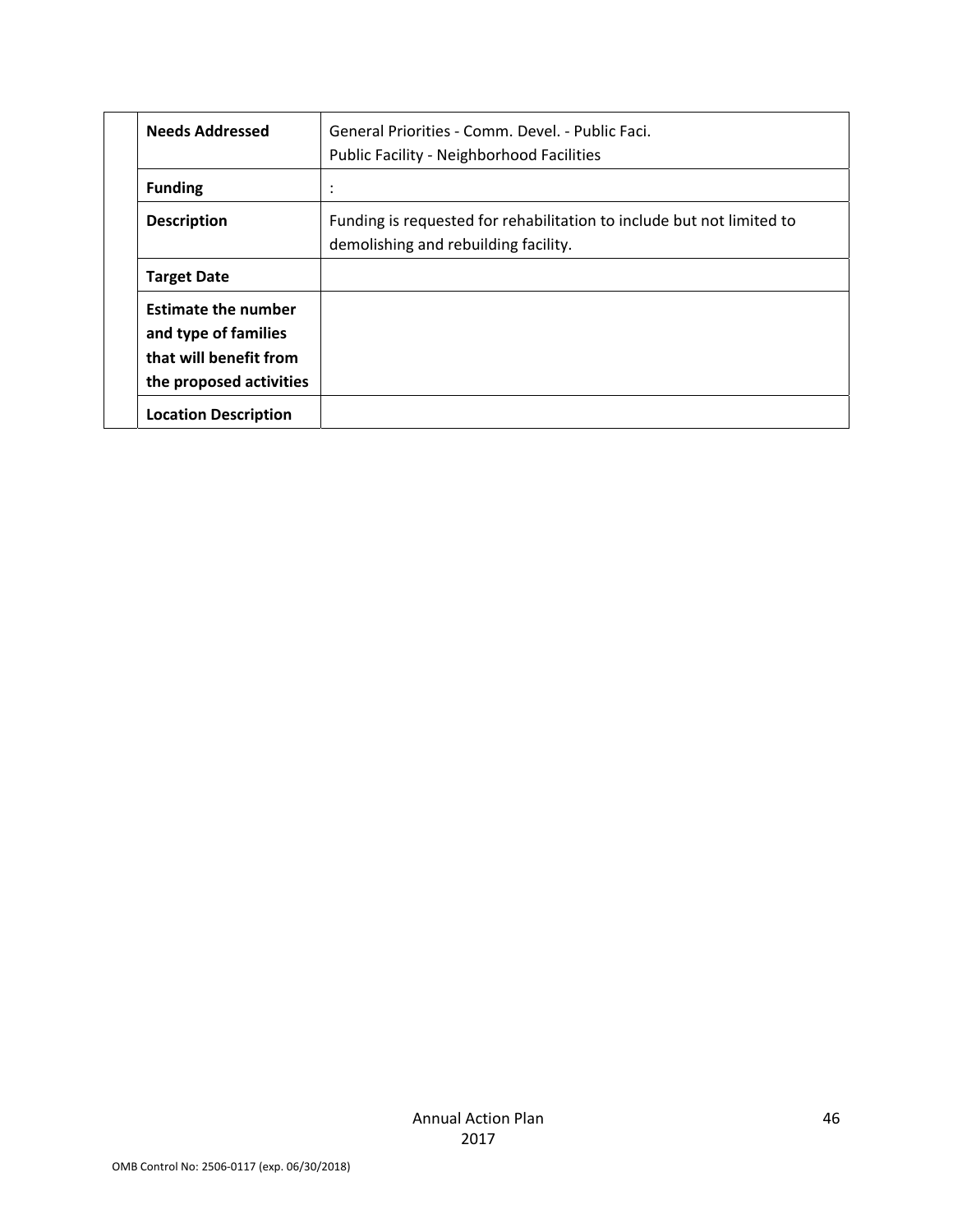|    | <b>Planned Activities</b> | Applicant: CFS Real Property, Inc.                                                                                                                                                                                                                                                                                      |
|----|---------------------------|-------------------------------------------------------------------------------------------------------------------------------------------------------------------------------------------------------------------------------------------------------------------------------------------------------------------------|
|    |                           | Funding Requested: \$1,000,000                                                                                                                                                                                                                                                                                          |
|    |                           | Funding Recommended: \$1,000,000 (Ranked #4 - Alternate \$1,000,000)                                                                                                                                                                                                                                                    |
|    |                           | Project: Neighborhood Place of Wailuku Rehabilitation                                                                                                                                                                                                                                                                   |
|    |                           | Funding is requested for rehabilitation to include but not limited to<br>demolishing and rebuilding facility.                                                                                                                                                                                                           |
|    |                           | Estimated (Annual) Number of Beneficiaries: 1,663                                                                                                                                                                                                                                                                       |
|    |                           | Eligible Activity: The project meets the requirements of 24 CFR<br>570.201(c) public facilities and improvements.                                                                                                                                                                                                       |
|    |                           | National Objective: The project will meet the national objective of 24 CFR<br>570.208(a)(2)(i)(B) Limited Clientele - require information on family size<br>and income so that it is evident that at least 51% of the clientel are<br>persons whose family income does not exceed the low and moderate<br>income limit. |
|    |                           | Community Development Goal: The Project satisfy Goal PF-5: Acquire,<br>construct or rehabilitate facilities including child care, domestic violence,<br>food distribution and other social service facilities that benefit<br>predominately low- and moderate-income persons including<br>Neighborhood Facilities.      |
|    |                           | Priority Community Development Need: This project satisfies Public<br>Facility needs - Neighborhood Facilities (High)                                                                                                                                                                                                   |
|    |                           | Major Project Expenses: Rehabilitation                                                                                                                                                                                                                                                                                  |
| 10 | <b>Project Name</b>       | Planning and Design of MYFS Behavioral Health Crisis Shelter - Alternate                                                                                                                                                                                                                                                |
|    | <b>Target Area</b>        |                                                                                                                                                                                                                                                                                                                         |
|    | <b>Goals Supported</b>    | Goal PF-2                                                                                                                                                                                                                                                                                                               |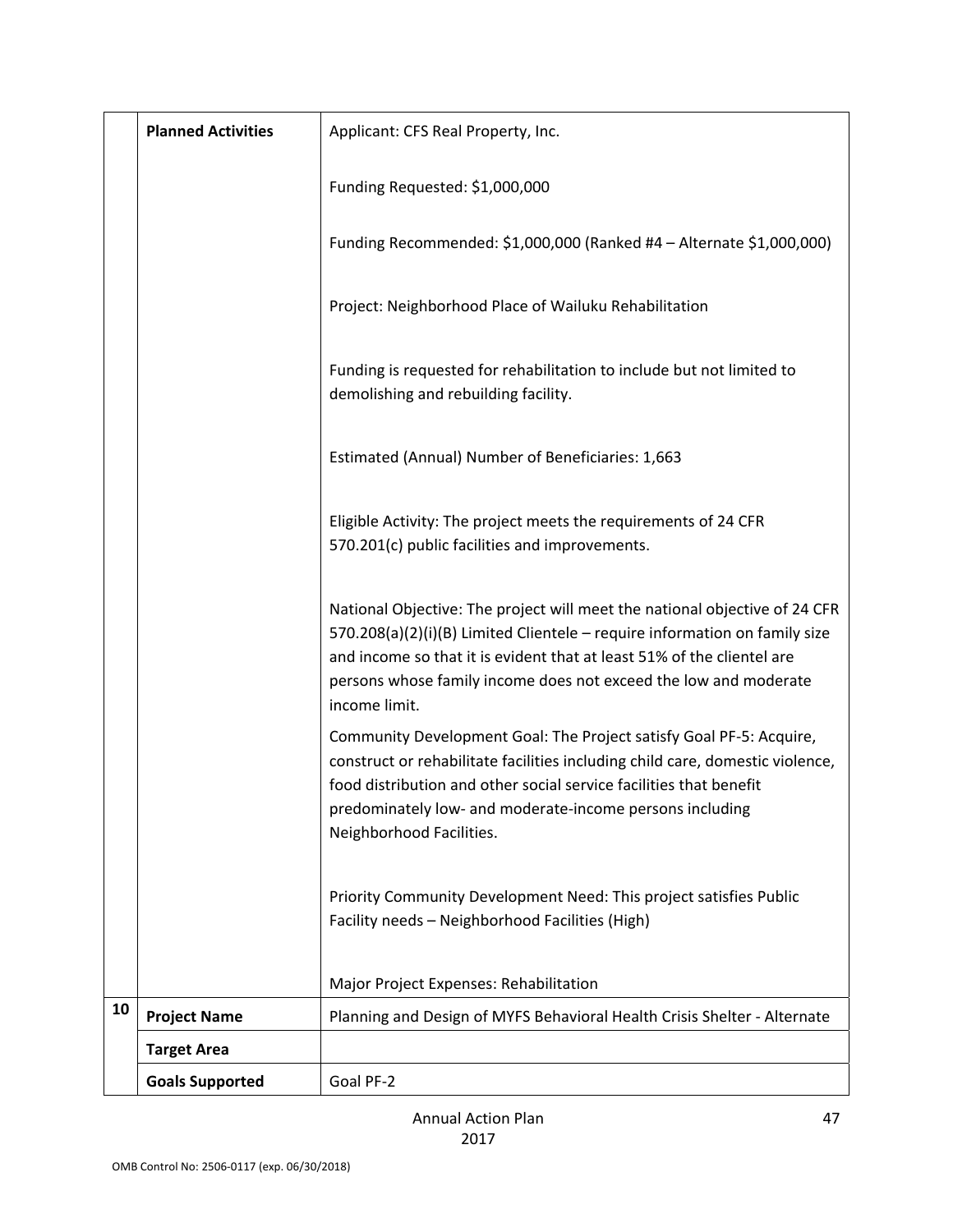| <b>Needs Addressed</b>                                                                                  | General Priorities - Comm. Devel. - Public Faci.                                               |
|---------------------------------------------------------------------------------------------------------|------------------------------------------------------------------------------------------------|
|                                                                                                         | <b>Public Facility - Mental Health Facililties</b>                                             |
| <b>Funding</b>                                                                                          |                                                                                                |
| <b>Description</b>                                                                                      | Funding is requested for Planning and Design to develop a Behavioral<br>Health Crisis Shelter. |
| <b>Target Date</b>                                                                                      |                                                                                                |
| <b>Estimate the number</b><br>and type of families<br>that will benefit from<br>the proposed activities |                                                                                                |
| <b>Location Description</b>                                                                             |                                                                                                |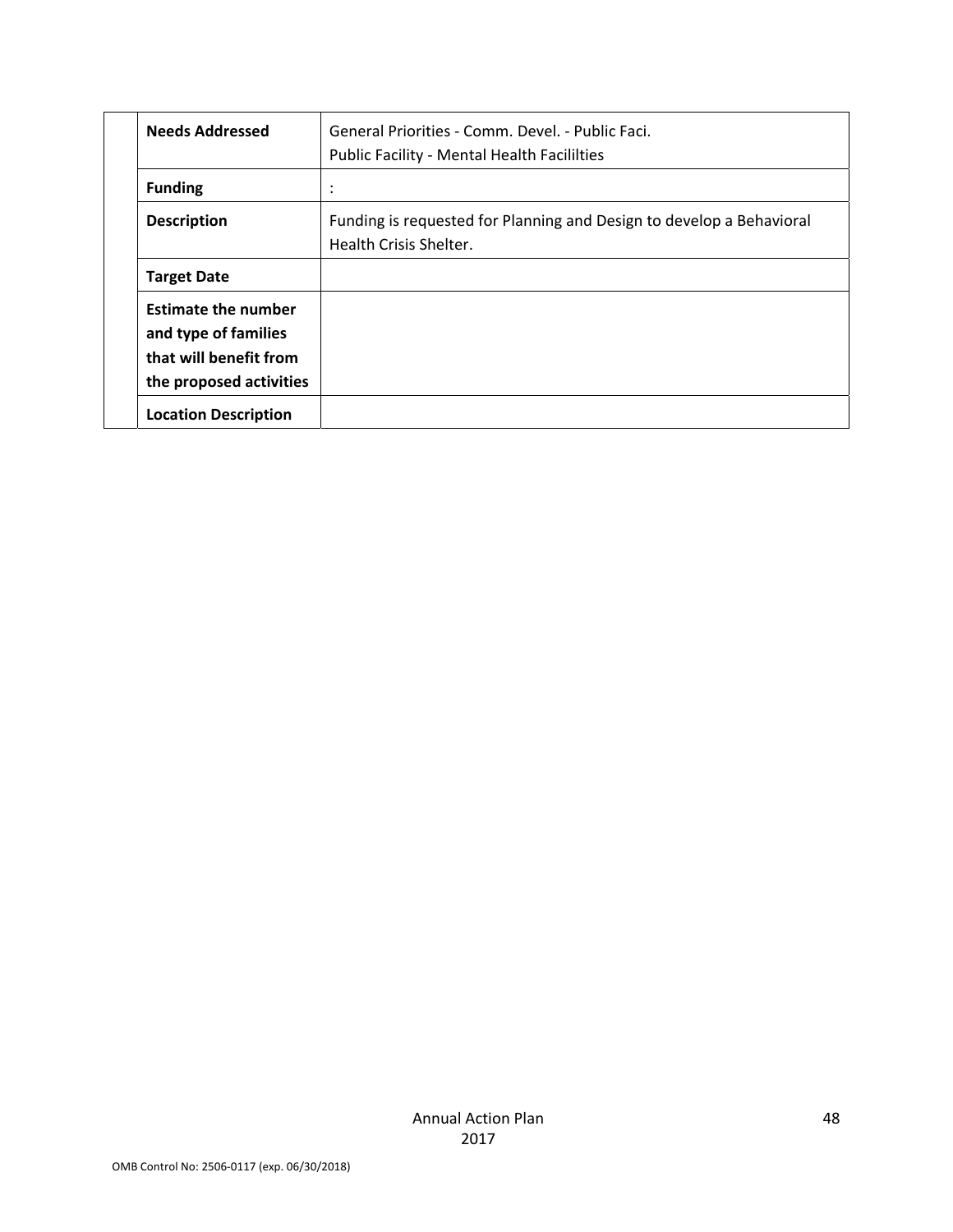| <b>Planned Activities</b> | Applicant: Maui Youth and Family Services, Inc.                                                                                                                                                                                                                                                                                                                                                                                                                                                                                                                                                   |
|---------------------------|---------------------------------------------------------------------------------------------------------------------------------------------------------------------------------------------------------------------------------------------------------------------------------------------------------------------------------------------------------------------------------------------------------------------------------------------------------------------------------------------------------------------------------------------------------------------------------------------------|
|                           | Funding Requested: \$204,300                                                                                                                                                                                                                                                                                                                                                                                                                                                                                                                                                                      |
|                           | Funding Recommended: \$204,300 (Ranked #5 - Alternate \$204,300)                                                                                                                                                                                                                                                                                                                                                                                                                                                                                                                                  |
|                           | Project: Planning and Design of MYFS Behavioral Health Crisis Shelter                                                                                                                                                                                                                                                                                                                                                                                                                                                                                                                             |
|                           | Funding is requested for Planning and Design to develop a Behavioral<br>Health Crisis Shelter.                                                                                                                                                                                                                                                                                                                                                                                                                                                                                                    |
|                           | Estimated (Annual) Number of Beneficiaries: 397                                                                                                                                                                                                                                                                                                                                                                                                                                                                                                                                                   |
|                           | Eligible Activity: The project meets the requirements of 24 CFR<br>570.201(c) Public Facilities and Improvements.                                                                                                                                                                                                                                                                                                                                                                                                                                                                                 |
|                           | National Objective: The project will meet the national objective of 24 CFR<br>570.208(a)(2)(i)(B) limited clientel - require information on family size<br>and income so that it is evident that at least 51% of the clientel are<br>persons whose family income does not exceed the low and moderate<br>income limit. The primary beneficiaries of Maui Youth and Family<br>Services are very low-income as verified by eligibility threshold for<br>diverse funding sources, including QUEST/Medicad insurance and the<br>State of Hawaii Department of Health Alcohol and Drug Abuse Division. |
|                           | Community Development Goal: The Project satisfies Goal PF-2: Acquire,<br>construct or rehabilitate health facilities including substance abuse and<br>mental health services to benefit predominately low- and moderate-<br>income persons.                                                                                                                                                                                                                                                                                                                                                       |
|                           | Priority Community Development Need: This project satisfies Public<br>Facility needs - Mental Health Facilities (High)                                                                                                                                                                                                                                                                                                                                                                                                                                                                            |
|                           | Major Project Expenses: Planning & Design                                                                                                                                                                                                                                                                                                                                                                                                                                                                                                                                                         |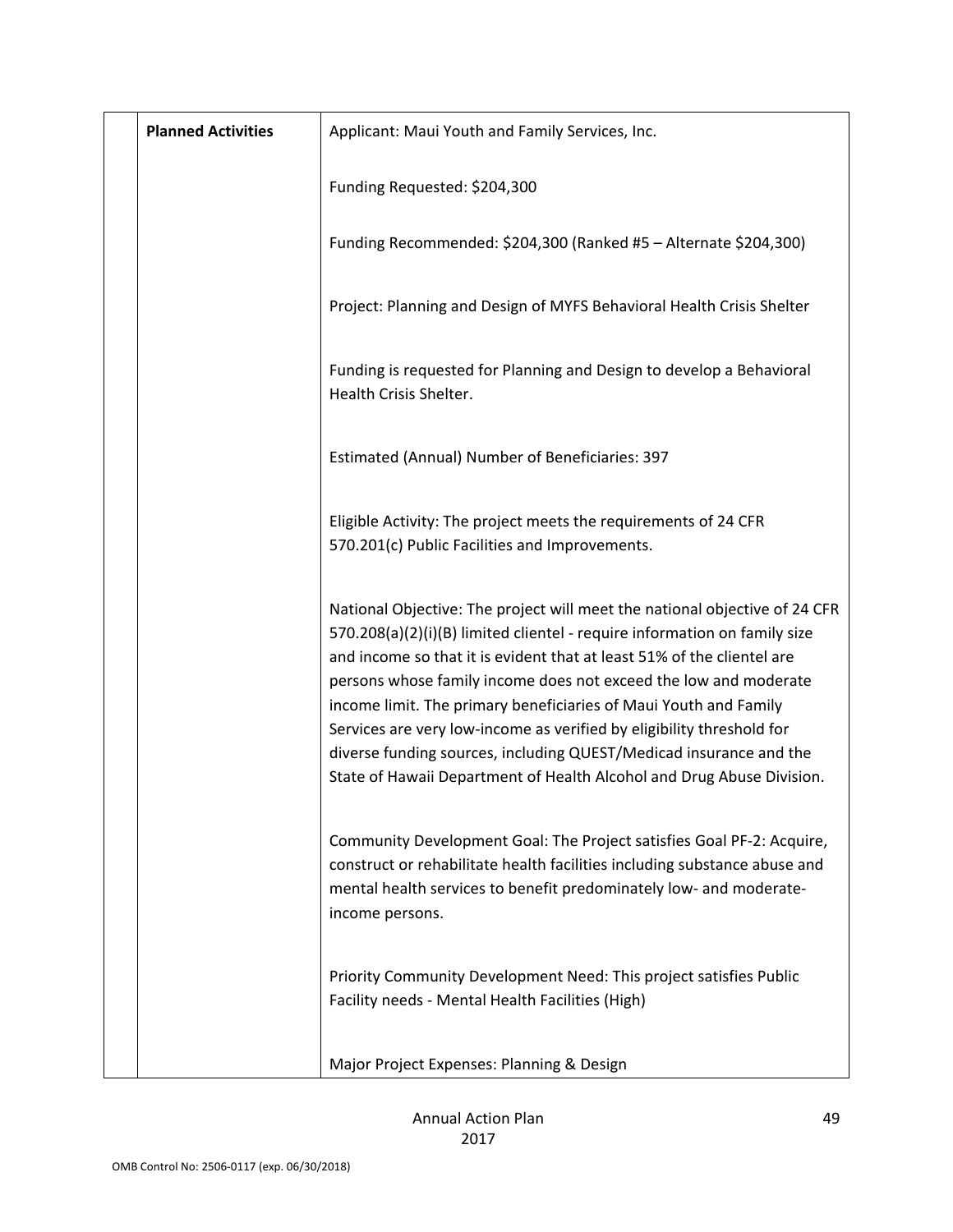| 11 | <b>Project Name</b>                                                                                     | Kaiwahine Village Phase II (HTF Program Funding)                                                                                                                                                    |
|----|---------------------------------------------------------------------------------------------------------|-----------------------------------------------------------------------------------------------------------------------------------------------------------------------------------------------------|
|    | <b>Target Area</b>                                                                                      |                                                                                                                                                                                                     |
|    | <b>Goals Supported</b>                                                                                  | Goal HR-1                                                                                                                                                                                           |
|    | <b>Needs Addressed</b>                                                                                  | General Priorities - Housing - Rental Housing                                                                                                                                                       |
|    | <b>Funding</b>                                                                                          | 1425000: \$1,350,000                                                                                                                                                                                |
|    | <b>Description</b>                                                                                      | Funding is requested to support construction of 32 two bedroom and 24<br>three bedroom multifamily units for a total of 56 units.                                                                   |
|    | <b>Target Date</b>                                                                                      | 12/31/2019                                                                                                                                                                                          |
|    | <b>Estimate the number</b><br>and type of families<br>that will benefit from<br>the proposed activities | Estimated (Annual) Number of Beneficiaries: 56 families at or below 60%<br>AMI (minimum 6 of those families will be at or below 30% AMI).                                                           |
|    | <b>Location Description</b>                                                                             | TMK (2) 3-8-004:28 (lot 134-A)                                                                                                                                                                      |
|    | <b>Planned Activities</b>                                                                               | Applicant: IKika Ohana<br>Funding Requested: \$1,350,000<br>Funding Recommended: \$1,350,000                                                                                                        |
|    |                                                                                                         | Project: Kaiwahine Village Phase II                                                                                                                                                                 |
|    |                                                                                                         | Funding is requested to support construction of 32 two bedroom and 24<br>three bedroom multifamily units for a total of 56 units.                                                                   |
|    |                                                                                                         | Estimated (Annual) Number of Beneficiaries: 56                                                                                                                                                      |
|    |                                                                                                         | Eligible Activity: The project meets the requirements of 24 CFR<br>93.200(a)(1) - Production of affordable rental housing                                                                           |
|    |                                                                                                         | National Objective: The project will meet the requirements of 24 CFR<br>Part 93 to ensure the production or preservation of affordable housing,<br>serving households with incomes at or below 30%. |
|    |                                                                                                         | Community Development Goal: The Project satisfy Goal HR-01: The<br>construction of rental housing.                                                                                                  |
|    |                                                                                                         | Priority Need: This project satisfies Housing - Rental Housing (High)                                                                                                                               |
|    |                                                                                                         | Major Project Expenses: New Construction                                                                                                                                                            |
| 12 | <b>Project Name</b>                                                                                     | County of Maui HTF Program Administration                                                                                                                                                           |
|    | <b>Target Area</b>                                                                                      |                                                                                                                                                                                                     |
|    | <b>Goals Supported</b>                                                                                  | Goal HA-1                                                                                                                                                                                           |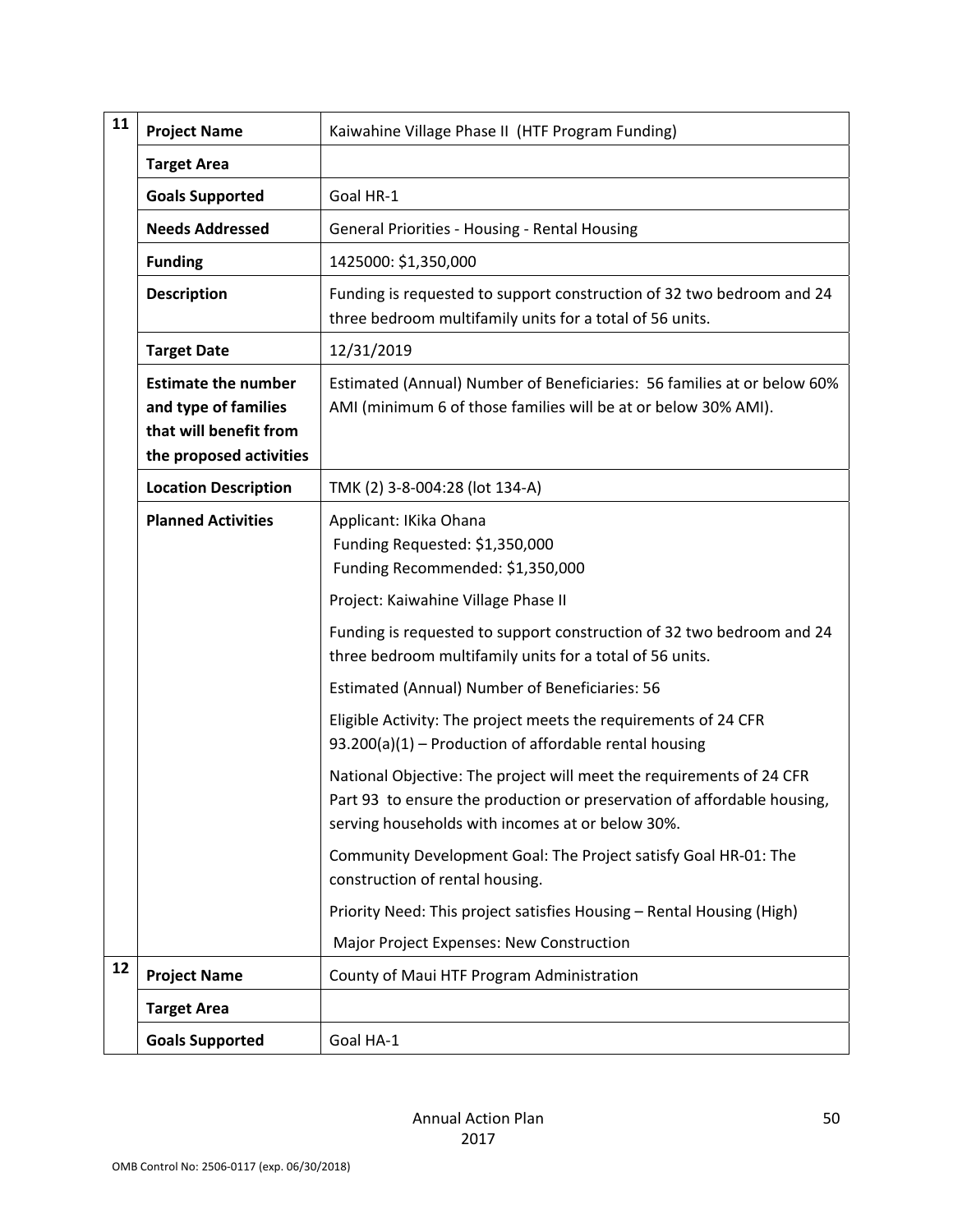|  | <b>Needs Addressed</b>                                                                                  | General Priorities - Comm. Devel. - Planning<br>Planning  |
|--|---------------------------------------------------------------------------------------------------------|-----------------------------------------------------------|
|  | <b>Funding</b>                                                                                          | 1425000: \$75,000                                         |
|  | <b>Description</b>                                                                                      | HTF Program Administration as defined under 24 CFR 93.202 |
|  | <b>Target Date</b>                                                                                      | 6/30/2020                                                 |
|  | <b>Estimate the number</b><br>and type of families<br>that will benefit from<br>the proposed activities | N/A                                                       |
|  | <b>Location Description</b>                                                                             | 35 Lunalilo Street, Wailuku, Hawaii 96793                 |
|  | <b>Planned Activities</b>                                                                               | Reasonable costs of program management and coordination   |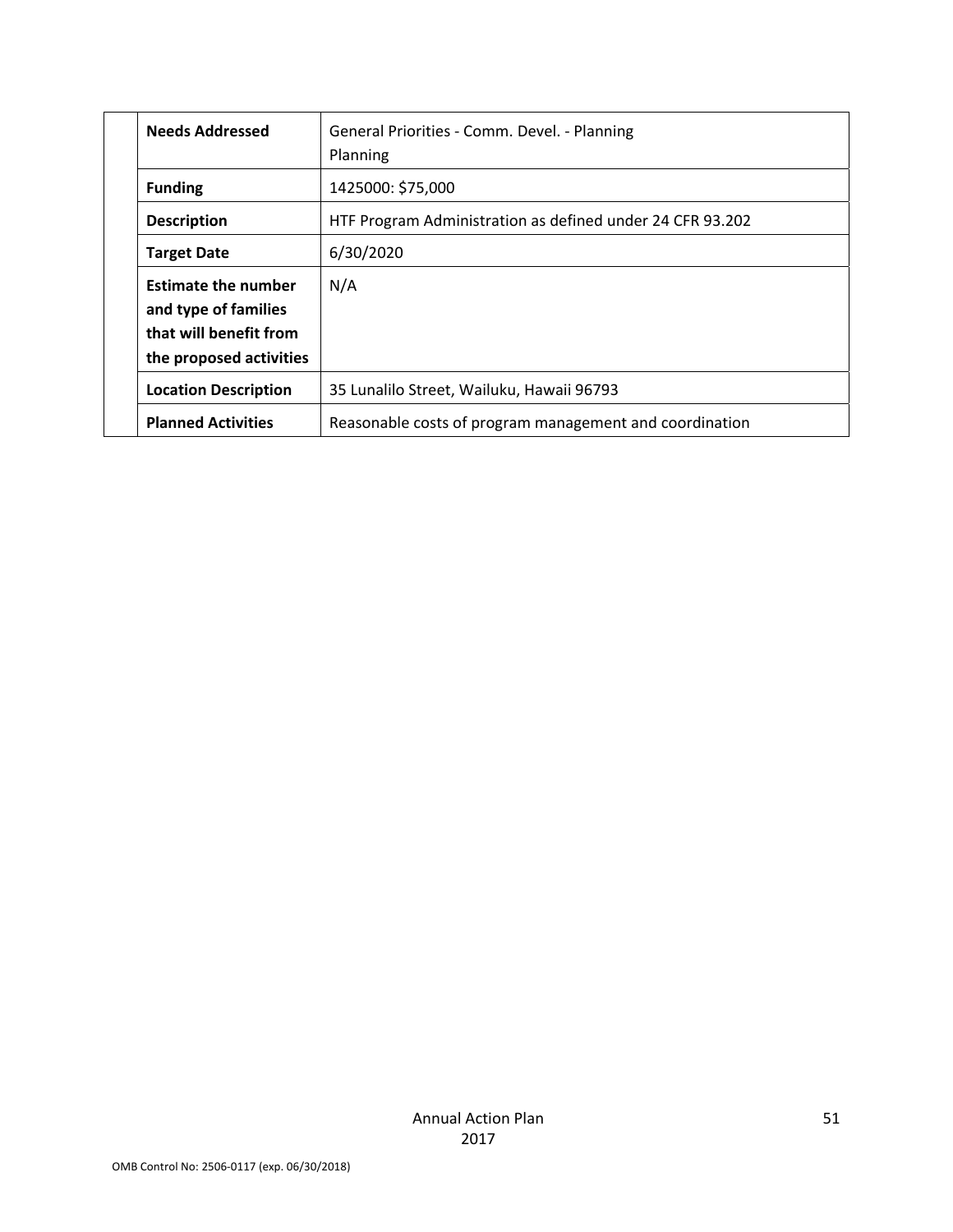# **AP‐50 Geographic Distribution – 91.220(f)**

# **Description of the geographic areas of the entitlement (including areas of low‐income and minority concentration) where assistance will be directed**

The County does not allocate funds based on geographic areas. The distribution of CDBG funds is based on the priority needs and objectives identified in the County of Maui ConPlan. The CDBG funds are allocated on an annual basis utilizing a competitive, open application process in which proposals are evaluated and rated for program eligibility, fulfillment of County priorities and objectives, need, impact and other considerations pursuant to the County of Maui CDBG Program Project Evaluation & Rating System. This CDBG evaluation and rating process is outlined in the CDBG Program Request for Proposals Application Packet for PY 2017, which is available at the CDBG Program Office and on the County of Maui website at http://www.mauicounty.gov/mayor/community

The distribution of HTF will target primary areas of transit and employment and primary areas of substantive population in the judicial districts of Lahaina, Wailuku, Makawao, Hana, Molokai and Lanai.

### **Geographic Distribution**

| Target Area   Percentage of Funds |
|-----------------------------------|
|                                   |
| - - - -                           |

**Table 8 ‐ Geographic Distribution** 

## **Rationale for the priorities for allocating investments geographically**

The County does not allocate funds based on geographic areas. The distribution of CDBG funds is based on the priority needs and objectives identified in the County of Maui ConPlan. The CDBG funds are allocated on an annual basis utilizing a competitive, open application process in which proposals are evaluated and rated for program eligibility, fulfillment of County priorities and objectives, need, impact and other considerations pursuant to the County of Maui CDBG Program Project Evaluation & Rating System. This CDBG evaluation and rating process is outlined in the CDBG Program Request for Proposals Application Packet for PY 2017, which is available at the CDBG Program Office and on the County of Maui website at http://www.mauicounty.gov/mayor/community

The distribution of HTF will target primary areas of transit and employment and primary areas of substantive population in the judicial districts of Lahaina, Wailuku, Makawao, Hana, Molokai and Lanai.

## **Discussion**

The County does not allocate funds based on geographic areas. The distribution of CDBG funds is based on the priority needs and objectives identified in the County of Maui ConPlan. The CDBG funds are allocated on an annual basis utilizing a competitive, open application process in which proposals are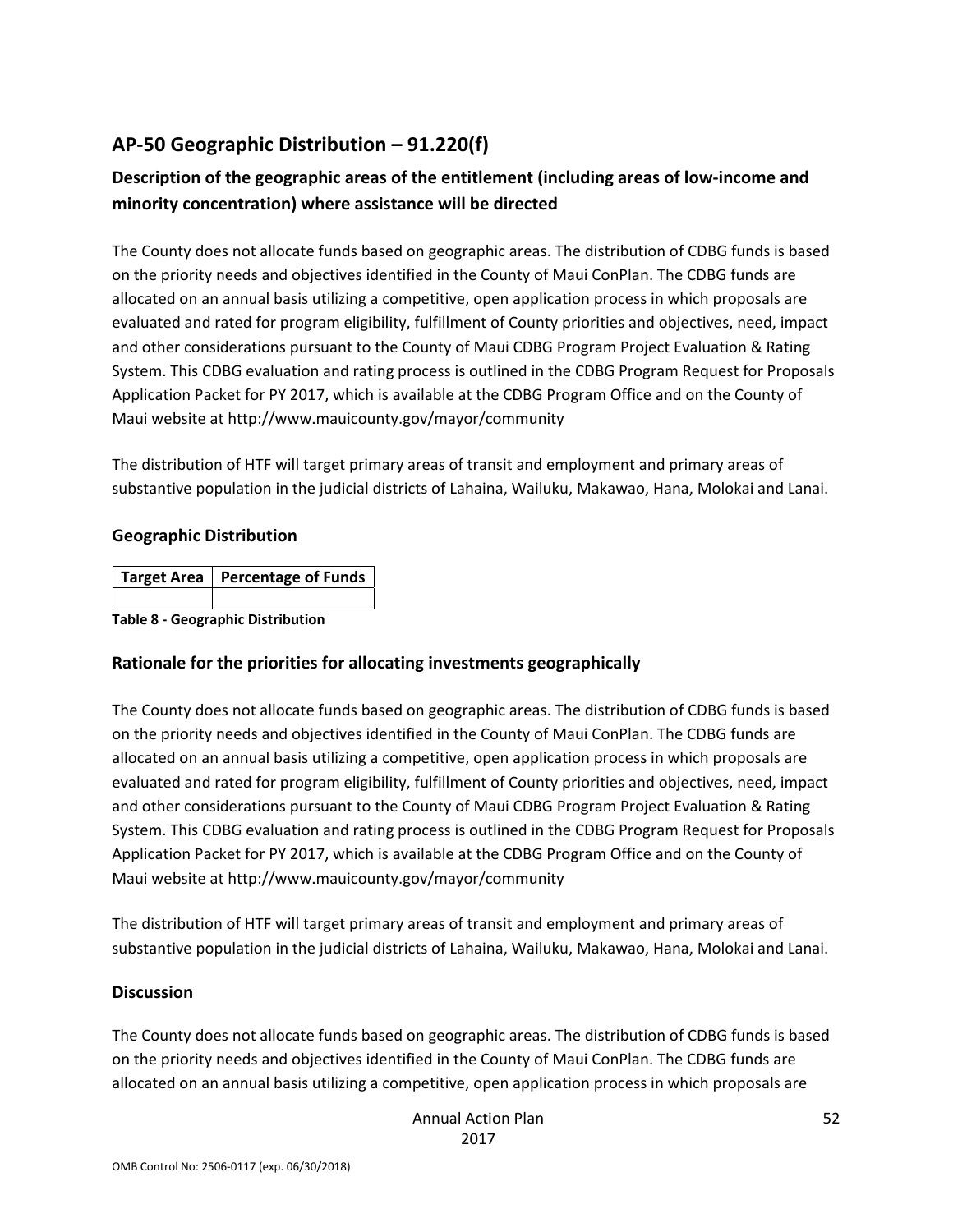evaluated and rated for program eligibility, fulfillment of County priorities and objectives, need, impact and other considerations pursuant to the County of Maui CDBG Program Project Evaluation & Rating System. This CDBG evaluation and rating process is outlined in the CDBG Program Request for Proposals Application Packet for PY 2017, which is available at the CDBG Program Office and on the County of Maui website at http://www.mauicounty.gov/mayor/community

The distribution of HTF will target primary areas of transit and employment and primary areas of substantive population in the judicial districts of Lahaina, Wailuku, Makawao, Hana, Molokai and Lanai.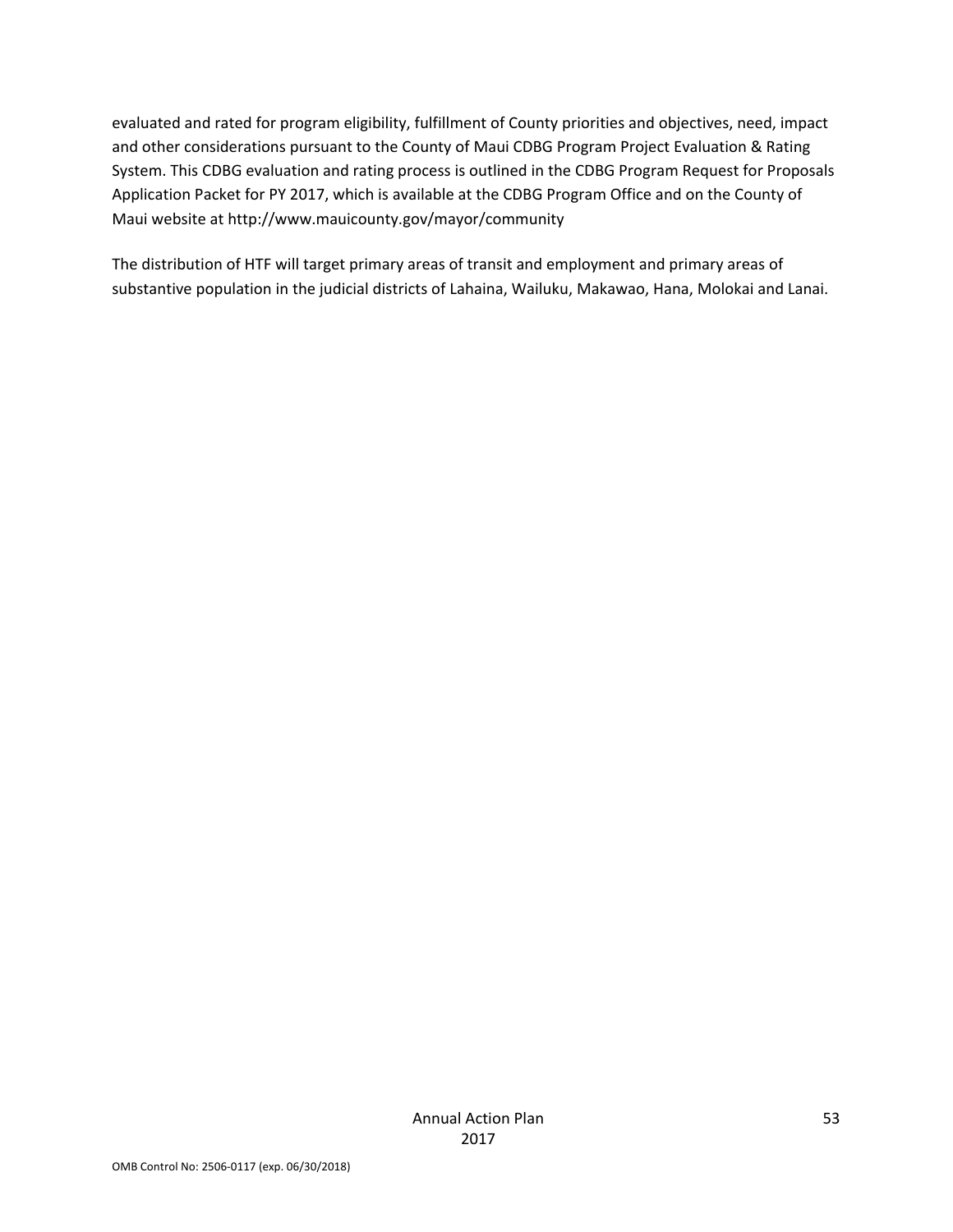# **Affordable Housing**

# **AP‐55 Affordable Housing – 91.220(g)**

### **Introduction**

The County of Maui anticipates using the 2017 HOME SU funds for the Kaiwahine Village multi‐family rental project to be developed by Ikaika Ohana, and the 2017 HOME CHDO funds for the Kahoma Residential Subdivision developed by Habitat for Humanity Maui. Kaiwahine Villages will produce 12 HOME units, and Kohoma will produce 5 units out of 10 total homes.

| One Year Goals for the Number of Households to be Supported |  |
|-------------------------------------------------------------|--|
| Homeless                                                    |  |
| Non-Homeless                                                |  |
| Special-Needs                                               |  |
| Total                                                       |  |

**Table 9 ‐ One Year Goals for Affordable Housing by Support Requirement**

| One Year Goals for the Number of Households Supported Through |       |  |
|---------------------------------------------------------------|-------|--|
| <b>Rental Assistance</b>                                      | 1.564 |  |
| The Production of New Units                                   | 17    |  |
| <b>Rehab of Existing Units</b>                                |       |  |
| <b>Acquisition of Existing Units</b>                          |       |  |
| Total                                                         | 1.581 |  |

**Table 10 ‐ One Year Goals for Affordable Housing by Support Type**

## **Discussion**

The Kaiwahine Village Phase I and Kahoma Residential Subdivision have received conditional approval for funding. Both projects must resolve issues before a final agreement can be made. The number of HOME units provided by each project is preliminary and is subject to change.

Rental assistance is provided through the County of Maui Housing Choice Voucher Program.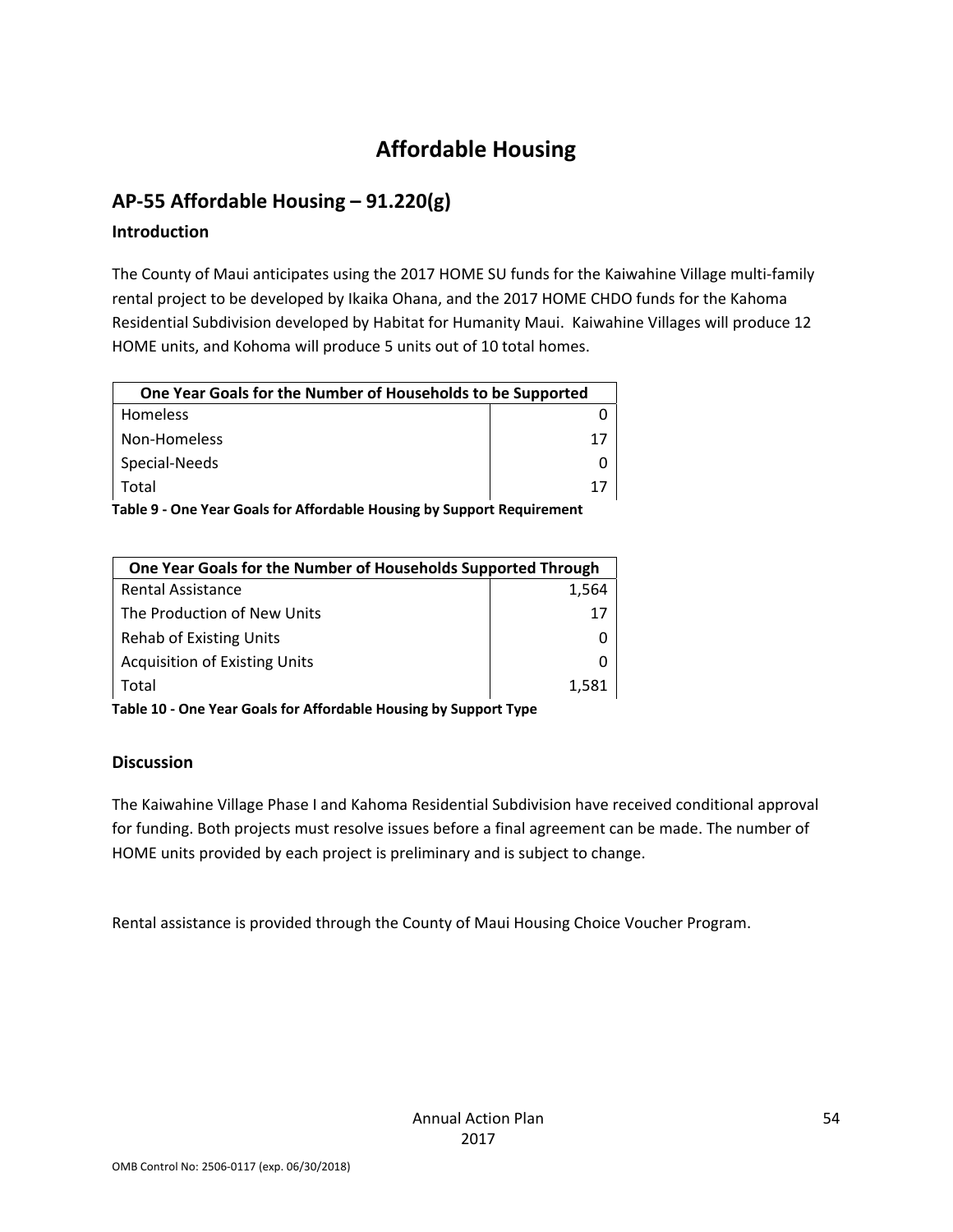# **AP‐60 Public Housing** *–* **91.220(h)**

## **Introduction**

The Hawaii Public Housing Authority (HPHA) is responsible for the development and operation of all public housing projects within the County. Please refer to the State's Annual Action Plan for PY 2017 for additional information regarding Public Housing within the County.

## **Actions planned during the next year to address the needs to public housing**

The Hawaii Public Housing Authority (HPHA) is responsible for the development and operation of all public housing projects within the County. Please refer to the State's Annual Action Plan for PY 2017 for additional information regarding Public Housing within the County.

# **Actions to encourage public housing residents to become more involved in management and participate in homeownership**

The Hawaii Public Housing Authority (HPHA) is responsible for the development and operation of all public housing projects within the County. Please refer to the State's Annual Action Plan for PY 2017 for additional information regarding Public Housing within the County.

# **If the PHA is designated as troubled, describe the manner in which financial assistance will be provided or other assistance**

The Hawaii Public Housing Authority (HPHA) is responsible for the development and operation of all public housing projects within the County. Please refer to the State's Annual Action Plan for PY 2017 for additional information regarding Public Housing within the County.

## **Discussion**

The Hawaii Public Housing Authority (HPHA) is responsible for the development and operation of all public housing projects within the County. Please refer to the State's Annual Action Plan for PY 2017 for additional information regarding Public Housing within the County.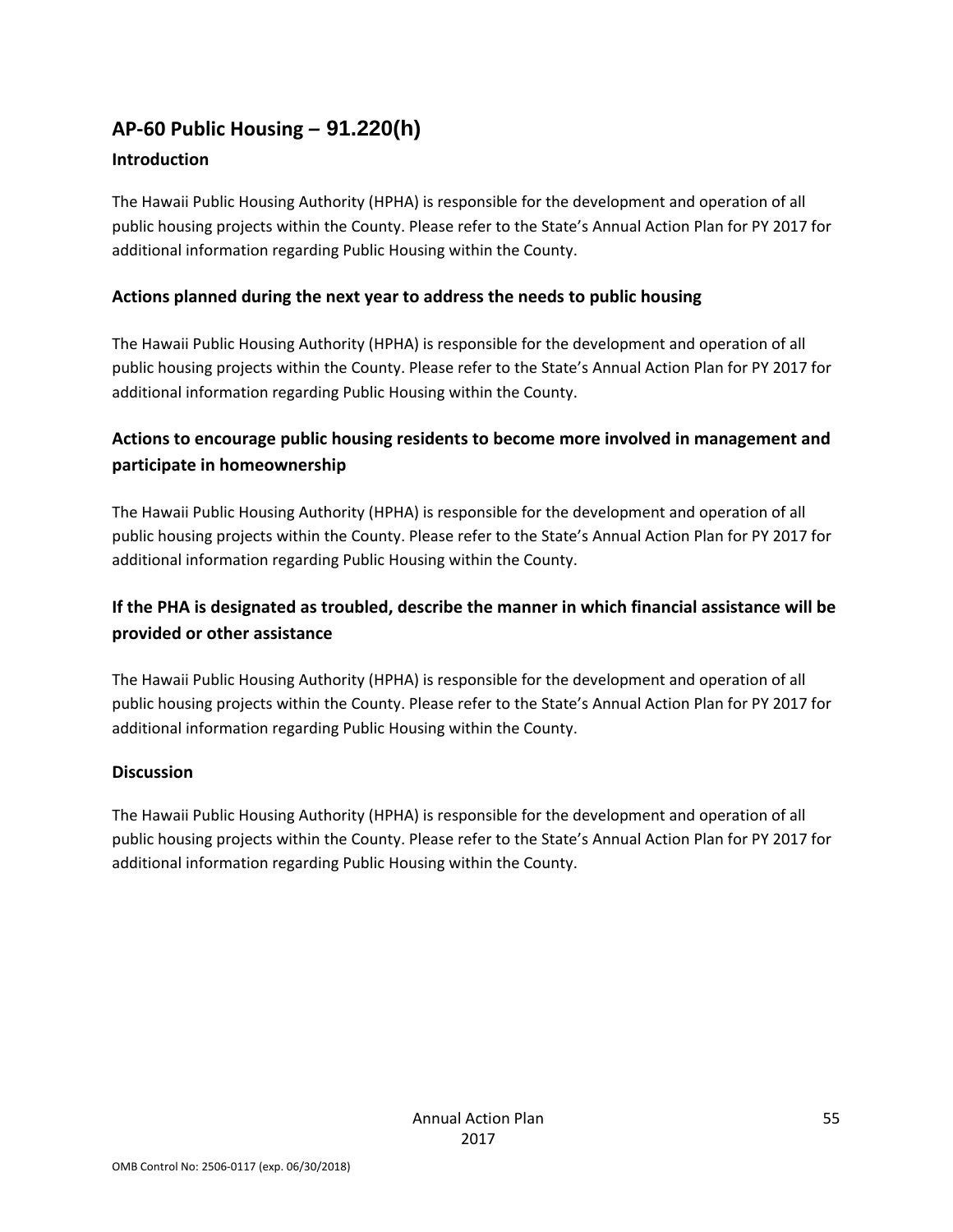# **AP‐65 Homeless and Other Special Needs Activities – 91.220(i)**

#### **Introduction**

Homeless Programs in the County are administered by DHS‐BESSD. Please refer to the State's PY 2017 Annual Action Plan for additional information on Homeless Programs.

# **Describe the jurisdictions one‐year goals and actions for reducing and ending homelessness including**

# **Reaching out to homeless persons (especially unsheltered persons) and assessing their individual needs**

Homeless Programs in the County are administered by DHS‐BESSD. Please refer to the State's PY 2017 Annual Action Plan for additional information on Homeless Programs.

### **Addressing the emergency shelter and transitional housing needs of homeless persons**

Homeless Programs in the County are administered by DHS‐BESSD. Please refer to the State's PY 2017 Annual Action Plan for additional information on Homeless Programs.

**Helping homeless persons (especially chronically homeless individuals and families, families with children, veterans and their families, and unaccompanied youth) make the transition to permanent housing and independent living, including shortening the period of time that individuals and families experience homelessness, facilitating access for homeless individuals and families to affordable housing units, and preventing individuals and families who were recently homeless from becoming homeless again**

Homeless Programs in the County are administered by DHS‐BESSD. Please refer to the State's PY 2017 Annual Action Plan for additional information on Homeless Programs.

**Helping low‐income individuals and families avoid becoming homeless, especially extremely low‐income individuals and families and those who are: being discharged from publicly funded institutions and systems of care (such as health care facilities, mental health facilities, foster care and other youth facilities, and corrections programs and institutions); or, receiving assistance from public or private agencies that address housing, health, social services, employment, education, or youth needs.**

Homeless Programs in the County are administered by DHS‐BESSD. Please refer to the State's PY 2017 Annual Action Plan for additional information on Homeless Programs.

#### **Discussion**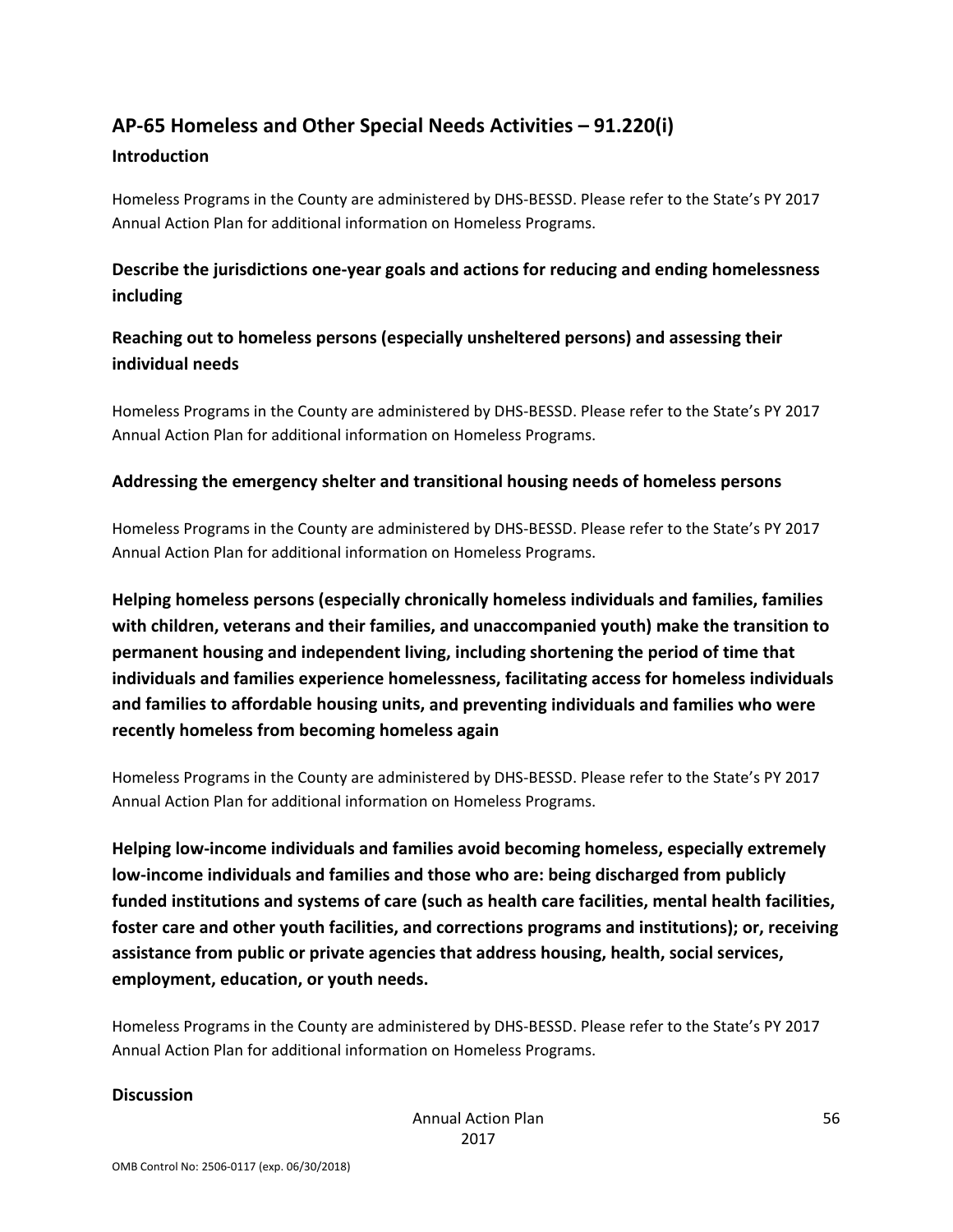Homeless Programs in the County are administered by DHS‐BESSD. Please refer to the State's PY 2017 Annual Action Plan for additional information on Homeless Programs.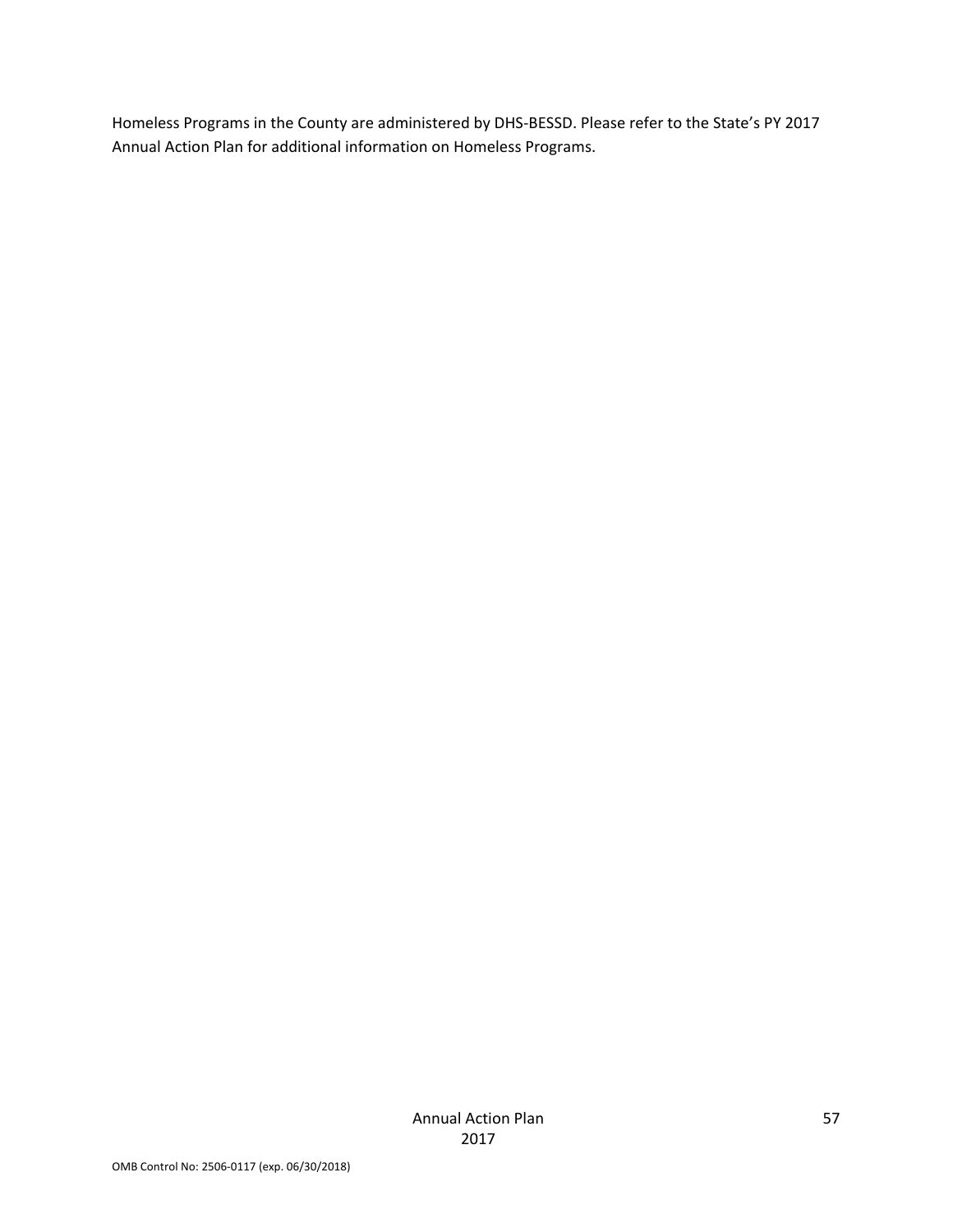# **AP‐75 Barriers to affordable housing – 91.220(j) Introduction:**

**Actions it planned to remove or ameliorate the negative effects of public policies that serve as barriers to affordable housing such as land use controls, tax policies affecting land, zoning ordinances, building codes, fees and charges, growth limitations, and policies affecting the return on residential investment**

The County has 6 initiatives underway to aid in the reduction of affordable housing barriers as follows: 1. Processing applications pursuant to Chapter 201H, HRS: The County will continue to support the development of affordable housing projects by processing applications pursuant to Chapter 201H, HRS which authorizes the County to expedite the approval process for the development of affordable housing projects that are exempt from statutes, ordinances, charter provisions and rules relating to the planning, zoning, construction standards for subdivisions, development and improvement of land and the construction of units thereon. 2. Residential Workforce Housing Policy: The County's affordable housing initiative was enhanced by the creation and implementation of the Residential Workforce Housing Policy (Chapter 2.96, Maui County Code). The purpose of this policy is to encourage the provision and maintenance of residential workforce housing unity, for both purchase and rental, to meet the needs of very low income (50% or less of the County's median family income) to above moderate income households (121% to 140% of the County's median family income, as established by HUD) for the workforce, students and special housing target groups. Developments are required to provide 25% of the total number of market units as affordable residential workforce housing units for very low income to above moderate income households. In lieu of providing residential workforce housing units, the residential workforce housing requirement may be satisfied by paying a fee or providing land or using credits. 3. Affordable Housing Fund Program: The County's affordable housing initiative was also enhanced by the creation and implementation of the Affordable Housing Fund Program (Chapter 3.35 Maui County Code). All moneys paid to the County in lieu of providing residential workforce housing units, any County Council appropriations to the fund, all moneys donated to the County for affordable housing projects, and 2% of all real property taxes are deposited in the Affordable Housing Fund. The fund is to be used for the provision and expansion of affordable housing and suitable living environments for residents of very low income (50% or less of the County's median family income as adjusted by HUD) to gap income (141% to 160% of the County's median family income as adjusted by HUD), including the rehabilitation of existing structures, land planning, design and construction. 4. The HOME Program: When we receive an allocation, the County will continue to either develop its own eligible affordable housing projects, or partner with another eligible organization and/or developer to develop affordable housing units for low‐ and very‐low income households. 5. Expanding the CDBG Program: The County has identified opportunities to utilize CDBG funds to develop and support affordable housing for low and moderate income households. These opportunities include the acquisition of land for the construction of affordable rental housing, rehabilitation of affordable rental

Annual Action Plan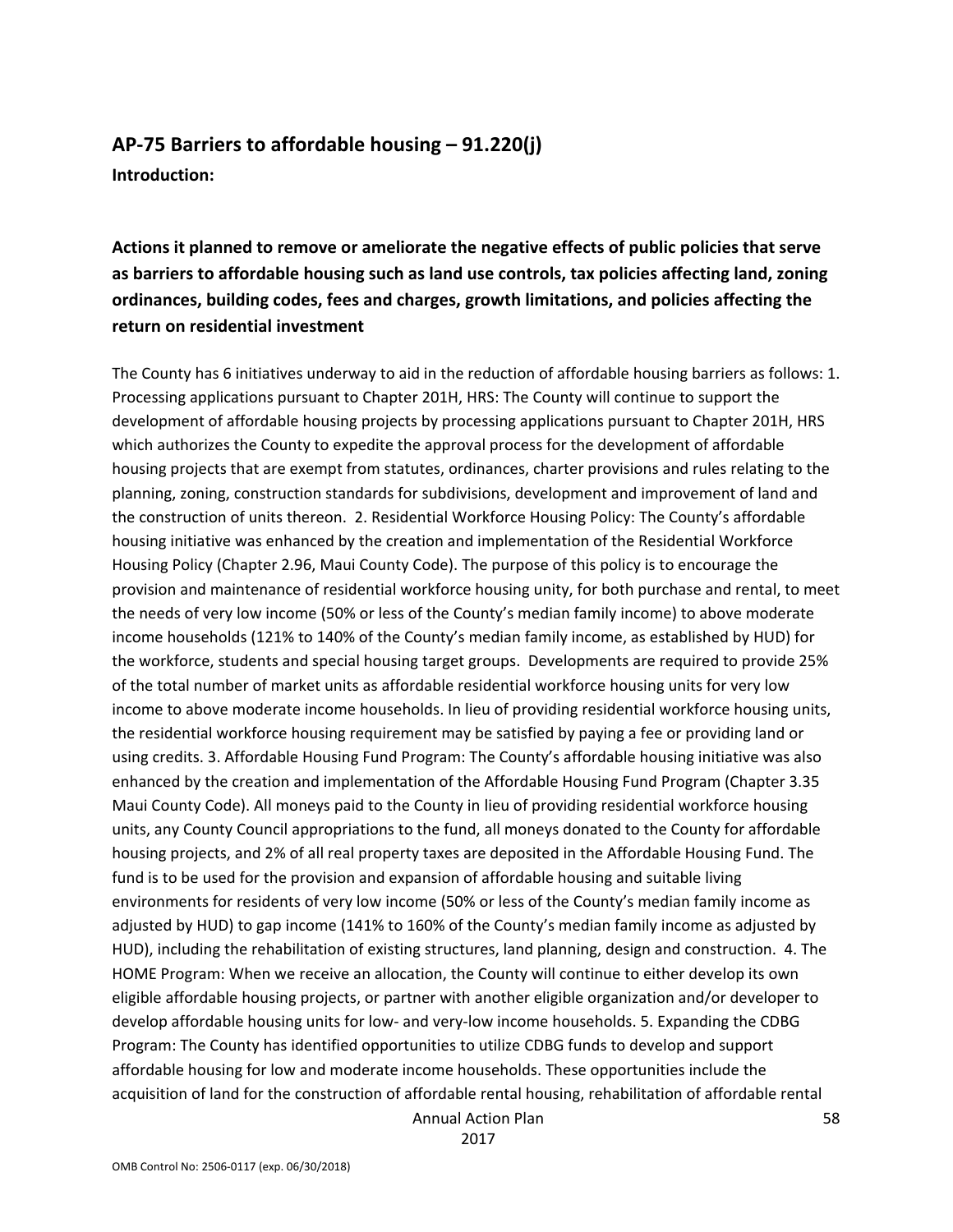housing and homeowner assistance. 6. The new HTF Program: When we receive an allocation of funding, the County will partner with eligible organizations and developers to use these funds to develop or preserve affordable rental units for families earning 30% AMI and below.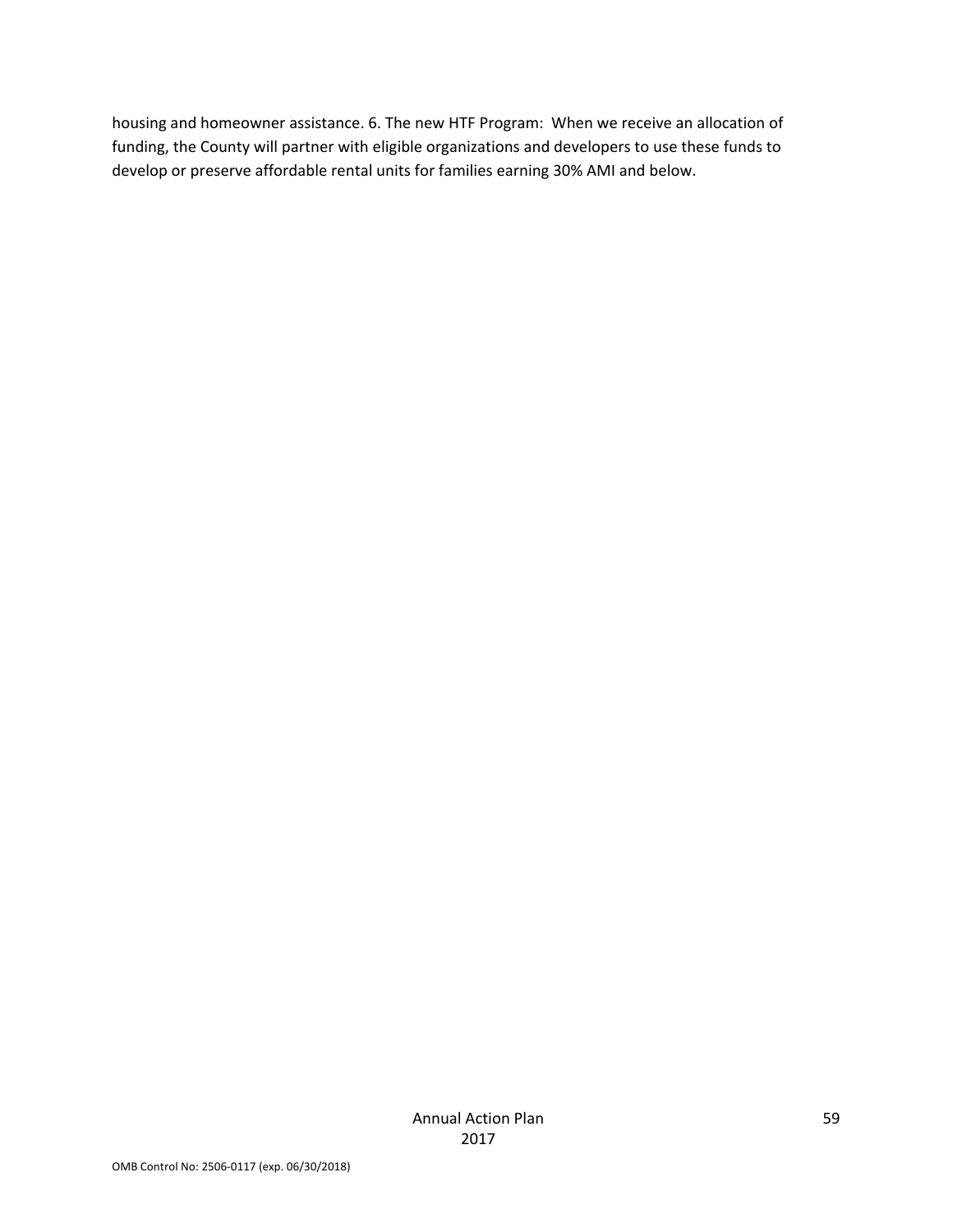# **AP‐85 Other Actions – 91.220(k)**

**Introduction:** 

### **Actions planned to address obstacles to meeting underserved needs**

Major obstacles to meeting underserved needs are due to the severe shortage of affordable housing and lack of funding. To address these obstacles, the County will pursue, or continue to pursue, the following: 1. Utilize the County's Housing Task Force to "fast track" government approvals and permitting to accelerate the development of new affordable housing units. 2. Leverage federal resources such as HOME and HTF funds with other financing such as Low‐Income Housing Tax Credits to increase the supply of rental housing for underserved low‐income populations. 3. Invest federal resources such as HOME and HTF funds to provide low‐cost rental units for housing and supportive services to homeless populations, and to shelter families who are at risk of becoming homeless.

### **Actions planned to foster and maintain affordable housing**

HOME, HTF, CDBG, and County funds, such as the Affordable Housing Fund, are utilized for the development and rehabilitation of affordable housing, as well as services such as homebuyer education and first-time homebuyer assistance to foster and maintain affordable housing with the County. HTF funds may also be used in partnership with these other funding sources to develop or preserve affordable rentals.

## **Actions planned to reduce lead‐based paint hazards**

The State Department of Health (DOH) provides surveillance, technical assistance and consultation in collaboration with medical providers who screen and manage elevated blood levels in children. Medical case management includes nutritional and developmental assessment with lead hazard reduction education. Since September, 2008, the DOH's Environmental Health Administration collects and monitors the data received from private laboratories and maintains reports of both children and adult blood lead results. For the State of Hawaii, three (3) children twelve years or younger were reported to have elevated lead blood levels in 2010. An additional three adults had elevated levels in that year. The numbers were two (2) children and five (5) adults in 2011, and three (3) children and no adults in 2012 which is the last year for which data is currently available. During PY 2016, the County will continue to assist in educating the public on the hazards of lead‐based paint by providing informational materials to Section 8 participants and the County's tenants and landlords, as requested.

## **Actions planned to reduce the number of poverty‐level families**

The County's strategy for reducing the number of poverty level families is to provide a continuum of care and opportunities for self‐empowerment which leads to self‐sufficiency and economic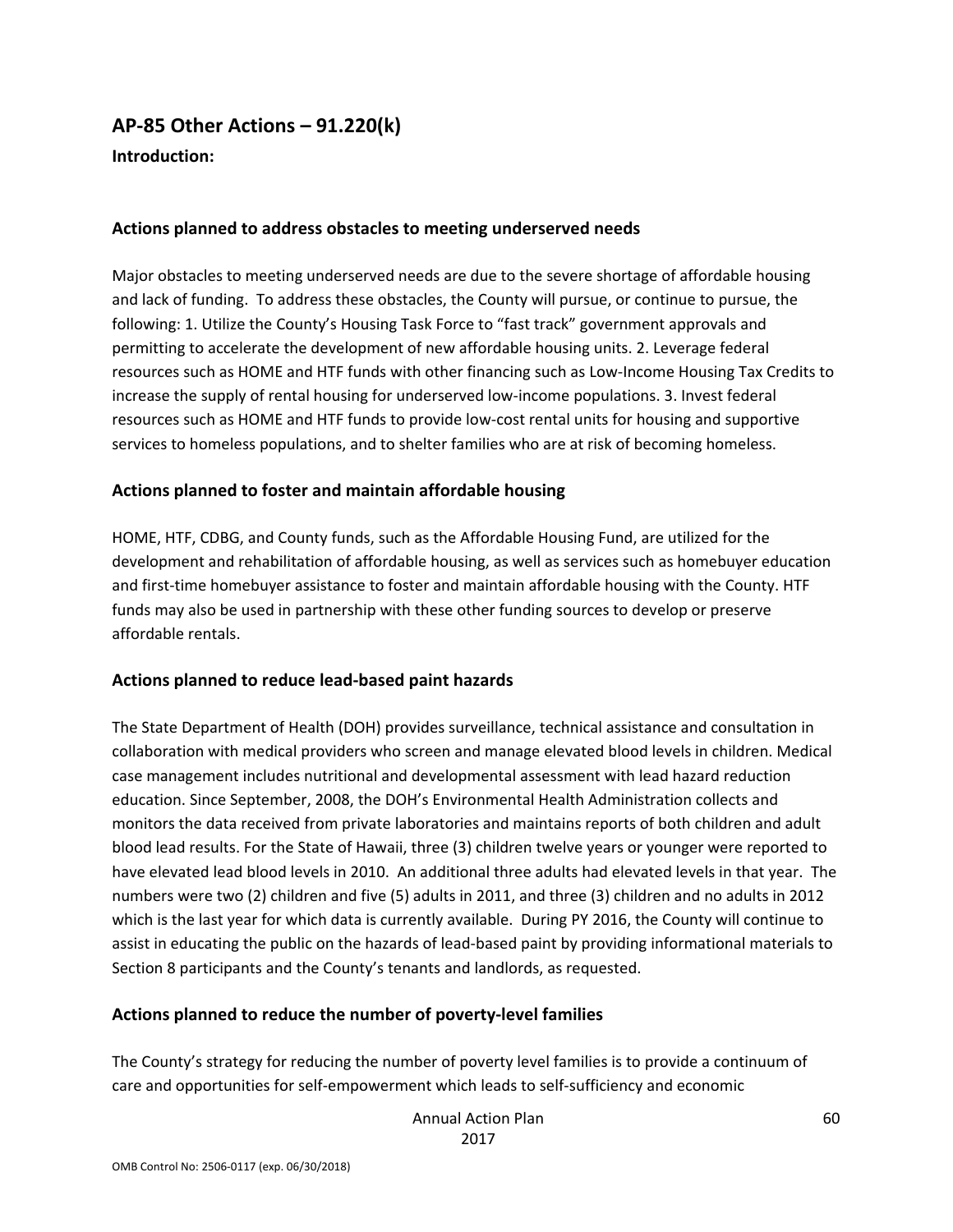independence. Continuum of care means that a broad range of services are provided, which are directed at meeting various levels of need as individuals move towards greater self‐sufficiency. These needs range from basic needs for food, clothing, shelter, and health care; then transitional housing arrangement, treatment of substance abuse, family counseling and other social needs; and finally, needs for permanent housing, life skills, social support networks, and employment.

### **Actions planned to develop institutional structure**

Bridging the Gap is the Continuum of Care which unites all three rural county homeless alliances and has been designated as the primary planning and decision‐making body. Group members often volunteer, however, members are also assigned or appointed in an effort to represent community and provider interests. County government representatives in the CoC are assigned by members of the county government. The selection of group leaders is either voluntary, appointed or established through election. CoC Chairs are very knowledgeable regarding the service needs of their Continuum and are elected by their group members to facilitate meetings and lead in the decision-making process. Group leaders may volunteer for key positions within committees in their respective CoC. The State, through the Department of Human Services – Benefits, Employment and Support Services, reports on the Continuum of Care, the allocation of ESG and HOPWA funds, and the operation and administration of HMIS in the PY 2014 AAP. Please refer to the State's Annual Action Plan for PY 2014 for additional information regarding the Continuum of Care, the allocation of ESG and HOPWA funds, and the operation and administration of HMIS.

# **Actions planned to enhance coordination between public and private housing and social service agencies**

Bridging the Gap is the Continuum of Care which unites all three rural county homeless alliances and has been designated as the primary planning and decision-making body. Group members often volunteer, however, members are also assigned or appointed in an effort to represent community and provider interests. County government representatives in the CoC are assigned by members of the county government. The selection of group leaders is either voluntary, appointed or established through election. CoC Chairs are very knowledgeable regarding the service needs of their Continuum and are elected by their group members to facilitate meetings and lead in the decision‐making process. Group leaders may volunteer for key positions within committees in their respective CoC. The State, through the Department of Human Services – Benefits, Employment and Support Services, reports on the Continuum of Care, the allocation of ESG and HOPWA funds, and the operation and administration of HMIS in the PY 2014 AAP. Please refer to the State's Annual Action Plan for PY 2014 for additional information regarding the Continuum of Care, the allocation of ESG and HOPWA funds, and the operation and administration of HMIS.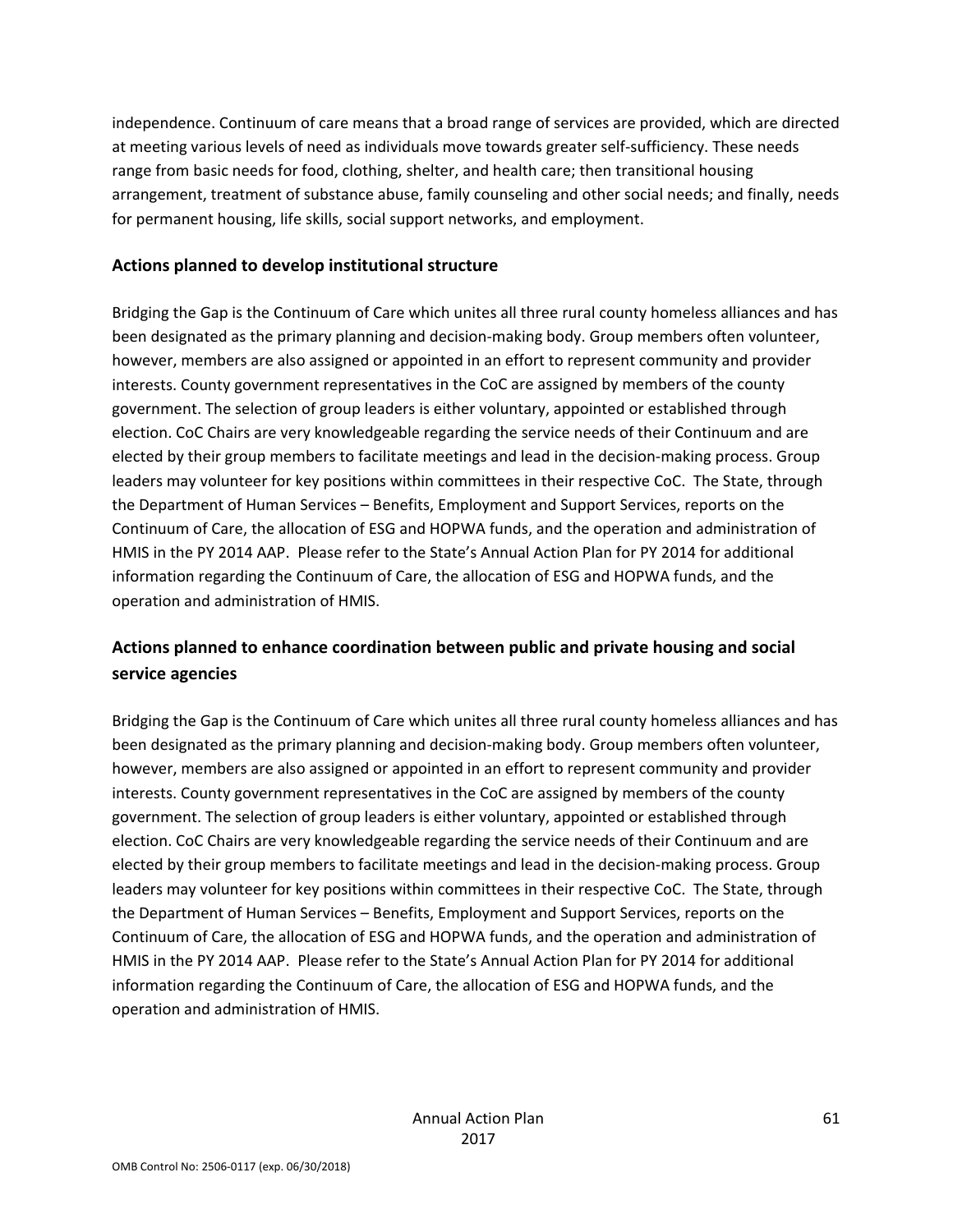# **Program Specific Requirements AP‐90 Program Specific Requirements – 91.220(l)(1,2,4)**

#### **Introduction:**

#### MONITORING PLAN

The County holds subrecipients of CDBG and HTF funds and recipients of HOME funds to strict monitoring standards and procedures pursuant to HUD regulations. The CDBG Program Office is responsible for the monitoring of CDBG funded projects and the Housing Division, Department of Housing & Human Concerns is responsible for the monitoring of HOME and HTF funded projects. Following is a description of the respective monitoring activities conducted by these two agencies: HOME Program Monitoring

The Housing Division monitors its HOME Program assisted projects during project development and implementation, as well as during the appropriate affordability period. During the period of affordability and in accordance with Section 92.504(d) (1), the County will conduct site visits of its HOME Program recipients to ensure compliance with Section 92.251 of 24 CFR 92. The visits may include, but are not limited to a physical inspection of the project and interviews with the project managers to determine compliance with HOME Program property standards, tenant income requirements and affirmative marketing requirements.

### HTF Program Monitoring

The Housing Division monitors its HTF Program assisted projects during project development and implementation, as well as during the appropriate affordability period. During the period of affordability the County will conduct site visits of its HTF Program subrecipients to ensure compliance with program requirements. The visits may include, but are not limited to a physical inspection of the project and interviews with the project managers to determine compliance with HTF Program property standards, tenant income requirements and affirmative marketing requirements. CDBG Program Monitoring

The County of Maui CDBG Program Office utilizes HUD guidelines in monitoring subrecipients of projects approved for CDBG funding with respect to their project administration and implementation. As specified in Title 24 CFR Part 85.40, grantees are responsible for monitoring operations of subrecipients' activities and assuring compliance with all applicable Federal requirements, particularly in achieving its organization's performance goals and objectives.

To ensure compliance, the County requires of its CDBG subrecipients, at a minimum and not limited to, the following:

1. Quarterly submission of program monitoring reports throughout the period of project implementation disclosing detailed financial and quantifiable information on activities, beneficiaries, and accomplishments;

2. Annual submission of performance reports and financial audits upon project completion;

3. Compliance with federal procurement requirements, environmental review requirements, labor standard and wage compliance provisions, and other applicable federal program requirements; and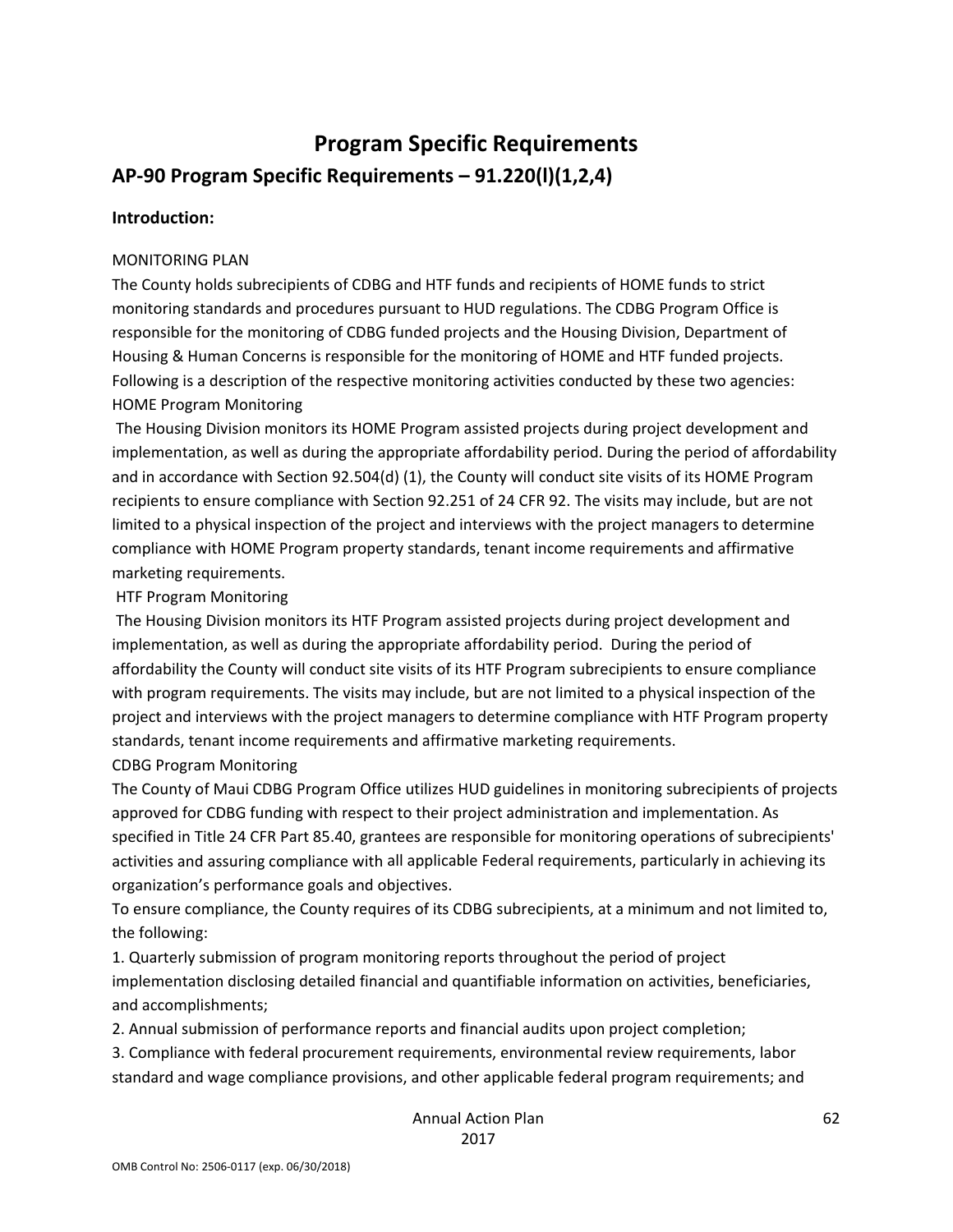4. Restricted future use of property acquired or facility improved with CDBG funds to ensure compliance with HUD national objectives and eligible activities.

Monitoring Procedures: The CDBG Program Office monitors all approved open projects continuously throughout the program year and during different phases of the project through its project completion. Two methods of monitoring are utilized: remote monitoring and on‐site monitoring. The methods are complementary to each other in evaluating a project's compliance and performance.

Remote monitoring includes the review of subrecipient's quarterly and annual monitoring reports and financial statements, expenditure payment request forms, procurement documentation (Request for Proposal/Invitation for Bid specifications and their public notices), contracts for subcontracted work, project budgets, project timelines and certified payrolls.

#### CONTINUED

## **Community Development Block Grant Program (CDBG) Reference 24 CFR 91.220(l)(1)**

Projects planned with all CDBG funds expected to be available during the year are identified in the Projects Table. The following identifies program income that is available for use that is included in projects to be carried out.

| 1. The total amount of program income that will have been received before the start of the next   |             |
|---------------------------------------------------------------------------------------------------|-------------|
| program year and that has not yet been reprogrammed                                               | 0           |
| 2. The amount of proceeds from section 108 loan guarantees that will be used during the year to   |             |
| address the priority needs and specific objectives identified in the grantee's strategic plan.    | $\mathbf 0$ |
| 3. The amount of surplus funds from urban renewal settlements                                     | 0           |
| 4. The amount of any grant funds returned to the line of credit for which the planned use has not |             |
| been included in a prior statement or plan                                                        | 0           |
| 5. The amount of income from float-funded activities                                              | 0           |
| <b>Total Program Income:</b>                                                                      | 0           |
|                                                                                                   |             |
| <b>Other CDBG Requirements</b>                                                                    |             |
| 1. The amount of urgent need activities                                                           | 0           |
| 2. The estimated percentage of CDBG funds that will be used for activities that benefit           |             |
| persons of low and moderate income. Overall Benefit - A consecutive period of one,                |             |
| two or three years may be used to determine that a minimum overall benefit of 70%                 |             |
| of CDBG funds is used to benefit persons of low and moderate income. Specify the                  |             |

years covered that include this Annual Action Plan. The control of the state of the state of the state of the state of the state of the state of the state of the state of the state of the state of the state of the state of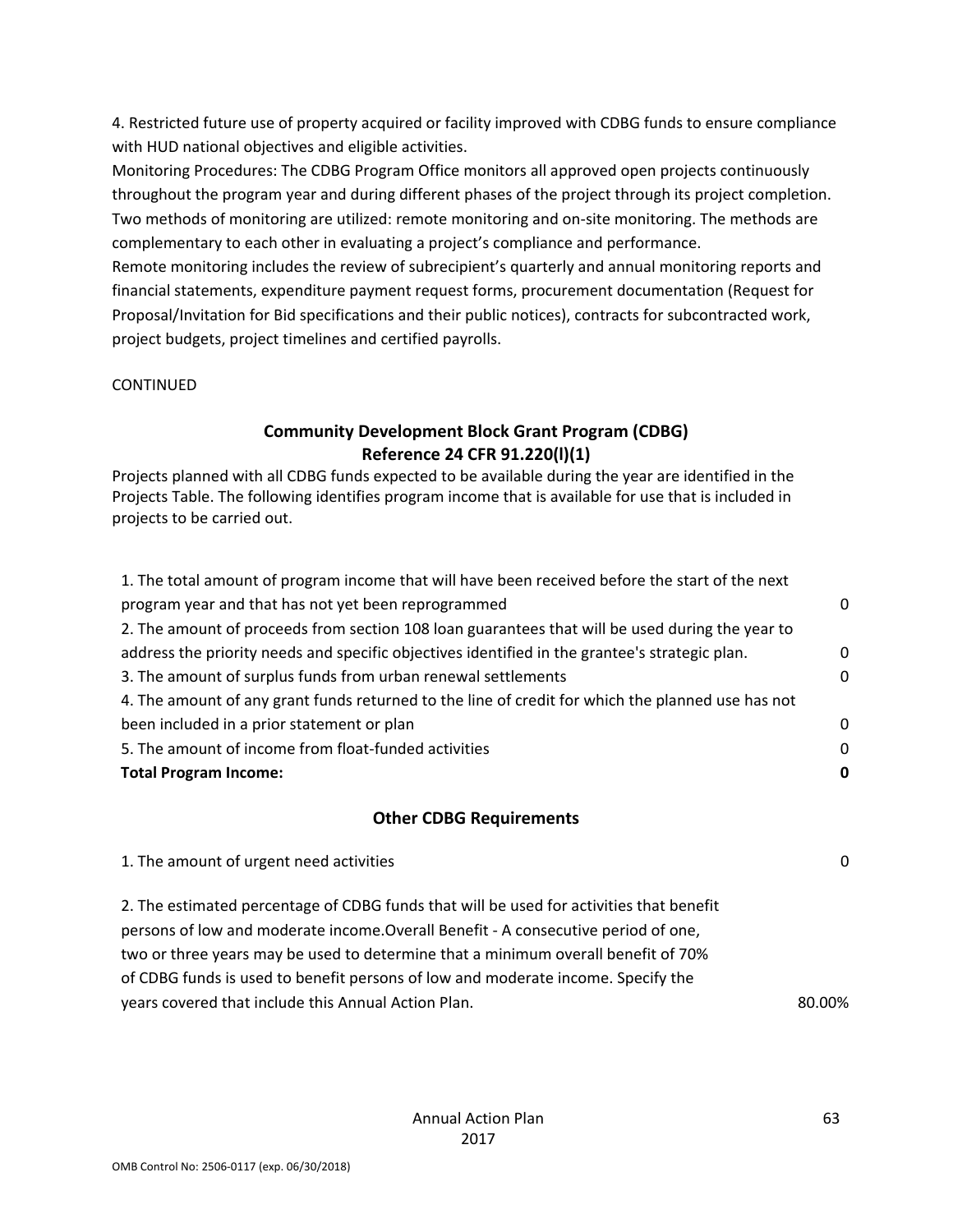## **Housing Trust Fund (HTF) Reference 24 CFR 91.220(l)(5)**

## 1. Distribution of Funds

a. Describe the eligibility requirements for recipients of HTF funds (as defined in 24 CFR § 93.2).

#### STATE ALLOCATION PLAN

The Hawaii Housing Finance and Development Corporation (HHFDC) is a designated HTF Grantee for the State of Hawaii. HHFDC's HTF Allocation Plan has received approval from HUD for allocating HTF funds to the counties. HHFDC's Allocation Plan requires HTF projects to be selected and awarded through an HTF Application issued by the counties. The County of Maui ("County") is a designated HTF Subgrantee.

#### DISTRIBUTION OF FUNDS

The County will receive an allocation of \$1,425,000 in PY 2017 HTF funds. The HTF allocation includes \$1,350,000 in program funds, and \$75,000 for administrative and planning expenses. The County's Consolidated Plan identifies a substantial need for new affordable rental housing. Consequently, the County will invest PY 2017 HTF funds for rental housing activities. The County expects to implement rental projects through a third-party Recipient (e.g. owner; developer) that meets the eligibility requirements described herein. The annual distribution is described below:

Annual Action Plan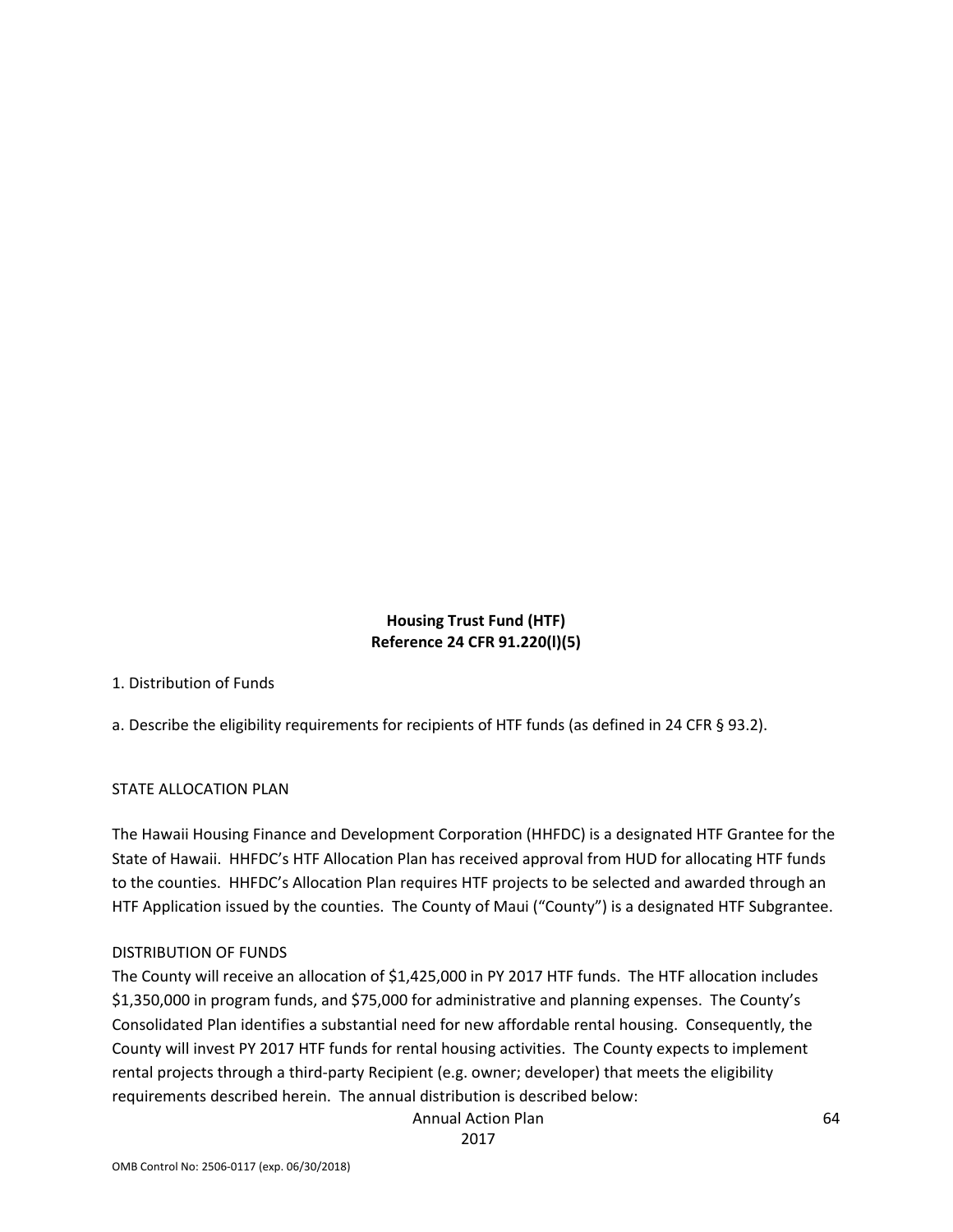a. County will retain \$75,000 of the HTF annual allocation for allowable administrative and planning expenses.

b. The balance of the HTF annual allocation will be provided to Recipient(s) selected through the County's HTF Application.

c. The HTF Program requires the commitment of funds within 24 months of HUD's execution of the HTF Grant Agreement. In order to meet this requirement, the County must commit funds by the commitment date established in the Subgrantee Agreement.

#### ELIGIBLE ACTIVITIES AND EXPENSES

Rental Housing – County will focus HTF funds on providing affordable rental housing to 30% AMI households. HTF funds may be used for the production of affordable rental housing through the new construction of non‐luxury housing with suitable amenities.

Eligible HTF activities and expenses include: real property acquisition, site improvements and development hard costs, related soft costs, conversion, demolition, financing costs, relocation assistance, operating cost assistance and reasonable administrative and planning costs for HTF program administration.

#### APPLICATION AND AWARD PROCESS

Applications for the HTF are issued, accepted and selected by the County for project funding consideration, subject to the availability of funds. Applications are reviewed for eligibility and are rated using the selection criteria. Each application must describe the eligible activity to be conducted with HTF funds and contain a certification by the eligible Recipient that housing units assisted with HTF will comply with the HTF requirements.

In addition, Recipients must provide performance goals and benchmarks that the County can use to monitor efforts to accomplish the rental housing objectives.

b. Describe the jurisdiction's application requirements for eligible recipients to apply for HTF funds.

#### ELIGIBLE RECIPIENTS

An organization, agency or other entity (including a public housing agency, or a for‐profit entity, or a nonprofit entity) is eligible to apply for HTF assistance as an owner or developer to carry out an HTF‐ assisted project. An HTF Recipient must:

a. Make assurances to the County that it will comply with the requirements of the HTF program during the entire period that begins upon the selection of the recipient to receive HTF funds, and ending upon the conclusion of all HTF‐funded activities;

b. Demonstrate the ability and financial capacity to undertake, comply and manage the eligible activity;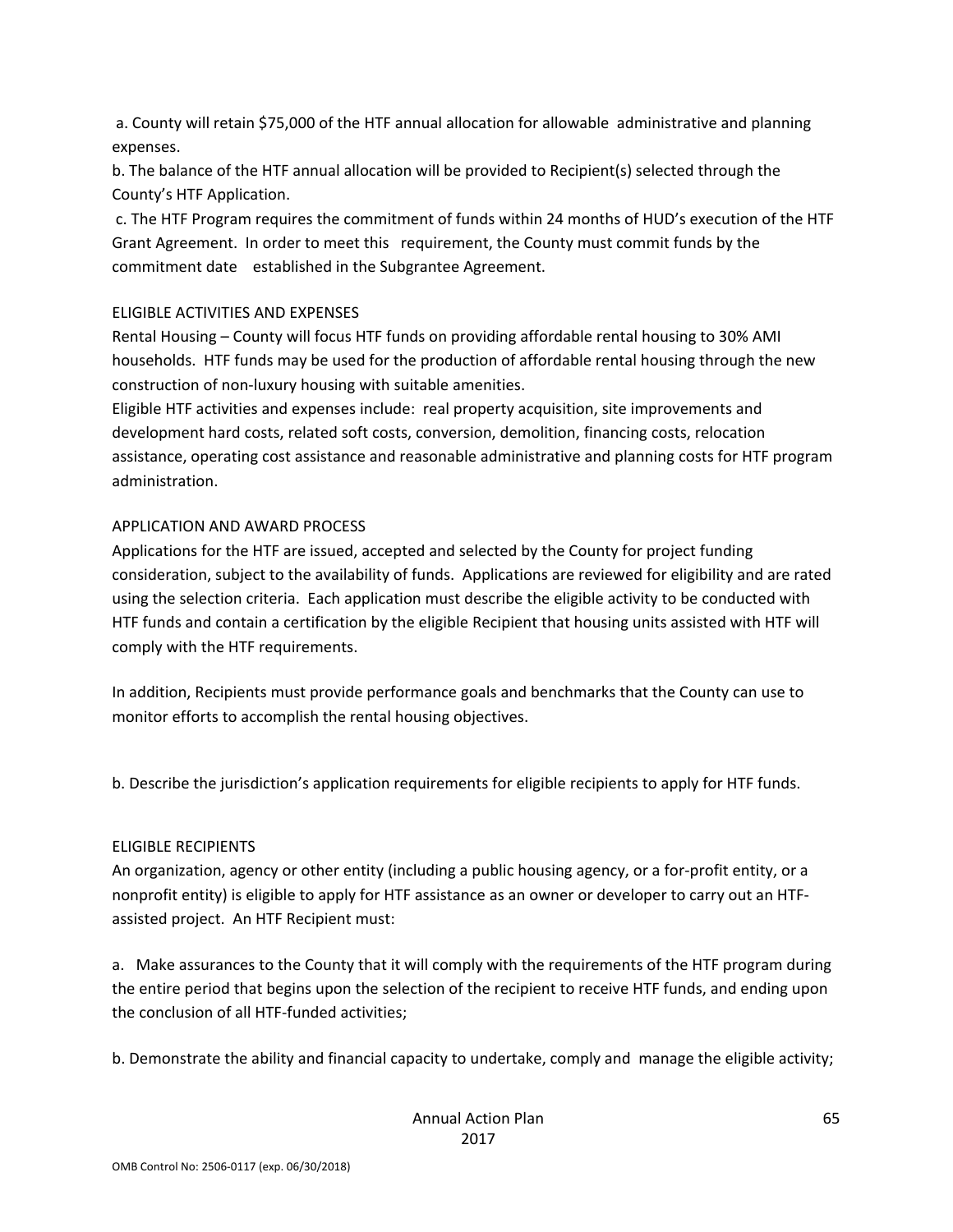c. Demonstrate its familiarity with the requirements of other Federal, State, or local housing programs that may be used in conjunction with HTF funds to ensure compliance with all applicable requirements and regulations of such programs; and

d. Have demonstrated experience and capacity to conduct an eligible HTF activity as evidenced by its ability to own, construct and manage an affordable multifamily rental housing development.

c. Describe the selection criteria that the jurisdiction will use to select applications submitted by eligible recipients.

#### SELECTION CRITERIA

The following selection criteria shall be used in the evaluation of HTF Applications:

a. Timeliness and Readiness to Proceed (Max. 30 pts.) – The proposed project is feasible and will meet the required timelines to commit and expend HTF funds. Factors to be considered for timeliness and readiness are site control, financial commitments, environmental factors, zoning, utilities and site and neighborhood standards;

b. Consolidated Plan Priorities (Max. 10 pts.) – The extent to which the project proposes accomplishments that will meet the rental housing objectives for the County. Geographical distribution will be targeted to the primary areas of Maui County's transit and employment.

c. Development Experience and Financial Capacity (Max 25 pts.) – Applicant's ability to obligate HTF dollars and undertake funded activities in a timely manner, past performance using federal funds, evidence of experience in developing and managing projects of similar type and scope, staff qualifications, fiscal soundness, and qualifications of the proposed project team, including proven record of experience with comparable projects;

d. Financially Feasible Project (Max. 25 pts.) – Project pro forma to cover a minimum 30‐year HTF affordability period and include rents that are affordable to extremely low‐income households. Priority to be given for projects with extended affordability periods and project‐based rental assistance; and

e. Use of Non‐Federal Funding Sources (Max. 10 pts.) – For extremely low‐income targeting of 30% AMI, other funding sources compatible with HTF are needed. Priority consideration will be given to the extent HTF leverages non‐federal funding sources.

A minimum score of 50 points (out of the 100 total points) must be scored in order to be recommended for the award of HTF funds. Successful Recipient(s) will receive a Notice of Award, which will state that the County's intent to award HTF funds is subject to approval by the approving authorities of the County, HHFDC, and HUD.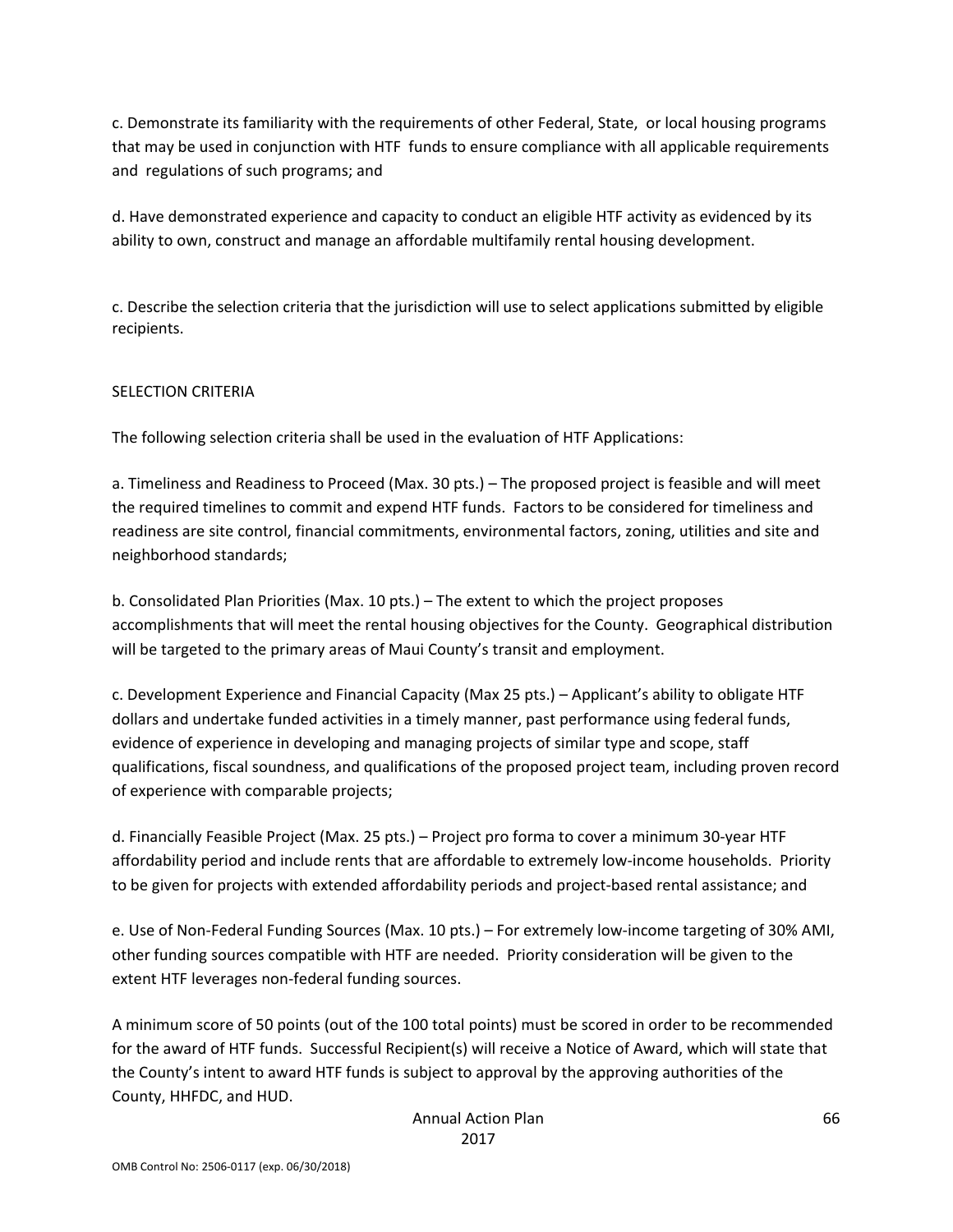d. Describe the jurisdiction's required priority for funding based on geographic distribution, which is a description of the geographic areas of the State (including areas of low‐income and minority concentration) in which it will direct assistance during the ensuing program year.

The County will target primary areas of transit and employment and primary areas of substantive population in the judicial districts of Lahaina, Wailuku, Makawao, Hana, Molokai and Lanai.

e. Describe the jurisdiction's required priority for funding based on the applicant's ability to obligate HTF funds and undertake eligible activities in a timely manner.

Minimum Thresholds: Applicants must meet all of the following Minimum Threshold requirements to receive consideration for an award of HTF.

1. Market Assessment ‐ A market assessment of the housing needs of extremely low income individuals to be served by the project must be submitted as a part of the application.

2. Site Control – Evidence of site control shall be submitted with the application for HTF funds.

3. Capital Needs Assessment (For projects acquiring an existing property) – A Capital Needs Assessment

of the property shall be submitted with the application.

4. Proforma Criteria:

 a. Debt Service Ratio (DSR) for Projects with hard debt service requirements: Project is required to evidence a DSR of no less than 1.15x on all hard debt service requirements for the first 15 years.

 b. Debt Service Ratio for Projects with no hard debt service requirements: Project is required to evidence a positive Net Operating Income throughout the 30‐year pro forma period.

 c. Hard Debt Service Requirement: Defined as scheduled regular and periodic principal and/or interest payments of project loan obligations made for its direct benefit, as evidenced by a note and loan agreement.

 d. Applicants are required to support all hard debt service loans and terms with executed lenders' commitment letters, letters of interest, or term sheets.

5. Underwriting Criteria and Requirements: Applicants are required to use the following parameters and assumptions in the preparation of the project pro forma:

a. Annual Income Inflation Rate of 2% for first 15 years and Annual Expense Inflation Rate of 3% for first 15 years.

b. Annual Income Inflation Rate of 2% and Annual Expense Inflation Rate of 2% for the remaining term of affordability.

c. Vacancy Rate of no less than 5%.

d. Annual Replacement Reserve Allocation of no less than \$300 per unit per year.

#### Annual Action Plan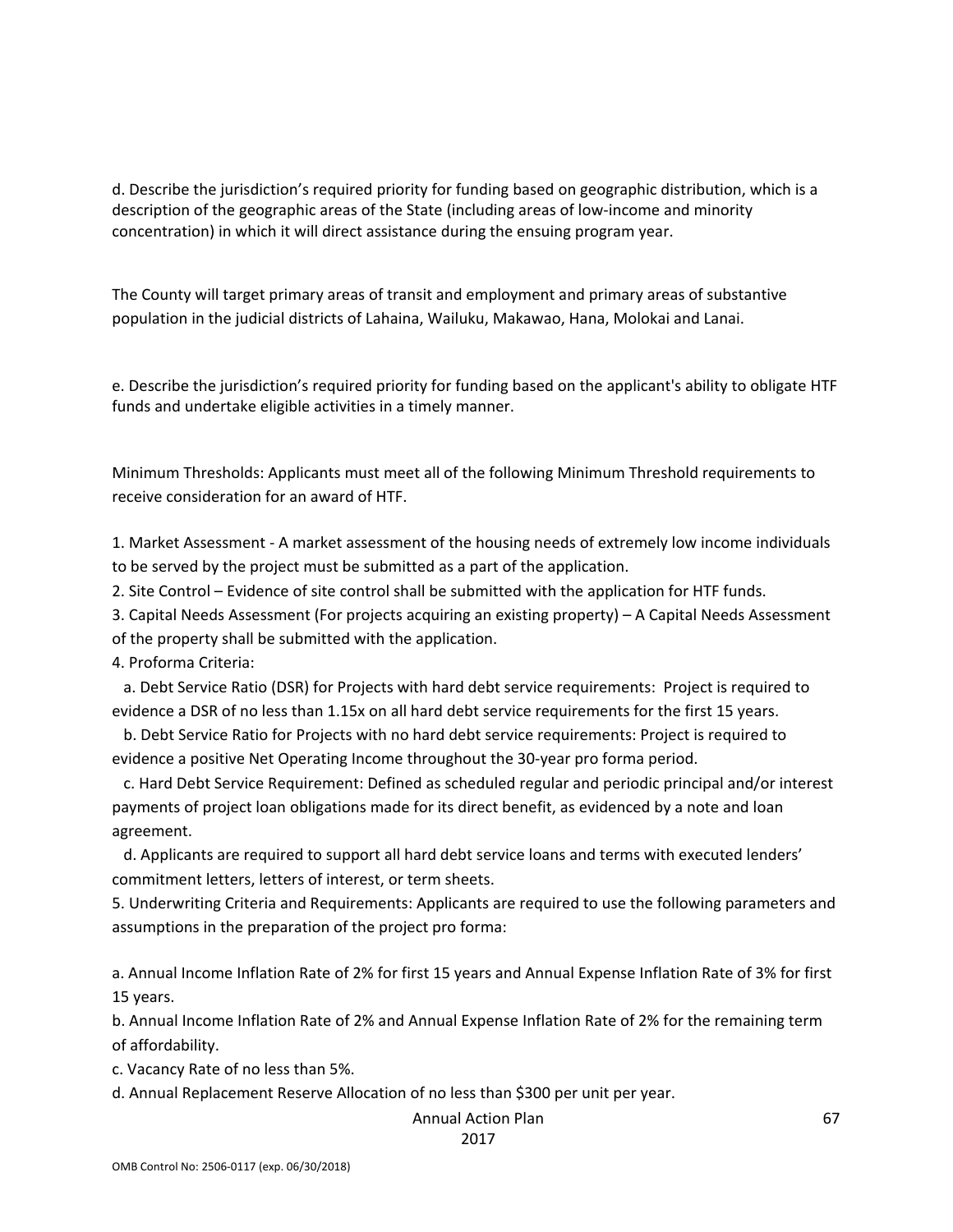6. Phase I Environmental Site Assessment

7. Developer Fee – For new construction, the maximum developer fee is 15% of total development costs or \$3,750,000 (whichever is less).

f. Describe the jurisdiction's required priority for funding based on the extent to which rents for units in the rental project are affordable to extremely low‐income families.

Based on the County's PY 2017 HTF project selection, no identifiable tenant preferences are provided with this Allocation Plan.

g. Describe the jurisdiction's required priority for funding based on the financial feasibility of the project beyond the required 30‐year period.

<TYPE=[text] REPORT\_GUID=[BF7C87974C6C0E412C49F996E29F6595] PLAN\_SECTION\_ID=[2480701070]>

h. Describe the jurisdiction's required priority for funding based on the merits of the application in meeting the priority housing needs of the jurisdiction (such as housing that is accessible to transit or employment centers, housing that includes green building and sustainable development features, or housing that serves special needs populations).

Selection Criteria:

Consolidated Plan Priorities– The extent to which the project proposes accomplishments that will meet the rental housing objectives for the County. Geographical distribution will be targeted to the primary areas of Maui County's transit and employment.

i. Describe the jurisdiction's required priority for funding based on the location of existing affordable housing.

The following identifies the maximum per unit subsidy limits by bedroom size for housing assisted with HTF within the State of Hawaii for PY 2017.

Bedrooms Proposed with PY 2017 HTF Maximum Per‐Unit Subsidy Limits

 $0 = $141,088.00$  $1 = $161,738.00$  $2 = $196,672.00$  $3 = $254,431.00$  $4+$  = \$279,285.00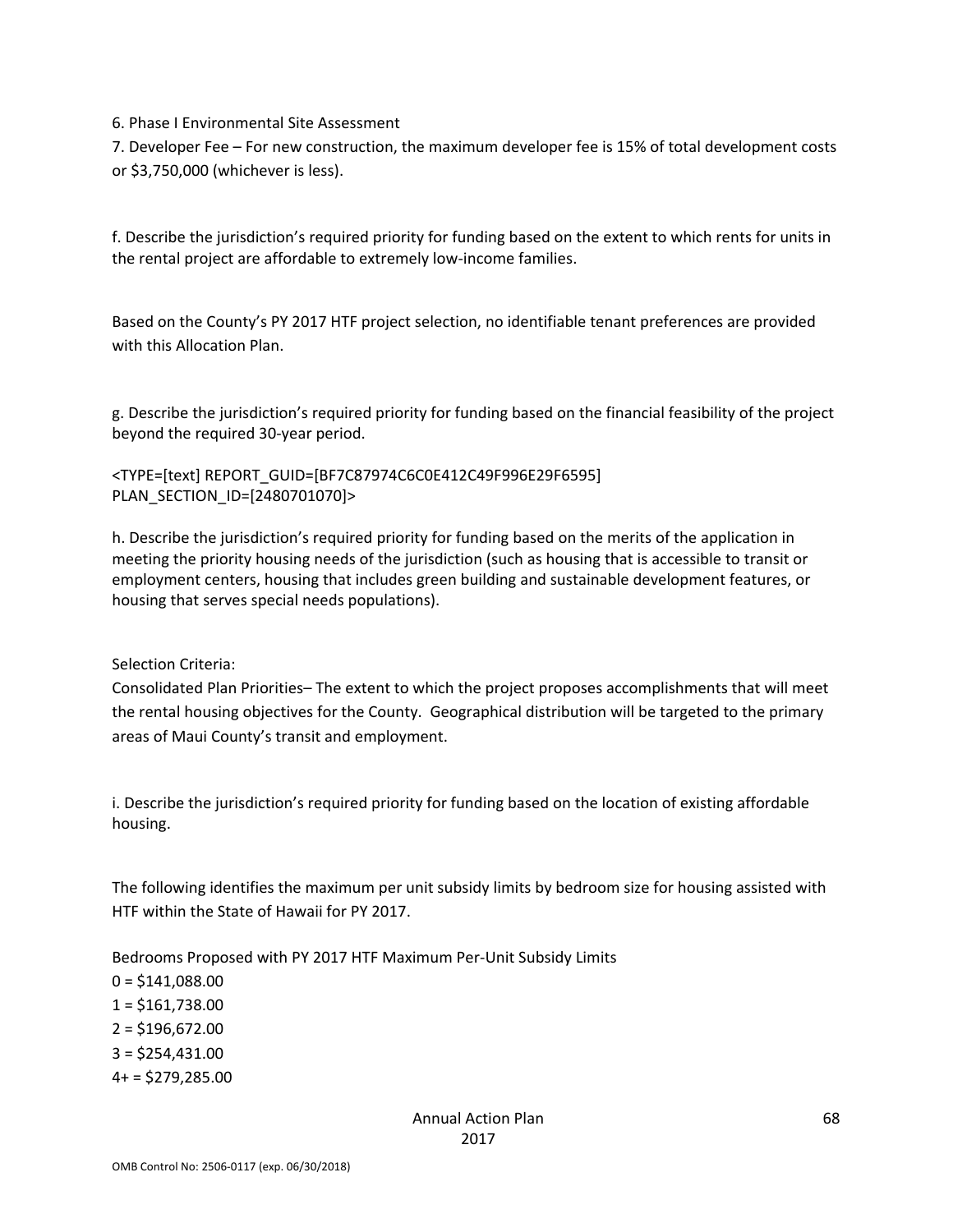j. Describe the jurisdiction's required priority for funding based on the extent to which the application makes use of non‐federal funding sources.

Selection Criteria:

Use of Non‐Federal Funding Sources– For extremely low‐income targeting of 30% AMI, other funding sources compatible with HTF are needed. Priority consideration will be given to the extent HTF leverages non‐federal funding sources.

2. Does the jurisdiction's application require the applicant to include a description of the eligible activities to be conducted with HTF funds?

Yes

3. Does the jurisdiction's application require that each eligible recipient certify that housing units assisted with HTF funds will comply with HTF requirements?

Yes

4. **Performance Goals and Benchmarks.** The jurisdiction has met the requirement to provide for performance goals, consistent with the jurisdiction's goals established under 24 CFR 91.215(b)(2), by including HTF in its housing goals in the housing table on the SP‐45 Goals and AP‐20 Annual Goals and Objectives screens.

Yes

5. **Rehabilitation Standards.** The jurisdiction must establish rehabilitation standards for all HTF‐assisted housing rehabilitation activities that set forth the requirements that the housing must meet upon project completion. The jurisdiction's description of its standards must be in sufficient detail to determine the required rehabilitation work including methods and materials. The standards may refer to applicable codes or they may establish requirements that exceed the minimum requirements of the codes. The jurisdiction must attach its rehabilitation standards below. If the jurisdiction will not use HTF funds for the rehabilitation of housing, enter "N/A".

In addition, the rehabilitation standards must address each of the following: health and safety; major systems; lead‐based paint; accessibility; disaster mitigation (where relevant); state and local codes, ordinances, and zoning requirements; Uniform Physical Condition Standards; and Capital Needs Assessments (if applicable).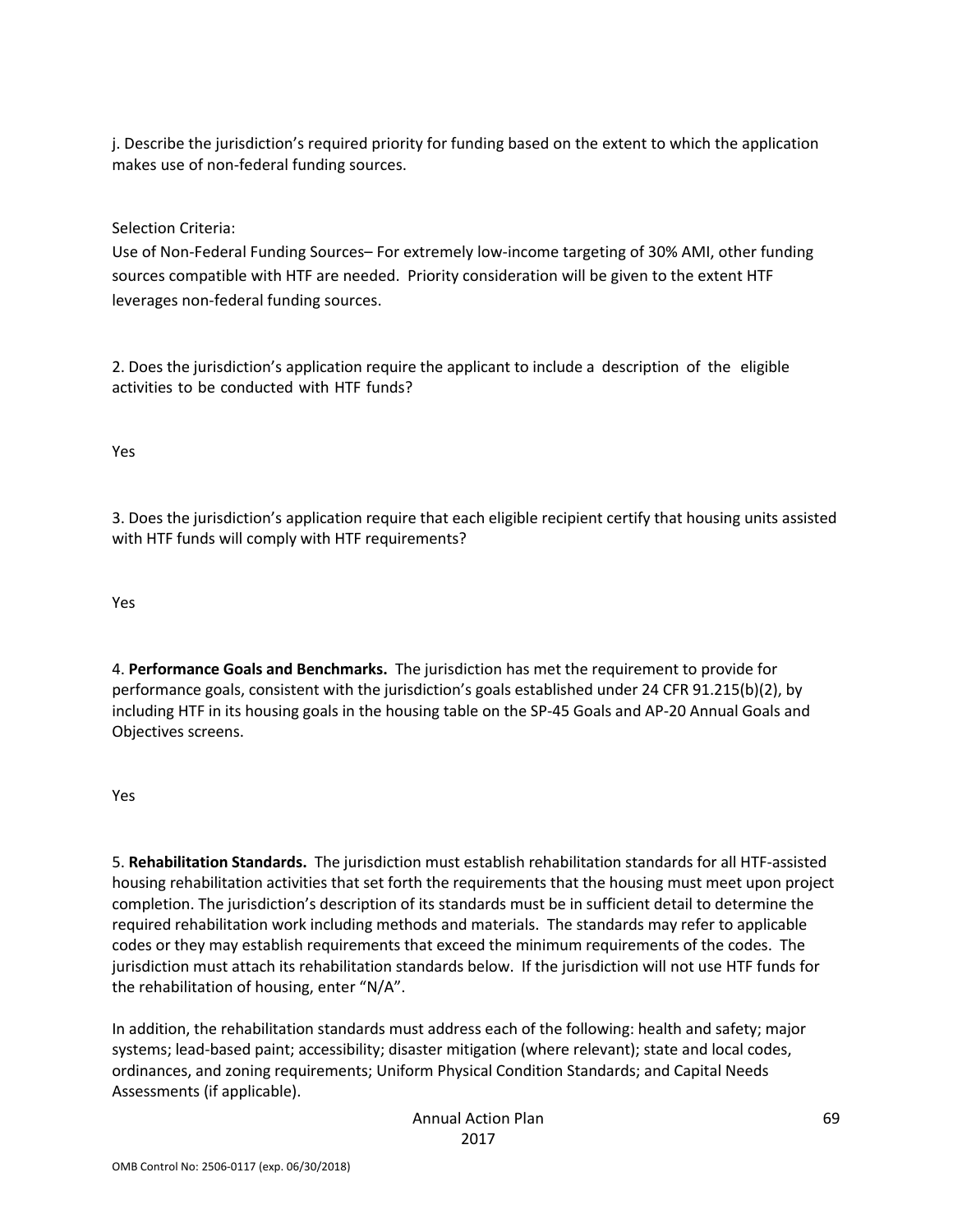N/A. The County of Maui at this time does not have established rehabilitation standards at this time but is currently working on such standards for the future.

6. **Resale or Recapture Guidelines.** Below, the jurisdiction must enter (or attach) a description of the guidelines that will be used for resale or recapture of HTF funds when used to assist first‐time homebuyers. If the jurisdiction will not use HTF funds to assist first-time homebuyers, enter "N/A".

N/A

7. **HTF Affordable Homeownership Limits.** If the jurisdiction intends to use HTF funds for homebuyer assistance and does not use the HTF affordable homeownership limits for the area provided by HUD, it must determine 95 percent of the median area purchase price and set forth the information in accordance with §93.305. If the jurisdiction will not use HTF funds to assist first-time homebuyers, enter " $N/A$ ".

N/A

8. **Limited Beneficiaries or Preferences.** Describe how the jurisdiction will limit the beneficiaries or give preferences to a particular segment of the extremely low‐ or very low‐income population to serve unmet needs identified in its consolidated plan or annual action plan. If the jurisdiction will not limit the beneficiaries or give preferences to a particular segment of the extremely low- or very low-income population, enter "N/A."

Any limitation or preference must not violate nondiscrimination requirements in § 93.350, and the jurisdiction must not limit or give preferences to students. The jurisdiction may permit rental housing owners to limit tenants or give a preference in accordance with § 93.303 only if such limitation or preference is described in the action plan.

N/A

9. **Refinancing of Existing Debt.** Enter or attach the jurisdiction's refinancing guidelines below. The guidelines describe the conditions under which the jurisdiction will refinance existing rental housing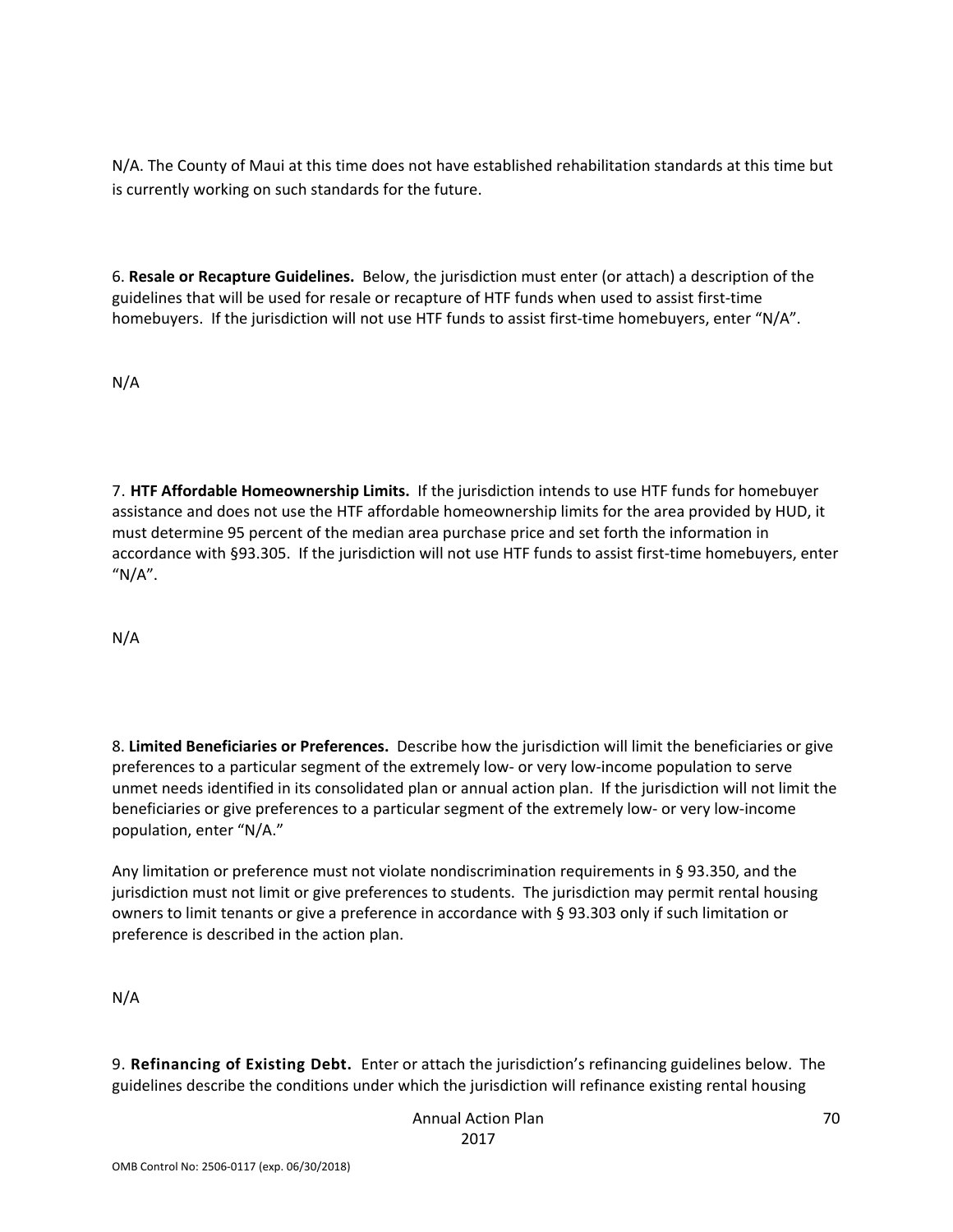project debt. The jurisdiction's refinancing guidelines must, at minimum, demonstrate that rehabilitation is the primary eligible activity and ensure that this requirement is met by establishing a minimum level of rehabilitation per unit or a required ratio between rehabilitation and refinancing. If the jurisdiction will not refinance existing debt, enter "N/A."

N/A

#### **Discussion:**

#### MONITORING CONTINUED

On‐site monitoring will be conducted once a year during the course of an open project; although additional monitoring visits are conducted when warranted by the project performance or other circumstances. Site visits are primarily conducted to validate work in progress and completed as reported by the subrecipient's monitoring reports, assess a project's progress and verify compliance with CDBG Program requirements and pertinent federal regulations including environmental review and labor standards. Site visits for closed projects that are subject to a restricted use condition will be conducted based on a risk analysis to attest to continued compliance with the national objectives and other federal requirements. Components for determining an annual site visit includes, but is not limited to, length of time since last monitoring visit and concerns raised during review of subrecipient's annual monitoring report. The site visits are normally pre‐arranged with the subrecipient, but may also be done at random and unannounced, if deemed warranted.

In addition to remote and on‐site monitoring, meetings are held with the subrecipients to discuss environmental review requirements, project status, issues affecting timely project completion and other concerns as necessary.

County and HUD requirements are included as standard terms and conditions in the contractual Subrecipient Agreement that is executed with the subrecipient. The monitoring of subrecipients is conducted with the objective of determining the adequacy of performance in relation to the respective Subrecipient Agreement, ascertaining that the project is being administered in a timely manner and validating that it is in accordance with all program requirements.

Funds are disbursed through the use of standard payment request forms. Forms must be properly completed with a breakdown of expenditures. Expenditures are reviewed and verified against the approved budget line items and the project scope pursuant to the executed Subrecipient Agreement. Each payment request must also be accompanied with appropriate supporting documentation. Any revisions to budget items must be approved prior to the disbursement of funds, with the Subrecipient Agreement amended, if warranted and as advised by the County of Maui Department of Corporation Counsel.

The time period and duration for which subrecipients are subject to monitoring shall be determined by the requirements of the Subrecipient Agreement and the scope of activity funded by the CDBG Program. In the event that adverse findings or irregularities are revealed by such monitoring activities, the CDBG